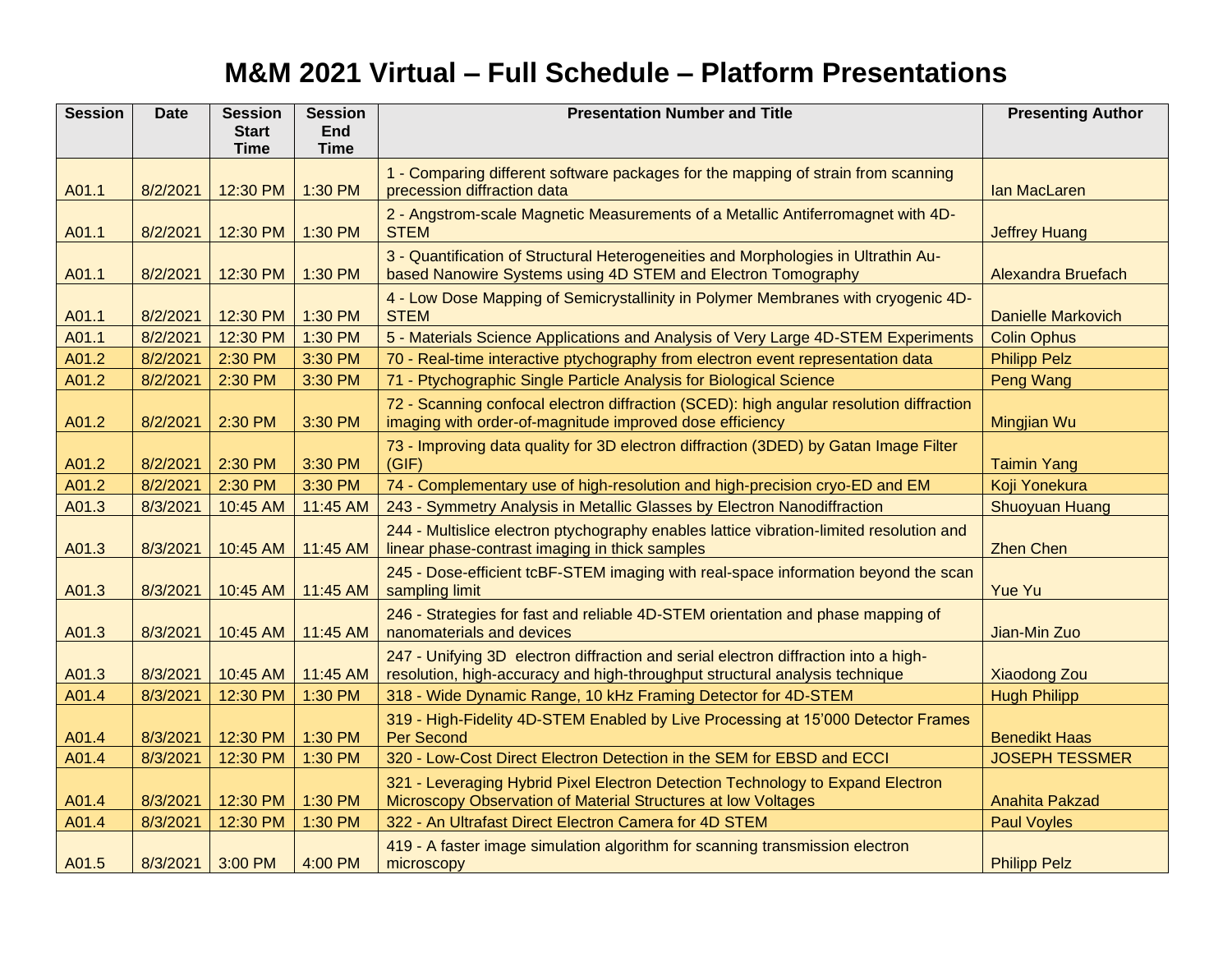| A01.5 | 8/3/2021 | 3:00 PM  | 4:00 PM  | 420 - Machine Learning Based Precision Orientation and Strain Mapping from 4D<br><b>Diffraction Datasets</b>                                                                                 | <b>Renliang Yuan</b>      |
|-------|----------|----------|----------|----------------------------------------------------------------------------------------------------------------------------------------------------------------------------------------------|---------------------------|
| A01.5 | 8/3/2021 | 3:00 PM  | 4:00 PM  | 421 - Automatic Diffraction Analysis and Lattice Fitting for Convergent-Beam Electron<br><b>Diffraction Patterns in 4D-STEM</b>                                                              | <b>Sihan Wang</b>         |
| A01.5 | 8/3/2021 | 3:00 PM  | 4:00 PM  | 422 - Refinement of crystal structure using 'digital' large angle convergent beam<br>electron diffraction                                                                                    | <b>Richard Beanland</b>   |
| A01.5 | 8/3/2021 | 3:00 PM  | 4:00 PM  | 423 - Serial Electron Crystallography: New Developments for Data Collection and<br>Analysis                                                                                                  | <b>Robert Buecker</b>     |
| A01.6 | 8/4/2021 | 11:30 AM | 12:30 PM | 597 - 4D-STEM: Combining Pair Distribution Mapping and Multivariate Statistic<br>Analysis to Quantify Structures in Complex Nanoscale Glasses                                                | <b>Christian Kuebel</b>   |
| A01.6 | 8/4/2021 | 11:30 AM | 12:30 PM | 598 - Structural and Morphological Characterization of Novel Organic<br>Electrochemical Transistors via Four-dimensional (4D) Scanning Transmission<br><b>Electron Microscopy</b>            | <b>Andrew Herzing</b>     |
| A01.6 | 8/4/2021 | 11:30 AM | 12:30 PM | 599 - Mapping Polarization of Perovskite Oxides across Scales Using 4D STEM with<br><b>Improved Spatial Resolution</b>                                                                       | <b>Tim Eldred</b>         |
| A01.6 | 8/4/2021 | 11:30 AM | 12:30 PM | 600 - 4D-STEM analysis of an amorphous-crystalline polymer blend: combined<br>nanocrystalline and RDF mapping.                                                                               | <b>Jennifer Donohue</b>   |
| A01.6 | 8/4/2021 | 11:30 AM | 12:30 PM | 601 - Diffraction imaging of organic materials in extreme environments                                                                                                                       | <b>YUJUN XIE</b>          |
| A01.7 | 8/4/2021 | 2:15 PM  | 3:15 PM  | 664 - From Convergent Beam Electron Diffraction to 4D-STEM: New opportunities for<br>revealing structure at the atomic scale                                                                 | Joanne Etheridge          |
| A01.7 | 8/4/2021 | 2:15 PM  | 3:15 PM  | 665 - Comparison Between Moiré Sampling Scanning Transmission Electron<br>Microscopy Geometrical Phase Analysis Strain Characterization Method and Dark-<br><b>Field Electron Holography</b> | <b>Alexandre Pofelski</b> |
| A01.7 | 8/4/2021 | 2:15 PM  | 3:15 PM  | 666 - Crystal Lattices Reconstruction from Moiré Aliased Scanning Transmission<br><b>Electron Microscopy Electron Micrograph</b>                                                             | <b>Alexandre Pofelski</b> |
| A01.7 | 8/4/2021 | 2:15 PM  | 3:15 PM  | 667 - Studying clustering in Al alloys by 4D-STEM                                                                                                                                            | <b>Elisabeth Thronsen</b> |
| A01.7 | 8/4/2021 | 2:15 PM  | 3:15 PM  | 668 - Dose-efficient strain mapping with high precision and throughput using cepstral<br>transforms on 4D-STEM data                                                                          | Harikrishnan K. P.        |
| A01.8 | 8/5/2021 | 10:00 AM | 11:00 AM | 830 - A Ptychographic Approach for Low Dose Electron Imaging of Organic<br><b>Molecules</b>                                                                                                  | <b>KAYLA NGUYEN</b>       |
| A01.8 | 8/5/2021 | 10:00 AM | 11:00 AM | 831 - Low Dose 4D Scanning Transmission Electron Microscopy of Block<br>Copolymers and Homopolymers at 30 keV in an SEM                                                                      | Cristina Cordoba          |
| A01.8 | 8/5/2021 | 10:00 AM | 11:00 AM | 832 - Autonomous EBSD Pattern Classification Performance with Changing<br><b>Acquisition Parameters</b>                                                                                      | <b>Kenneth Vecchio</b>    |
| A01.8 | 8/5/2021 | 10:00 AM | 11:00 AM | 833 - Reconstructing grains in 3D through 4D Scanning Precession Electron<br><b>Diffraction</b>                                                                                              | <b>Patrick Harrison</b>   |
| A01.8 | 8/5/2021 | 10:00 AM | 11:00 AM | 834 - Analysis of Dynamical Electron Backscatter Diffraction Patterns of Ferrite and<br><b>Martensite Phases in Steels</b>                                                                   | <b>Anita Heczel</b>       |
| A02.1 | 8/2/2021 | 12:30 PM | 1:30 PM  | 6 - Preparation of samples: Why use Ga, Xe or photons?                                                                                                                                       | Joseph Michael            |
| A02.1 | 8/2/2021 | 12:30 PM | 1:30 PM  | 7 - Save your FIB from the hard work - Large-scale sample prep using a LaserFIB                                                                                                              | <b>Tobias Volkenandt</b>  |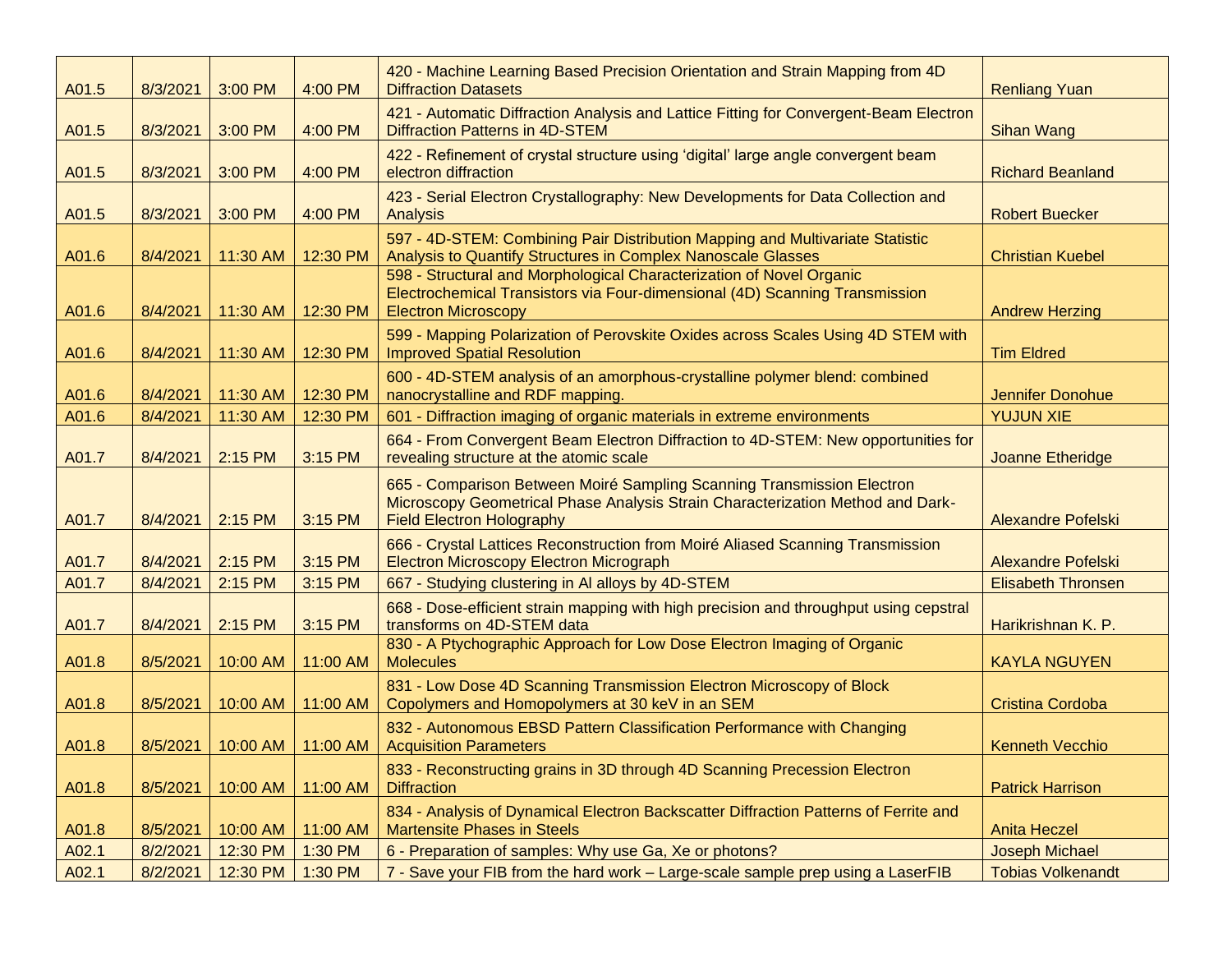| A02.1 | 8/2/2021 | 12:30 PM         | 1:30 PM  | 8 - Low Energy 500 eV Focused Argon Ion Beam Provided by Multi-Ions Species<br>Plasma FIB for Material Science Sample Preparations                       | chengge Jiao                              |
|-------|----------|------------------|----------|----------------------------------------------------------------------------------------------------------------------------------------------------------|-------------------------------------------|
| A02.1 | 8/2/2021 | 12:30 PM         | 1:30 PM  | 9 - Applications of the Cesium Low Temperature Ion Source                                                                                                | <b>Adam Steele</b>                        |
| A02.1 | 8/2/2021 | 12:30 PM         | 1:30 PM  | 10 - Deciphering Liquid Metal Embrittlement and Altered FIB Damage<br>Microstructures on Aluminum                                                        | <b>Kultaransingh (Bobby)</b><br>Hooghan   |
| A02.2 | 8/2/2021 | 2:30 PM          | 3:30 PM  | 75 - Focused ion beam deposited carbon-platinum nanowires for cryogenic resistive<br>thermometry                                                         | <b>Kirsten Blagg</b>                      |
| A02.2 | 8/2/2021 | 2:30 PM          | 3:30 PM  | 76 - Developing Higher Quality Conductors and Insulators to Enable Fieldable FIB<br>edits to Complex Microelectronics                                    | <b>Peter Lewis</b>                        |
| A02.2 | 8/2/2021 | 2:30 PM          | 3:30 PM  | 77 - Identification of topological magnetic order in a Weyl line ferromagnet                                                                             | <b>Guangming Cheng</b>                    |
| A02.2 | 8/2/2021 | 2:30 PM          | 3:30 PM  | 78 - Novel thin film lift-off process for in situ TEM tensile characterization                                                                           | <b>Krishna Kanth</b><br><b>Neelisetty</b> |
| A02.2 | 8/2/2021 | 2:30 PM          | 3:30 PM  | 79 - Expanding the Capability of Xe Plasma Focused Ion Beam Sample Preparation<br>for Transmission Electron Microscopy                                   | <b>Suzy Vitale</b>                        |
| A02.3 | 8/3/2021 | 10:45 AM         | 11:45 AM | 248 - Imaging and Ion-Beam Milling of Biological Specimens with the Helium-Ion<br>Microscope                                                             | <b>Matthias Schmidt</b>                   |
| A02.3 | 8/3/2021 | 10:45 AM         | 11:45 AM | 249 - New Imaging modality for surface and sub-surface imaging using Scanning<br><b>Transmission Helium Ion Microscopy</b>                               | Saba Tabean                               |
| A02.3 | 8/3/2021 | 10:45 AM         | 11:45 AM | 250 - Characterization of selective layer and biomolecules fouling in polymeric<br>membranes for microalgae filtration applications using 3D FIB/SEM     | <b>Hélène Roberge</b>                     |
| A02.3 | 8/3/2021 | 10:45 AM         | 11:45 AM | 251 - Forward modeling of volume electron microscopy (vEM) of stained resin-<br>embedded biological samples                                              | <b>Yu Yuan</b>                            |
| A02.3 | 8/3/2021 | 10:45 AM         | 11:45 AM | 252 - Comparison of segmentation algorithms for FIB/SEM tomography of porous<br>polymers: Importance of image contrast for machine learning segmentation | Martin Čalkovský                          |
| A02.4 | 8/3/2021 | 12:30 PM         | 1:30 PM  | 323 - Multimodal characterisation on FIB instruments combining nano-scale SIMS<br>and SE imaging                                                         | <b>Tom Wirtz</b>                          |
| A02.4 | 8/3/2021 | 12:30 PM         | 1:30 PM  | 324 - COMBINED FOCUSED ION BEAM AND SECONDARY ION MASS<br>SPECTROMETRY FOR HIGH RESOLUTION LIGHT ELEMENT DETECTION<br><b>APPLIED ON LI-ION BATTERIES</b> | <b>Gudrun Wilhelm</b>                     |
| A02.4 | 8/3/2021 | 12:30 PM         | 1:30 PM  | 325 - Is the Helium Ion Microscope (Ne) suitable for EBSD sample preparation?                                                                            | Annalena Wolff                            |
| A02.4 | 8/3/2021 | 12:30 PM         | 1:30 PM  | 326 - Nanocrystalline Diamond Grids for FIB Specimen Preparation and S/TEM<br>Analytics                                                                  | Lucille Giannuzzi                         |
| A02.4 | 8/3/2021 | 12:30 PM 1:30 PM |          | 327 - In-situ Correlative Analysis of electrical and magnetic properties of Ion-beam<br>treated surfaces by combination of AFM and FIB                   | <b>Chistian Schwalb</b>                   |
| A02.4 | 8/3/2021 | 12:30 PM         | 1:30 PM  | 328 - The virtual FIB: Simulating 3D in situ lift-out for visualization and technique<br>development                                                     | <b>Aleksander Mosberg</b>                 |
| A03.1 | 8/2/2021 | 12:30 PM         | 1:30 PM  | 11 - Understanding Room Temperature Deformation of High-Strength Titanium<br><b>Alloys</b>                                                               | <b>John Foltz</b>                         |
| A03.1 | 8/2/2021 | 12:30 PM         | 1:30 PM  | 12 - Polarized Light Microscopy Coupled with Electron Backscatter Diffraction for 3D<br>Serial Sectioning of Large Volumes of Twinned Titanium           | <b>Rodney McCabe</b>                      |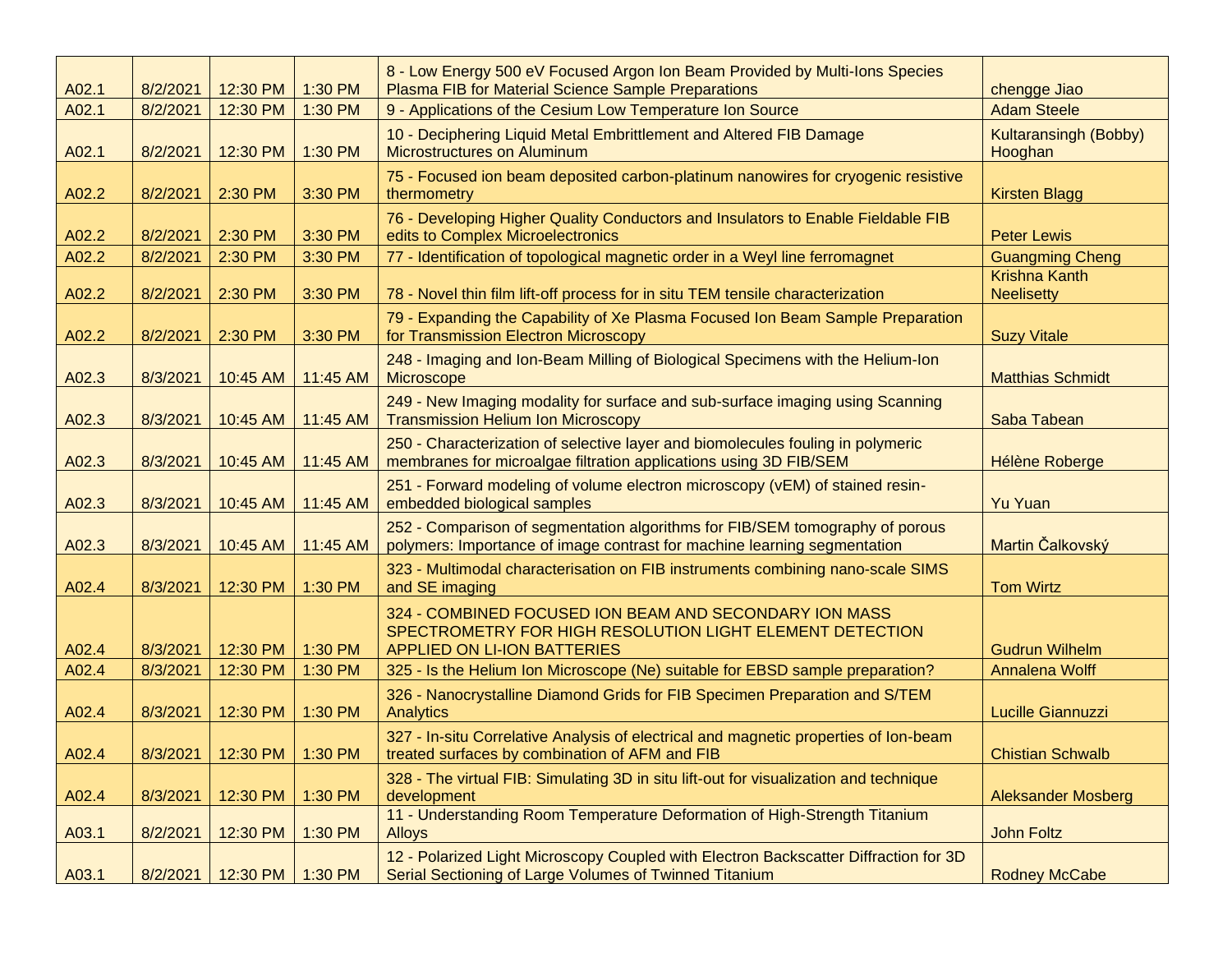| A03.1 | 8/2/2021 | 12:30 PM | 1:30 PM  | 13 - Fast Automated Phase Differentiation in Industrial Stainless Steel by Combining<br>Low-Loss EELS Experiments with Machine Learning-based Algorithms                                                       | <b>Luc LAJAUNIE</b>                      |
|-------|----------|----------|----------|----------------------------------------------------------------------------------------------------------------------------------------------------------------------------------------------------------------|------------------------------------------|
| A03.1 | 8/2/2021 | 12:30 PM | 1:30 PM  | 14 - Laser-interference Surface Patterning of an AA2024-T3 Alloy: Chemistry and<br><b>Sub-Surface Microstructure</b>                                                                                           | <b>Donovan Leonard</b>                   |
| A03.1 | 8/2/2021 | 12:30 PM | 1:30 PM  | 15 - Real World Application of EBSD Forward Models                                                                                                                                                             | <b>William Lenthe</b>                    |
| A03.2 | 8/2/2021 | 2:30 PM  | 3:30 PM  | 80 - CANCELLED - Manipulation of single atoms and molecules by electron probe<br>and mechanical force                                                                                                          |                                          |
| A03.2 | 8/2/2021 | 2:30 PM  | 3:30 PM  | 81 - Single Molecule Microscopic Detection of Corrosion Reactions using "Turned-<br>on" Fluorophores                                                                                                           | Anuj Saini                               |
| A03.2 | 8/2/2021 | 2:30 PM  | 3:30 PM  | 82 - Correlative Imaging of Mesoporous Perovskite Carbon Stack Solar Devices for<br><b>Defect Evaluation.</b>                                                                                                  | <b>Tom Dunlop</b>                        |
| A03.2 | 8/2/2021 | 2:30 PM  | 3:30 PM  | 83 - Integrated microscopic analysis of lamellar structure in isotactic polypropylene<br>spherulite at nanoscale                                                                                               | <b>Wen Qian</b>                          |
| A03.2 | 8/2/2021 | 2:30 PM  | 3:30 PM  | 84 - Direct imaging of skyrmion in plan-view of a polycrystalline FeGe thin film                                                                                                                               | <b>Binbin wang</b>                       |
| A03.3 | 8/3/2021 | 10:45 AM | 11:45 AM | 253 - How Many Microscopies Does It Take to Get to the Root Cause of the Fail?<br>Sample Prep, Imaging, and In-Situ Analysis for Integrated Circuit Failure Analysis at<br>the 14nm Node                       | <b>Lucile C Sheridan</b>                 |
| A03.3 | 8/3/2021 | 10:45 AM | 11:45 AM | 254 - Highly Accurate and Portable 3D Surface Analysis Tool (APSA) for Printed<br><b>Circuit Boards (PCB) Reconstruction and Assurance</b>                                                                     | Mukhil Azhagan<br>Mallaiyan Sathiaseelan |
| A03.3 | 8/3/2021 | 10:45 AM | 11:45 AM | 255 - Strain measurements in industrial applications: A case study of solder bumps in<br>semiconductor devices                                                                                                 | <b>Pawel Nowakowski</b>                  |
| A03.3 | 8/3/2021 | 10:45 AM | 11:45 AM | 256 - The novel feature based inspection technique that can detect defects that can<br>affect the deterioration of the electrical properties of semiconductor devices                                          | <b>Sungyoon Ryu</b>                      |
| A03.3 | 8/3/2021 | 10:45 AM | 11:45 AM | 257 - Advanced quality control scanning system for electronic materials                                                                                                                                        | <b>Nathaly Castaneda</b>                 |
| A03.4 | 8/3/2021 | 12:30 PM | 1:30 PM  | 329 - Use of Full-Field X- ray Imaging and Ptychographic X-ray Computed<br>Tomography for the Investigation of 3D Morphology of Micro-Nano Silver Materials<br>for Advanced Electronics Packaging Applications | <b>Stanislas Petrash</b>                 |
| A03.4 | 8/3/2021 | 12:30 PM | 1:30 PM  | 330 - Micro Computed Tomography Analysis of Four-Way Conversion Catalysts<br>using Artificial Intelligence-Enabled Image Processing                                                                            | <b>Robert Palomino</b>                   |
| A03.4 | 8/3/2021 | 12:30 PM | 1:30 PM  | 331 - Multi-Energy X-Ray Computed Tomography for Source Rock Characterization                                                                                                                                  | <b>Airidas Korolkovas</b>                |
| A03.4 | 8/3/2021 | 12:30 PM | 1:30 PM  | 332 - Metal Foams: Linking Dynamic CT Results to Simulation and Modeling                                                                                                                                       | <b>Andreas Grießer</b>                   |
| A03.4 | 8/3/2021 | 12:30 PM | 1:30 PM  | 333 - Dynamic X-ray micro-CT insights of the recovery of ore bodies in presence of<br>clay                                                                                                                     | Jan Dewanckele                           |
| A03.5 | 8/3/2021 | 3:00 PM  | 4:00 PM  | 424 - The use of an XRF glass database to assign a significance to forensic evidence                                                                                                                           | <b>Ruthmara Corzo</b>                    |
| A03.5 | 8/3/2021 | 3:00 PM  | 4:00 PM  | 425 - Home- and Laboratory-based Microscopy of Face Covering Materials                                                                                                                                         | <b>Edward Vicenzi</b>                    |
| A03.5 | 8/3/2021 | 3:00 PM  | 4:00 PM  | 426 - Quantitative X-ray mapping of Au-Ag ratios in native electrum from the Fire<br>Creek epithermal vein deposit, Lander County, Nevada (USA)                                                                | <b>William Nachlas</b>                   |
| A03.5 | 8/3/2021 | 3:00 PM  | 4:00 PM  | 427 - Shining Through: Multi-Analytical Studies of the Tiffany Hartwell Memorial<br>Window                                                                                                                     | <b>Alicia McGeachy</b>                   |
| A03.5 | 8/3/2021 | 3:00 PM  | 4:00 PM  | 428 - ChemiSEM: multimodal approach for faster quantitative elemental mapping.                                                                                                                                 | <b>Petr Wandrol</b>                      |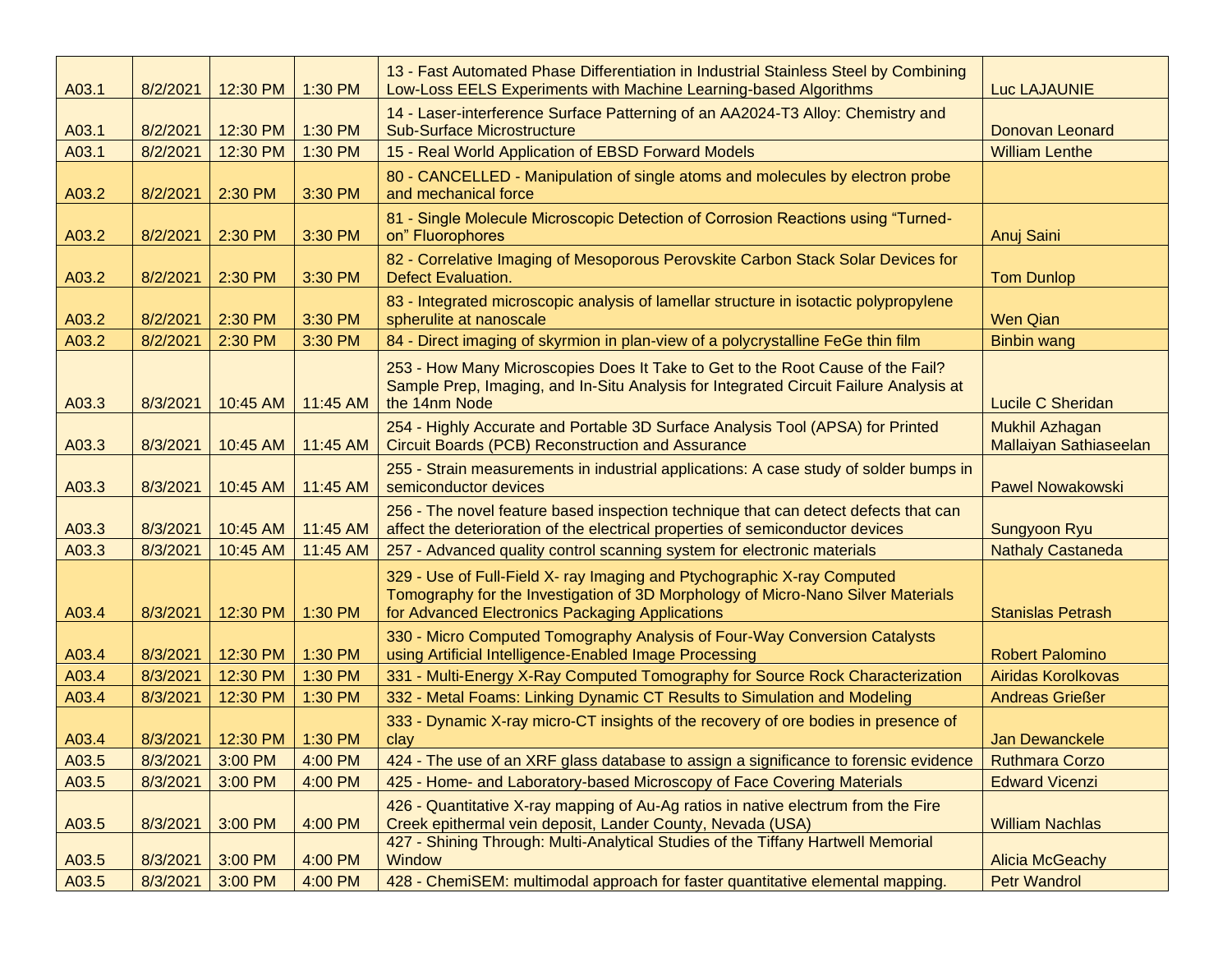| A03.6 | 8/4/2021 | 11:30 AM | 12:30 PM | 602 - Semi-Quantitative Analysis of Iron Nodules in Equilibrium Refining Catalysts by<br>Artificial Intelligence-Augmented Scanning Electron Microscopy                                        | <b>Ke-Bin Low</b>                         |
|-------|----------|----------|----------|------------------------------------------------------------------------------------------------------------------------------------------------------------------------------------------------|-------------------------------------------|
| A03.6 | 8/4/2021 | 11:30 AM | 12:30 PM | 603 - Structural Evolution in Zeolite Fluid Cracking Catalyst                                                                                                                                  | <b>Andrew Meng</b>                        |
| A03.6 | 8/4/2021 | 11:30 AM | 12:30 PM | 604 - Electron Microscopy Contributions to Producing an Effective Germicide<br>Photocatalyst                                                                                                   | <b>Rodney Herring</b>                     |
| A03.6 | 8/4/2021 | 11:30 AM | 12:30 PM | 605 - Nanoparticle characterization by automated acquisition and analysis of images<br>and EDS data in the TEM                                                                                 | Roger Maddalena                           |
| A03.6 | 8/4/2021 | 11:30 AM | 12:30 PM | 606 - Electron Microscopy of Co-catalyst CuO on Bi2O3-TiO2 Structures.                                                                                                                         | <b>Hector Calderon</b>                    |
| A03.6 | 8/4/2021 | 11:30 AM | 12:30 PM | 607 - Phase Identification in Aged Catalysts Using STEM Depth Sectioning and<br><b>Electron Energy-Loss Spectroscopy</b>                                                                       | Cheng-Han Li                              |
| A03.7 | 8/4/2021 | 2:15 PM  | 3:15 PM  | 669 - Understanding moisture-induced mesopore formation in metal organic<br>framework Cu3(btc)2 using three-dimensional FIB/SEM analysis                                                       | <b>Robert Colby</b>                       |
| A03.7 | 8/4/2021 | 2:15 PM  | 3:15 PM  | 670 - Impact of Network Architecture on the Microstructure of PDMS/PMMA Hybrid<br><b>Elastomers</b>                                                                                            | <b>Jeremy Beebe</b>                       |
| A03.7 | 8/4/2021 | 2:15 PM  | 3:15 PM  | 671 - Analysis of the profile roughness of core-shell microparticles by electron<br>microscopy                                                                                                 | Deniz Hülagü                              |
| A03.7 | 8/4/2021 | 2:15 PM  | 3:15 PM  | 672 - Multimodal Characterization of Hierarchically Porous Nanocomposite Materials:<br>The Case Study of the PEARL Membrane                                                                    | <b>Stephanie Ribet</b>                    |
| A03.7 | 8/4/2021 | 2:15 PM  | 3:15 PM  | 673 - Migration of Erucamide in Polyethylene Films at Elevated Temperatures                                                                                                                    | Johnpeter Ngunjiri                        |
| A03.7 | 8/4/2021 | 2:15 PM  | 3:15 PM  | 674 - The Influence of Interfacial Chemistry on Bonding During High-velocity Impact<br>of Microparticles                                                                                       | Xi Chen                                   |
| A03.8 | 8/5/2021 | 10:00 AM | 11:00 AM | 835 - Engineering the Micro-texture of Zn Coating by Carbon Nanotube Incorporation<br>for Enhanced Corrosion Resistance Behavior.                                                              | Kompella Jyotheender                      |
| A03.8 | 8/5/2021 | 10:00 AM | 11:00 AM | 836 - Simulating Electrochemical Performance of Solid-State Electrolyte Bilayers<br>Characterized by FIB Tomography                                                                            | <b>Tanner Hamann</b>                      |
| A03.8 | 8/5/2021 | 10:00 AM | 11:00 AM | 837 - Making electrodes by particle stamping for microscopic and electrochemical<br>analysis                                                                                                   | <b>Jiyoung Son</b>                        |
| A03.8 | 8/5/2021 | 10:00 AM | 11:00 AM | 838 - Transfer of lithium foil under inert conditions using CleanConnect inert gas<br>transfer system                                                                                          | <b>Krishna Kanth</b><br><b>Neelisetty</b> |
| A03.8 | 8/5/2021 | 10:00 AM | 11:00 AM | 839 - SEM-EDS coating thickness assessment: an insight into the accuracy of Monte<br>Carlo simulations carried out for TiN coatings using three different freeware graphical<br>user interface | Juan P.N. Cruz                            |
| A03.8 | 8/5/2021 | 10:00 AM | 11:00 AM | 840 - Correlating Microscopy Techniques for Understanding Root Cause of Defects<br>in Coatings                                                                                                 | <b>Melinda Dent</b>                       |
| A03.9 | 8/5/2021 | 12:45 PM | 1:45 PM  | 907 - Microanalysis of Cd Whiskers on Cd Plated Long-Term Used Hardware                                                                                                                        | <b>Sara Dickens</b>                       |
| A03.9 | 8/5/2021 | 12:45 PM | 1:45 PM  | 908 - Development and Application of Synthetic Hematite Reference Material for U-<br>Pb Geochronology                                                                                          | <b>Liam Courtney-Davies</b>               |
| A03.9 | 8/5/2021 | 12:45 PM | 1:45 PM  | 909 - Terahertz Imaging to Map the Microporosity Distribution in Carbonate Rocks                                                                                                               | <b>Shannon Eichmann</b>                   |
| A03.9 | 8/5/2021 | 12:45 PM | 1:45 PM  | 910 - CARBON NANOTUBES AND NANO ZINC FERRITES: A NOBLE<br><b>COMBINATION TO ENHANCE BIOMASS AND LENGTH OF SORGHUM BICOLOR</b>                                                                  | <b>Dhirendra Kumar Tiwari</b>             |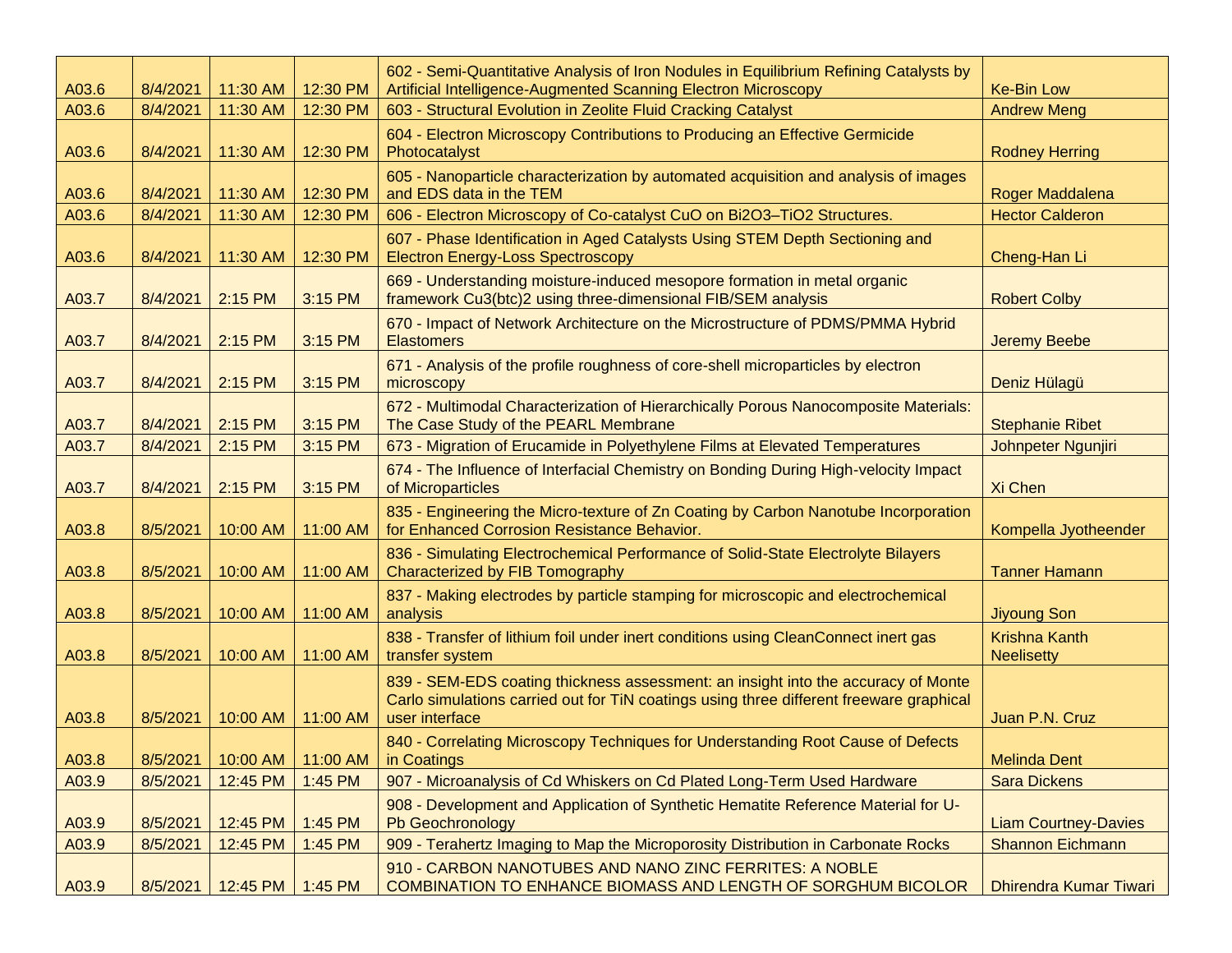| A03.9 | 8/5/2021 | 12:45 PM | 1:45 PM  | 911 - Material prediction from confocal images of lasered samples                                                                    | <b>Adrian Phoulady</b>     |
|-------|----------|----------|----------|--------------------------------------------------------------------------------------------------------------------------------------|----------------------------|
| A03.9 | 8/5/2021 | 12:45 PM | 1:45 PM  | 912 - Voice Control of the Scanning Electron Microscope Using a Low-Cost Virtual<br><b>Assistant</b>                                 | <b>David Holburn</b>       |
| A04.1 | 8/2/2021 | 12:30 PM | 1:30 PM  | 16 - Prospects for In Situ TEM on Electrocatalyst Materials for Sustainable Energy<br><b>Technologies</b>                            | <b>Robert Sinclair</b>     |
| A04.1 | 8/2/2021 | 12:30 PM | 1:30 PM  | 17 - Graphene - A Promising Electrode Material in Liquid Cell Electrochemistry                                                       | Shu Fen Tan                |
| A04.1 | 8/2/2021 | 12:30 PM | 1:30 PM  | 18 - Hydrogen-Adsorption Induced Surface Segregation and Chemical Ordering in<br><b>Cu-Pt Alloys</b>                                 | <b>Zhilu Liang</b>         |
| A04.1 | 8/2/2021 | 12:30 PM | 1:30 PM  | 19 - Understanding Structure-Property Relationships in Nanoparticle Electrocatalysts<br>through Correlated Electron Microscopies     | See Wee Chee               |
| A04.2 | 8/2/2021 | 2:30 PM  | 3:30 PM  | 85 - In Situ Observations of the Dynamics of Pd@Pt Core-Shell Nanoparticles in<br>Electrolyte                                        | <b>Xiaoqing Pan</b>        |
| A04.2 | 8/2/2021 | 2:30 PM  | 3:30 PM  | 86 - Elucidating Cathodic Corrosion Mechanisms with Operando Electrochemical<br><b>Liquid-Cell STEM in Multiple Dimensions</b>       | Yao Yang                   |
| A04.2 | 8/2/2021 | 2:30 PM  | 3:30 PM  | 87 - In-situ Electron Microscopy Observation of Initiation and Propagation of Wet<br><b>H2S Corrosion on Steel</b>                   | Majid Ahmadi               |
| A04.2 | 8/2/2021 | 2:30 PM  | 3:30 PM  | 88 - In-Situ TEM Studies of High Entropy Alloy Nanoparticles Under Gas/Liquid<br>Environment                                         | Reza Shahbazian-<br>Yassar |
| A04.3 | 8/3/2021 | 10:45 AM | 11:45 AM | 258 - Practical Aspects of Performing Quantitive EELS Measurements of Gas<br><b>Compositions in Closed-Cell Gas Reaction S/TEM</b>   | <b>Kinga Unocic</b>        |
| A04.3 | 8/3/2021 | 10:45 AM | 11:45 AM | 259 - Electron energy-loss spectroscopy for direct visualization of gas adsorption<br>sites                                          | <b>Renu Sharma</b>         |
| A04.3 | 8/3/2021 | 10:45 AM | 11:45 AM | 260 - Resolution Models for Energy-Filtered TEM Imaging over Thick Liquid or<br><b>Amorphous Layers</b>                              | <b>Eduardo Ortega</b>      |
| A04.3 | 8/3/2021 | 10:45 AM | 11:45 AM | 261 - Development of liquid cells for high resolution imaging and chemical analysis in<br>situ with Transmission Electron Microscopy | Haimei Zheng               |
| A04.4 | 8/3/2021 | 12:30 PM | 1:30 PM  | 334 - Developing near-atomic-scale chemical analysis in liquid-phase S/TEM to study<br>high capacity battery anodes                  | <b>Eric Stach</b>          |
| A04.4 | 8/3/2021 | 12:30 PM | 1:30 PM  | 335 - Beam-induced heating at low electron fluxes during liquid phase transmission<br>electron microscopy                            | <b>Birk Fritsch</b>        |
| A04.4 | 8/3/2021 | 12:30 PM | 1:30 PM  | 336 - In-situ Liquid Electrochemical TEM Investigation of Semi Solid-State LMNO<br><b>Micro-Battery</b>                              | <b>Ankush Bhatia</b>       |
| A04.4 | 8/3/2021 | 12:30 PM | 1:30 PM  | 337 - The effect of interfaces in liquid phase electron microscopy from an empirical<br>viewpoint                                    | Patricia Abellan           |
| A04.5 | 8/3/2021 | 3:00 PM  | 4:00 PM  | 429 - Describing Atomic-Level Fluxional Behavior in Nanoparticles                                                                    | <b>Peter Crozier</b>       |
| A04.5 | 8/3/2021 | 3:00 PM  | 4:00 PM  | 430 - In-situ ETEM observation of intergranular oxidation of copper                                                                  | <b>Xianhu Sun</b>          |
| A04.5 | 8/3/2021 | 3:00 PM  | 4:00 PM  | 431 - In situ Transmission Electron Microscopy for Data-driven Modeling of<br><b>Nanoparticle Evolution</b>                          | <b>James Horwath</b>       |
| A04.5 | 8/3/2021 | 3:00 PM  | 4:00 PM  | 432 - Enabling Low-dose Liquid-phase TEM with Advanced Signal Processing,<br>Machine Learning, and Molecular Simulation              | <b>John Smith</b>          |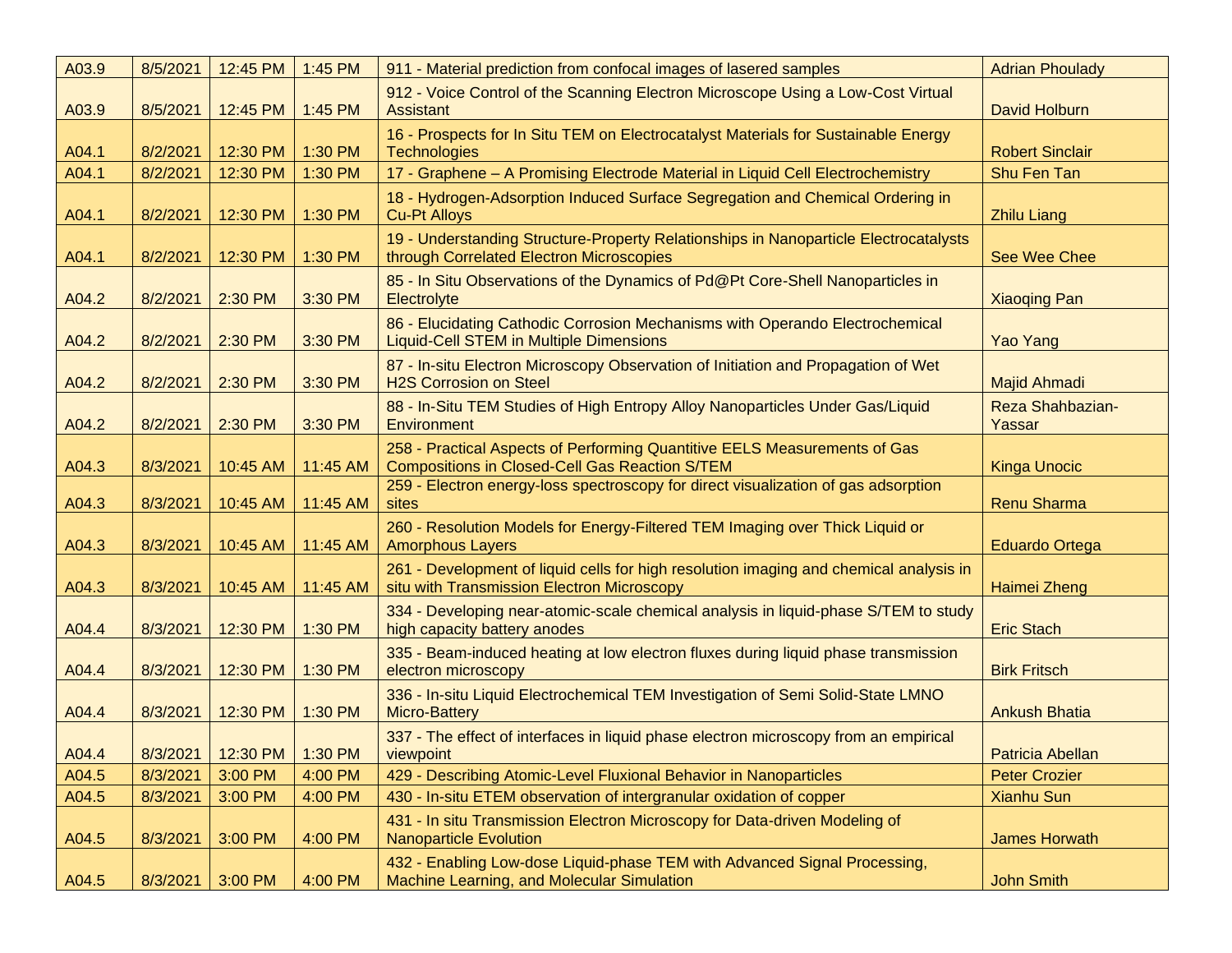| A04.5 | 8/3/2021 | 3:00 PM  | 4:00 PM  | 433 - Surface dynamics of catalytic nanoparticles in non-vacuum conditions                                                                     | <b>Thomas Hansen</b>       |
|-------|----------|----------|----------|------------------------------------------------------------------------------------------------------------------------------------------------|----------------------------|
| A05.1 | 8/3/2021 | 12:30 PM | 1:30 PM  | 338 - STEM-in-SEM: A Re-Emerging Material Measurement Approach*                                                                                | <b>Robert Keller</b>       |
| A05.1 | 8/3/2021 | 12:30 PM | 1:30 PM  | 339 - Combining in situ heating with transmission diffraction and imaging in SEM for<br>investigation of early stages of solid-state dewetting | <b>Peter Denninger</b>     |
| A05.1 | 8/3/2021 | 12:30 PM | 1:30 PM  | 340 - Analysis of superconducting thin films in a modern FIB/SEM dual-beam<br>instrument                                                       | <b>Lukas Grünewald</b>     |
| A05.1 | 8/3/2021 | 12:30 PM | 1:30 PM  | 341 - STEM-tomography in SEM                                                                                                                   | <b>Luyang Han</b>          |
| A05.1 | 8/3/2021 | 12:30 PM | 1:30 PM  | 342 - NanoMi Open Source (S)TEM Platform: Initial SEM Implementation.                                                                          | <b>Marek Malac</b>         |
| A05.2 | 8/3/2021 | 3:00 PM  | 4:00 PM  | 434 - Characterization of Real Materials with Low Voltage STEM (30 kV): Current<br><b>State and Challenges</b>                                 | Nicolas Brodusch           |
| A05.2 | 8/3/2021 | 3:00 PM  | 4:00 PM  | 435 - An accurate Monte Carlo sampler for electron elastic scattering angular<br>distributions between 50 eV and 300 keV                       | <b>John Villarrubia</b>    |
| A05.2 | 8/3/2021 | 3:00 PM  | 4:00 PM  | 436 - 30 kV STEM-SEM - The Perfect Conditions for Transmission Spectroscopy?                                                                   | <b>Sam Marks</b>           |
| A05.2 | 8/3/2021 | 3:00 PM  | 4:00 PM  | 437 - Getting your Scanning Electron Microscope to Perform at Atomic Resolution<br>Levels                                                      | <b>Andras Vladar</b>       |
| A05.3 | 8/4/2021 | 11:30 AM | 12:30 PM | 608 - Diffraction contrast analysis of dislocations in 2D materials using true dark-field<br>and 4D-STEM in SEM                                | <b>Erdmann Spiecker</b>    |
| A05.3 | 8/4/2021 | 11:30 AM | 12:30 PM | 609 - Contrast and spatial resolution enhancement with the transmission mode in<br><b>SEM</b>                                                  | <b>Ute Golla-Schindler</b> |
| A05.3 | 8/4/2021 | 11:30 AM | 12:30 PM | 610 - A 4D STEM-in-SEM Analysis of Hexagonal Boron Nitride                                                                                     | <b>Jason Holm</b>          |
| A05.3 | 8/4/2021 | 11:30 AM | 12:30 PM | 611 - Phase Retrieval Imaging for Soft Materials at Low-Voltage                                                                                | <b>Kelly Parker</b>        |
| A05.3 | 8/4/2021 | 11:30 AM | 12:30 PM | 612 - STEM-in-SEM and Cryo-EM Comparison using Simulation and Experiments for<br>Interleukin 17A-FAB Complexes on Graphene                     | Jennifer Carpena-Núñez     |
| A05.4 | 8/4/2021 | 2:15 PM  | 3:15 PM  | 675 - Methods of the electron induced cleanning in SEM                                                                                         | <b>Ilona Müllerová</b>     |
| A05.4 | 8/4/2021 | 2:15 PM  | 3:15 PM  | 676 - Challenges and perspectives of Transmission Kikuchi Diffraction for<br>nanocrystalline materials characterization                        | <b>Alice Fanta</b>         |
| A05.4 | 8/4/2021 | 2:15 PM  | 3:15 PM  | 677 - Determining Lattice Parameters by Curve-Fitting Transmission Kikuchi<br><b>Diffraction Patterns</b>                                      | <b>Yueyun Chen</b>         |
| A05.4 | 8/4/2021 | 2:15 PM  | 3:15 PM  | 678 - Quantification and Mitigation of Electron-Beam-Induced Carbon Contamination                                                              | Milena Hugenschmidt        |
| A06.1 | 8/2/2021 | 12:30 PM | 1:30 PM  | 20 - Reimagining the Data-Driven Microscopy Paradigm                                                                                           | <b>Steven Spurgeon</b>     |
| A06.1 | 8/2/2021 | 12:30 PM | 1:30 PM  | 21 - Building an edge computing infrastructure for rapid multi-dimensional electron<br>microscopy                                              | <b>DEBSINDHU Bhowmik</b>   |
| A06.1 | 8/2/2021 | 12:30 PM | 1:30 PM  | 22 - Rapid and Semi-Automated Analysis of 4D-STEM data via Unsupervised<br>Learning                                                            | Chuqiao Shi                |
| A06.1 | 8/2/2021 | 12:30 PM | 1:30 PM  | 23 - Smart Automation: Machine Learning Enabled Workflow for Logic and DRAM                                                                    | John Flanagan              |
| A06.1 | 8/2/2021 | 12:30 PM | 1:30 PM  | 24 - Open-Source Tools and Containers for the Production of Large-Scale S/TEM<br><b>Datasets</b>                                               | <b>Alexander Rakowski</b>  |
| A06.2 | 8/2/2021 | 2:30 PM  | 3:30 PM  | 89 - Dynamic automation in transmission electron microscopy: application to electron<br>holography                                             | <b>Christophe Gatel</b>    |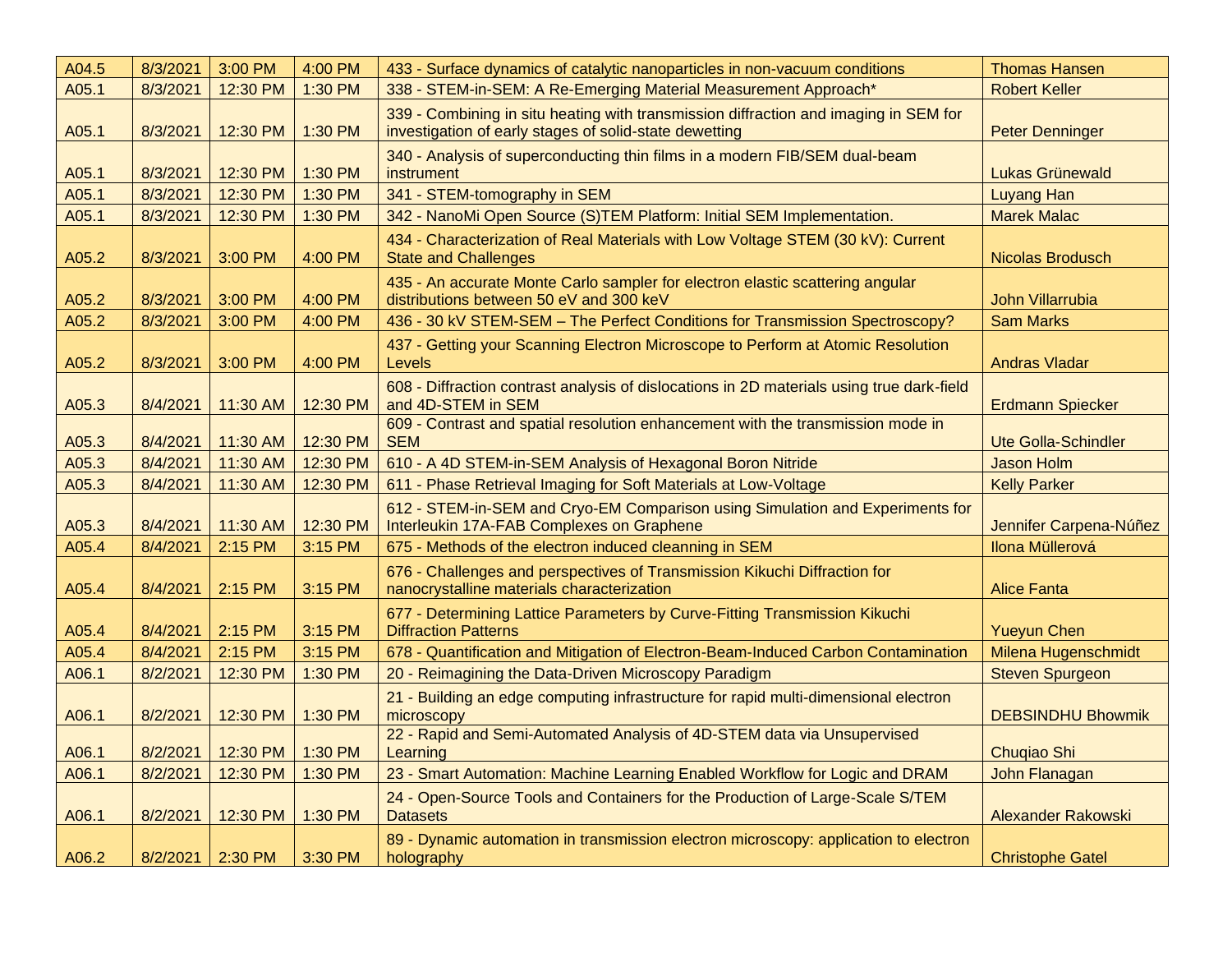| A06.2 | 8/2/2021 | 2:30 PM  | 3:30 PM  | 90 - Automatic Hologram Acquisition of Pt Catalyst Nanoparticles on TiO2 Using<br>Particle Detection with Image Processing and AI Classification | Fumiaki Ichihashi         |
|-------|----------|----------|----------|--------------------------------------------------------------------------------------------------------------------------------------------------|---------------------------|
| A06.2 | 8/2/2021 | 2:30 PM  | 3:30 PM  | 91 - Reconstructing the exit wave in high-resolution transmission electron microscopy<br>using machine learning                                  | <b>Jakob Schiøtz</b>      |
| A06.2 | 8/2/2021 | 2:30 PM  | 3:30 PM  | 92 - Routine collection of 10,000 direct detector movies a day using Leginon                                                                     | <b>Huihui Kuang</b>       |
| A06.2 | 8/2/2021 | 2:30 PM  | 3:30 PM  | 93 - Developing Deep Neural Network-based Denoising Techniques for Time-<br>Resolved In Situ TEM of Catalyst Nanoparticles                       | <b>Ramon Manzorro</b>     |
| A06.3 | 8/3/2021 | 10:45 AM | 11:45 AM | 262 - Advances in Machine Learning Based Modeling and Control of Particle<br>Accelerators                                                        | <b>Auralee Edelen</b>     |
| A06.3 | 8/3/2021 | 10:45 AM | 11:45 AM | 263 - Aberration Corrector Tuning with Machine-Learning-Based Emittance<br><b>Measurements and Bayesian Optimization</b>                         | <b>Chenyu Zhang</b>       |
| A06.3 | 8/3/2021 | 10:45 AM | 11:45 AM | 264 - Aberration Measurement and Correction in Scanning Transmission Electron<br><b>Microscopy using Machine Learning</b>                        | <b>Ryusuke Sagawa</b>     |
| A06.3 | 8/3/2021 | 10:45 AM | 11:45 AM | 265 - Adaptive Scanning in Ptychography through Deep Reinforcement Learning                                                                      | <b>Marcel Schloz</b>      |
| A06.3 | 8/3/2021 | 10:45 AM | 11:45 AM | 266 - Convolutional neural network as a tool for automatic alignment of electron<br>optical beam shaping devices                                 | Enzo Rotunno              |
| A06.4 | 8/5/2021 | 10:00 AM | 11:00 AM | 841 - Deep Learning-Based Point-Scanning Super-Resolution Microscopy                                                                             | <b>Uri Manor</b>          |
| A06.4 | 8/5/2021 | 10:00 AM | 11:00 AM | 842 - Benchmark tests of atom-locating CNN models with a consistent dataset                                                                      | Jingrui Wei               |
| A06.4 | 8/5/2021 | 10:00 AM | 11:00 AM | 843 - Learning to Estimate the Composition of a Mixture with Synthetic Data                                                                      | Cuong Ly                  |
| A06.4 | 8/5/2021 | 10:00 AM | 11:00 AM | 844 - Automated Data Labeling and Label Cleaning for Nanoparticle Classification in<br><b>Electron Microscopy</b>                                | <b>Kate Groschner</b>     |
| A06.4 | 8/5/2021 | 10:00 AM | 11:00 AM | 845 - Automated Electron Beam Manipulation for Controlled Materials<br><b>Transformations</b>                                                    | <b>Nicole Creange</b>     |
| A06.5 | 8/5/2021 | 12:45 PM | 1:45 PM  | 913 - Materials and process discovery by correlated STEM imaging and<br>spectroscopy with electrical testing                                     | <b>Andrew Wagner</b>      |
| A06.5 | 8/5/2021 | 12:45 PM | 1:45 PM  | 914 - Causal Analysis of Parameterized Atomic HAADF-STEM Across a Doped<br><b>Ferroelectric Phase Boundary</b>                                   | <b>Christopher Nelson</b> |
| A06.5 | 8/5/2021 | 12:45 PM | 1:45 PM  | 915 - Predicting local plasmon resonances and geometries using autoencoder<br>networks in complex nanoparticle assemblies                        | <b>Kevin Roccapriore</b>  |
| A06.5 | 8/5/2021 | 12:45 PM | 1:45 PM  | 916 - Towards Automating Structural Discovery in Scanning Transmission Electron<br><b>Microscopy</b>                                             | <b>Nicole Creange</b>     |
| A06.5 | 8/5/2021 | 12:45 PM | 1:45 PM  | 917 - 4D > Crystal: Deep Learning Crystallographic Information From Electron<br><b>Diffraction Images</b>                                        | Joydeep Munshi            |
| A06.6 | 8/5/2021 | 2:45 PM  | 3:45 PM  | 982 - The role of Nanocartography in the Development of Automated TEM                                                                            | <b>Matthew Olszta</b>     |
| A06.6 | 8/5/2021 | 2:45 PM  | 3:45 PM  | 983 - Automating Electron Microscopy through Machine Learning and USETEM                                                                         | <b>Michael Xu</b>         |
| A06.6 | 8/5/2021 | 2:45 PM  | 3:45 PM  | 984 - Direct mapping of polarization fields from STEM images: A Deep Learning<br>based exploration of ferroelectrics                             | <b>Ayana Ghosh</b>        |
| A06.6 | 8/5/2021 | 2:45 PM  | 3:45 PM  | 985 - CANCELLED - A Simple Program for Fast Tilting Electron-Beam Sensitive<br><b>Crystals to Zone Axes</b>                                      |                           |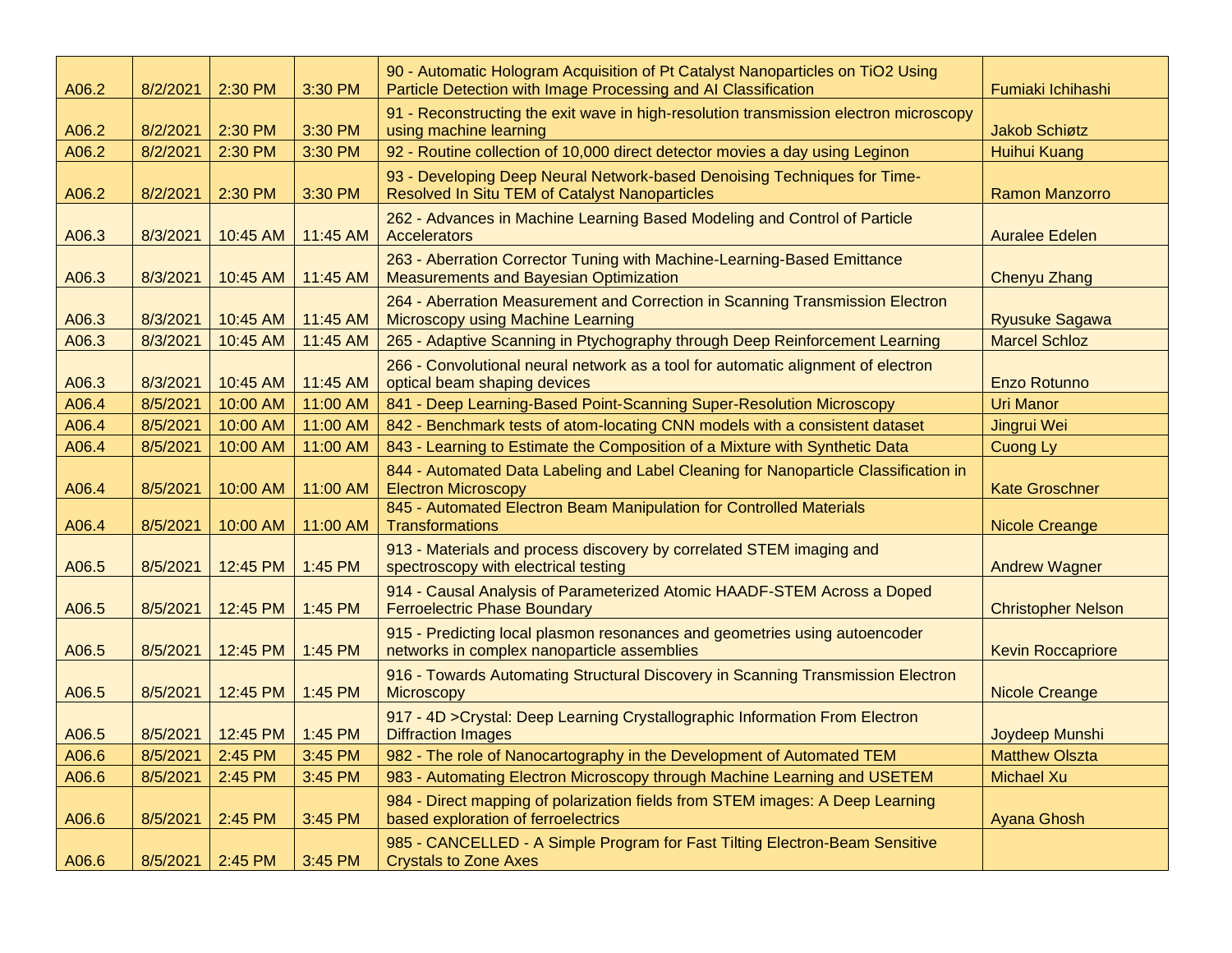| A06.6 | 8/5/2021 | 2:45 PM  | 3:45 PM  | 986 - Construction Zone: a software package for building complex nanoscale atomic<br>scenes for applications in machine learning data generation pipelines                                                                            | <b>Luis Rangel DaCosta</b>  |
|-------|----------|----------|----------|---------------------------------------------------------------------------------------------------------------------------------------------------------------------------------------------------------------------------------------|-----------------------------|
| A06.6 | 8/5/2021 | 2:45 PM  | 3:45 PM  | 987 - AtomAI: Open-source software for applications of deep learning to microscopy<br>data                                                                                                                                            | <b>Maxim Ziatdinov</b>      |
| A07.1 | 8/3/2021 | 12:30 PM | 1:30 PM  | 343 - 5D-STEM: Live processing and display at 15,000 diffraction patterns per<br>second                                                                                                                                               | <b>Andreas Mittelberger</b> |
| A07.1 | 8/3/2021 | 12:30 PM | 1:30 PM  | 344 - Spectra optimizes the use of electron dose                                                                                                                                                                                      | <b>Eric Van Cappellen</b>   |
| A07.1 | 8/3/2021 | 12:30 PM | 1:30 PM  | 345 - A New Spectroscopic Imager for X-rays from 0.5 keV to 150 keV Combining a<br>Fully Depleted pnCCD Coupled to a Columnar CsI(TI) Scintillator with Fano Limited<br><b>Energy Resolution and Deep Subpixel Spatial Resolution</b> | <b>Lothar Strueder</b>      |
| A07.1 | 8/3/2021 | 12:30 PM | 1:30 PM  | 346 - Strategies for Multimodal Analysis of Joint EELS and EDS Data                                                                                                                                                                   | <b>Ray Twesten</b>          |
| A07.1 | 8/3/2021 | 12:30 PM | 1:30 PM  | 347 - EELS Workshop: a Real-World Application of the Enabler Framework                                                                                                                                                                | <b>Michael Kundmann</b>     |
| A07.1 | 8/3/2021 | 12:30 PM | 1:30 PM  | 348 - Developments in sample preparation of advanced semiconductor devices from<br>the bulk to nanometer-length scales                                                                                                                | <b>Cecile Bonifacio</b>     |
| A07.2 | 8/3/2021 | 3:00 PM  | 4:00 PM  | 438 - Thermo Scientific™ Tundra Cryo-TEM: 100kV Cryo-TEM dedicated for Single<br><b>Particle Analysis</b>                                                                                                                             | Zuzana Hlavenková           |
| A07.2 | 8/3/2021 | 3:00 PM  | 4:00 PM  | 439 - A Novel Event-Based Active Pixel Sensor for Cryo-EM Electron Counting                                                                                                                                                           | <b>Benjamin Bammes</b>      |
| A07.2 | 8/3/2021 | 3:00 PM  | 4:00 PM  | 440 - Falcon 4 performance validation by single event analysis                                                                                                                                                                        | Jeroen Keizer               |
| A07.2 | 8/3/2021 | 3:00 PM  | 4:00 PM  | 441 - New electron microscopy tools for characterizing air-sensitive samples.                                                                                                                                                         | <b>Alpesh Shukla</b>        |
| A07.2 | 8/3/2021 | 3:00 PM  | 4:00 PM  | 442 - Semi-Automated Cryo-EM Sample Loader for TEM SPA Democratization                                                                                                                                                                | Vojtěch Doležal             |
| A07.3 | 8/4/2021 | 11:30 AM | 12:30 PM | 613 - Large area EBSD mapping using a tilt-free configuration and direct electron<br>detection sensor                                                                                                                                 | <b>Jakub Holzer</b>         |
| A07.3 | 8/4/2021 | 11:30 AM | 12:30 PM | 614 - Advances in EBSD sample preparation by broad ion beam milling                                                                                                                                                                   | <b>Laurie Palasse</b>       |
| A07.3 | 8/4/2021 | 11:30 AM | 12:30 PM | 615 - Dynamic Electron and X-ray Imaging is a Moving Experience                                                                                                                                                                       | <b>Simon Burgess</b>        |
| A07.3 | 8/4/2021 | 11:30 AM | 12:30 PM | 616 - Ensuring High Throughput in All Aspects of Automated Particle Analysis                                                                                                                                                          | <b>Matt Hiscock</b>         |
| A07.3 | 8/4/2021 | 11:30 AM | 12:30 PM | 617 - Developments in controlled environmental transfer for Li-based battery<br>materials: From sample preparation to SEM investigation                                                                                               | <b>Pawel Nowakowski</b>     |
| A07.4 | 8/4/2021 | 2:15 PM  | 3:15 PM  | 679 - The novel approach to correlative microscopy using AFM-in-SEM and CPEM<br>technology                                                                                                                                            | <b>Jan Neuman</b>           |
| A07.4 | 8/4/2021 | 2:15 PM  | 3:15 PM  | 680 - 3D Correlative Microscopy for Real World Problem Solving                                                                                                                                                                        | <b>Bartlomiej Winiarski</b> |
| A07.4 | 8/4/2021 | 2:15 PM  | 3:15 PM  | 681 - Safe and Quantitative Analysis of Nuclear Materials From the Milli to Nano-<br><b>Scale</b>                                                                                                                                     | <b>Robert Ulfig</b>         |
| A07.4 | 8/4/2021 | 2:15 PM  | 3:15 PM  | 682 - Time resolved dynamic micro-CT imaging of food products in the lab                                                                                                                                                              | <b>Frederik Coppens</b>     |
| A07.4 | 8/4/2021 | 2:15 PM  | 3:15 PM  | 683 - Challenges in Atom Probe Tomography Instrumentation and Reconstruction                                                                                                                                                          | David Reinhard              |
| A08.1 | 8/3/2021 | 12:30 PM | 1:30 PM  | 349 - Challenges and opportunities for data management and collaborative analysis<br>in shared electron microscopy facilities                                                                                                         | <b>Josh Sugar</b>           |
| A08.1 | 8/3/2021 | 12:30 PM | 1:30 PM  | 350 - Centralizing digital resources for data management, processing, and analysis<br>for enterprise scale imaging research                                                                                                           | <b>Mike Marsh</b>           |
| A08.1 | 8/3/2021 | 12:30 PM | 1:30 PM  | 351 - Probelab Relmager: A Multi-Platform, Open Source Software for Electron<br>Image and X-ray Map Visualization and Customization                                                                                                   | <b>Mia Kraft</b>            |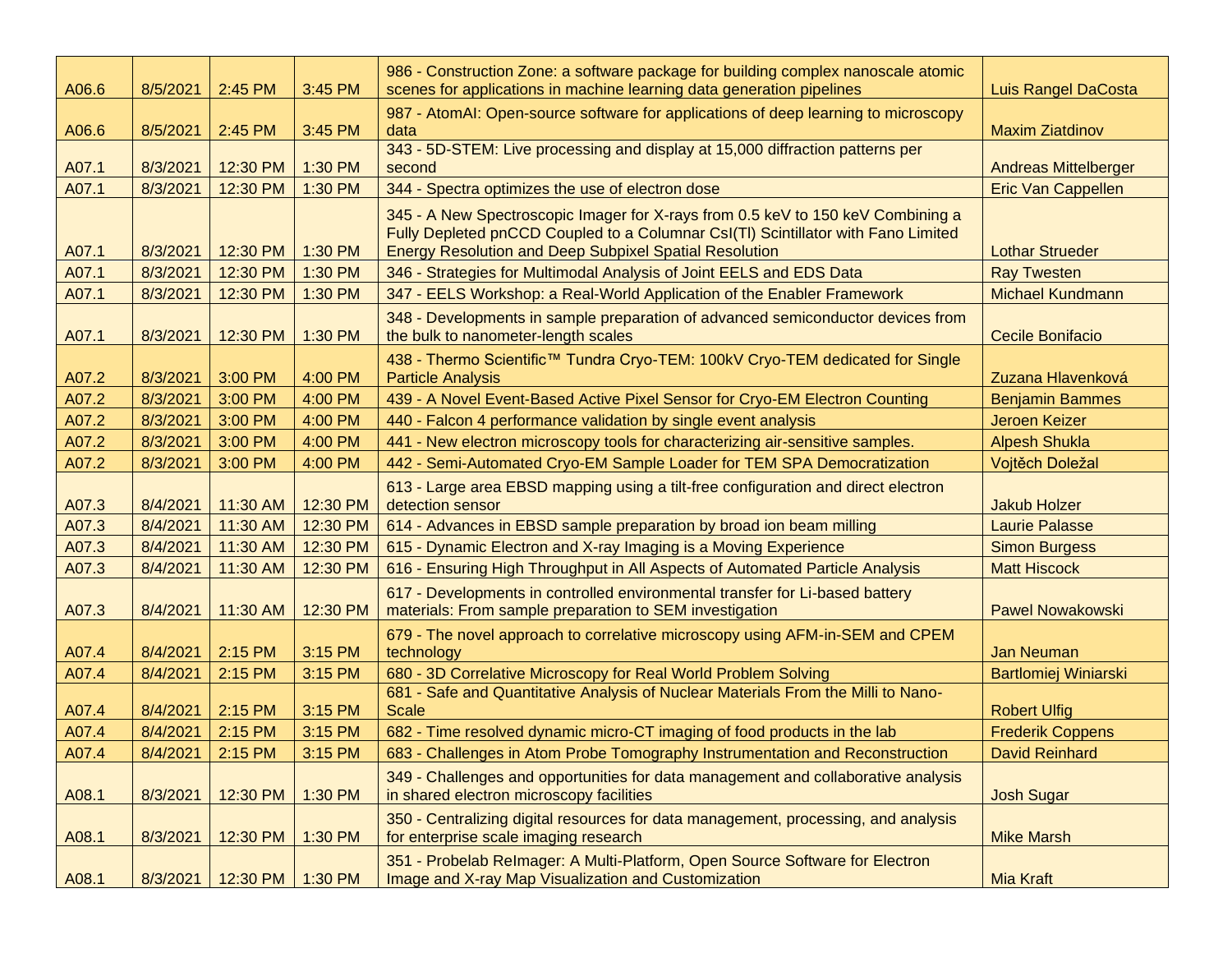| A08.1 | 8/3/2021 | 12:30 PM | 1:30 PM  | 352 - Towards the Development of a Multi-Modal Community-Based AM Database                                                                               | <b>Rohan Casukhela</b>   |
|-------|----------|----------|----------|----------------------------------------------------------------------------------------------------------------------------------------------------------|--------------------------|
| A08.1 | 8/3/2021 | 12:30 PM | 1:30 PM  | 353 - The evolution of an open source file format: a version control story                                                                               | <b>Benjamin Savitzky</b> |
| A08.2 | 8/3/2021 | 3:00 PM  | 4:00 PM  | 443 - Physics-guided machine learning: A new paradigm for scientific knoweldge<br>discovery                                                              | Xiaowei Jia              |
| A08.2 | 8/3/2021 | 3:00 PM  | 4:00 PM  | 444 - Compression and Access to Arbitrary Data: The Low-hanging Fruit                                                                                    | <b>Mia Kraft</b>         |
| A08.2 | 8/3/2021 | 3:00 PM  | 4:00 PM  | 445 - Towards Quantum Image Processing for Electron Microscopy                                                                                           | Roberto dos Reis         |
| A08.2 | 8/3/2021 | 3:00 PM  | 4:00 PM  | 446 - Using py4DSTEM in GMS: Hybrid Open-Source, Commercial-Freeware<br>Methods for Analyzing 4D STEM Datasets                                           | <b>Benjamin Miller</b>   |
| A08.2 | 8/3/2021 | 3:00 PM  | 4:00 PM  | 447 - CANCELLED - Aizen: Automated Big Data Processing, Management and<br>Collaboration                                                                  |                          |
| A09.1 | 8/4/2021 | 11:30 AM | 12:30 PM | 618 - Deciphering extreme mineral records; microstructural phase heritage of<br>shocked materials                                                        | <b>Timmons Erickson</b>  |
| A09.1 | 8/4/2021 | 11:30 AM | 12:30 PM | 619 - Structural Ordering and Composition of Warner Mountains Obsidian and its<br><b>Microlites</b>                                                      | <b>Ellis Kennedy</b>     |
| A09.1 | 8/4/2021 | 11:30 AM | 12:30 PM | 620 - Evidence for highly depleted lower continental crust using an integrated<br>microanalytical reconstitution approach                                | <b>Robert Emo</b>        |
| A09.1 | 8/4/2021 | 11:30 AM | 12:30 PM | 621 - Combined Geochemical and Mineralogical Investigation of Gold Mineralized<br>Quartz Veins at the Vertigo Target, White Gold District, Yukon, Canada | <b>James Alexander</b>   |
| A09.1 | 8/4/2021 | 11:30 AM | 12:30 PM | 622 - Comprehensive Automated Thin-Section Characterization Combined with<br>Quantitative Major-Trace Element Analysis on a Single SEM                   | <b>Rosie Jones</b>       |
| A09.2 | 8/4/2021 | 2:15 PM  | 3:15 PM  | 684 - Quantitative Compositional Mapping of Particles from the Apollo 17 Core 73002                                                                      | Sarah Valencia           |
| A09.2 | 8/4/2021 | 2:15 PM  | 3:15 PM  | 685 - STEM-EELS-EDS Analysis of Space Weathering Features of ANGSA Lunar<br><b>Soil Samples</b>                                                          | <b>Brittany Cymes</b>    |
| A09.2 | 8/4/2021 | 2:15 PM  | 3:15 PM  | 686 - Coordinated analyses on space weathering signatures on a Fe-sulfide grain<br>from asteroid Itokawa                                                 | <b>Laura Chaves</b>      |
| A09.2 | 8/4/2021 | 2:15 PM  | 3:15 PM  | 687 - Investigating space-weathering on the moon using APT                                                                                               | Jennika Greer            |
| A09.3 | 8/5/2021 | 10:00 AM | 11:00 AM | 846 - High porosity fine-grained rims in CM Murchison revealed through sub-<br>resolution XCT imaging with Xe gas                                        | <b>Romy Hanna</b>        |
| A09.3 | 8/5/2021 | 10:00 AM | 11:00 AM | 847 - Investigating Space Weathering Effects on Carbonaceous Asteroids Using<br>High-flux and Low-flux Ion Irradiation of the Murchison Meteorite        | Dara Laczniak            |
| A09.3 | 8/5/2021 | 10:00 AM | 11:00 AM | 848 - DETERMINATION OF SULFUR SPECIATION IN APATITES FROM MARTIAN<br>METEORITE- SHERGOTTY USING µ-XANES                                                  | <b>Proteek Chowdhury</b> |
| A09.3 | 8/5/2021 | 10:00 AM | 11:00 AM | 849 - Coordinated Electron Energy Loss and Energy Dispersive X-ray<br>Spectroscopies of Organic Matter from Asteroids                                    | <b>Rhonda Stroud</b>     |
| A09.3 | 8/5/2021 | 10:00 AM | 11:00 AM | 850 - Compositional Analysis of Chondritic Sulfide Material: A Test of the Mass-<br>Thickness Approach to Quantitative EDS in the TEM                    | <b>Zega Thomas</b>       |
| A09.4 | 8/5/2021 | 12:45 PM | 1:45 PM  | 918 - Microstructural features in carbonates from Antarctic micrometeorites: Effective<br>tools for analyzing the evolution of small Solar System bodies | Elena Dobrica            |
| A09.4 | 8/5/2021 | 12:45 PM | 1:45 PM  | 919 - Isotopic, Structural and Chemical Analyses of Pre-Solar Silicates from<br>Asymptotic Giant Branch Stars and Type-II Supernova Explosions           | <b>Luc LAJAUNIE</b>      |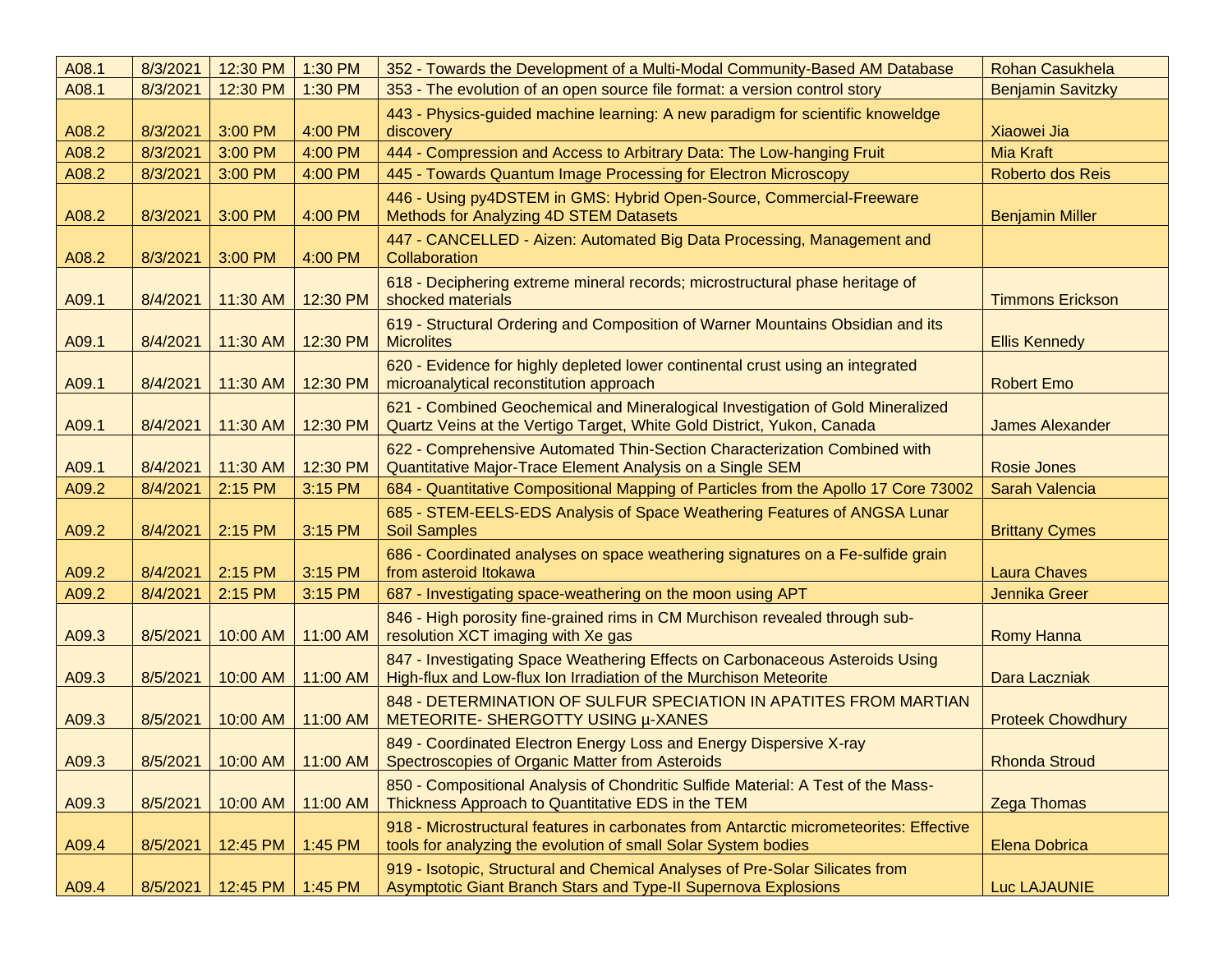| A09.4             | 8/5/2021 | 12:45 PM | 1:45 PM  | 920 - TEM analyses of in situ presolar grains in pristine matrix material of ordinary<br>chondrite Semarkona                                           | <b>Sheryl Singerling</b>   |
|-------------------|----------|----------|----------|--------------------------------------------------------------------------------------------------------------------------------------------------------|----------------------------|
| A09.4             | 8/5/2021 | 12:45 PM | 1:45 PM  | 921 - Coordinated Analyses of a Supernova Silicate Grain in the CO3.0 Chondrite<br>Miller Range 07687                                                  | <b>Laura Seifert</b>       |
| A09.4             | 8/5/2021 | 12:45 PM | 1:45 PM  | 922 - Coordinated Analysis of a Metal-rich Nugget from a Calcium-aluminum-rich<br>Inclusion.                                                           | <b>Tarunika Ramprasad</b>  |
| A09.4             | 8/5/2021 | 12:45 PM | 1:45 PM  | 923 - EPMA of Amphibole in Meteorites: Nakhlite Northwest Africa 13368 and<br><b>Winonaite Northwest Africa 13432</b>                                  | <b>Paul Carpenter</b>      |
| A <sub>10.1</sub> | 8/3/2021 | 12:30 PM | 1:30 PM  | 354 - Electron probe microanalysis of transition metals using L-lines: the effect of<br>self-absorption                                                | <b>Xavier Llovet</b>       |
| A10.1             | 8/3/2021 | 12:30 PM | 1:30 PM  | 355 - Universal Mean Atomic Number curves for EPMA calculated by Monte Carlo<br>simulations                                                            | <b>Aurélien Moy</b>        |
| A10.1             | 8/3/2021 | 12:30 PM | 1:30 PM  | 356 - Use of spectrum simulation to optimise collection parameters for accurate and<br>efficient WDS and EDS quantitative analyses                     | <b>Philippe Pinard</b>     |
| A10.1             | 8/3/2021 | 12:30 PM | 1:30 PM  | 357 - Using DTSA-II Tools for Electron-Excited X-ray Microanalysis of Thin Films                                                                       | <b>Dale Newbury</b>        |
| A10.1             | 8/3/2021 | 12:30 PM | 1:30 PM  | 358 - Abilities Towards Improved Accuracy in EPMA                                                                                                      | <b>Frank Eggert</b>        |
| A10.2             | 8/3/2021 | 3:00 PM  | 4:00 PM  | 448 - Dispersed Organic Matter Analysis by Fast Soft X-Ray Mapping                                                                                     | <b>Colin MacRae</b>        |
| A10.2             | 8/3/2021 | 3:00 PM  | 4:00 PM  | 449 - High Resolution X-Ray Spectra for Chemical Speciation in the SEM                                                                                 | <b>Katherine Schreiber</b> |
| A10.2             | 8/3/2021 | 3:00 PM  | 4:00 PM  | 450 - An experimental study using SXES: Evaluation and applications for a new<br>analysis method to study the self-absorption effects of Fe L-emission | Takaomi Yokoyama           |
| A10.2             | 8/3/2021 | 3:00 PM  | 4:00 PM  | 451 - Fundamental aspects of SXES in the Quantification of Minerals and Materials                                                                      | <b>Nicholas Wilson</b>     |
| A10.2             | 8/3/2021 | 3:00 PM  | 4:00 PM  | 452 - Fine structures of Fe L-emission examined by a new HR-SXES instrument                                                                            | Masami Terauchi            |
| A10.3             | 8/4/2021 | 11:30 AM | 12:30 PM | 623 - Approach for Quantifying Rare Earth Elements at Low keV                                                                                          | <b>Heather Lowers</b>      |
| A10.3             | 8/4/2021 | 11:30 AM | 12:30 PM | 624 - EDS of Lithium Materials from 0.5 to 30 keV                                                                                                      | <b>Raynald Gauvin</b>      |
| A10.3             | 8/4/2021 | 11:30 AM | 12:30 PM | 625 - Quantifying Trace Element Variations in Chrysocolla by Clustering FEG-EPMA<br><b>Hyperspectral Maps</b>                                          | <b>Aaron Torpy</b>         |
| A10.3             | 8/4/2021 | 11:30 AM | 12:30 PM | 626 - Unresolved challenges in the microanalysis of actinides and nuclear materials                                                                    | <b>Philipp Pöml</b>        |
| A10.4             | 8/4/2021 | 2:15 PM  | 3:15 PM  | 688 - NeXL: A Platform for Innovation in Microanalysis                                                                                                 | <b>Nicholas Ritchie</b>    |
| A10.4             | 8/4/2021 | 2:15 PM  | 3:15 PM  | 689 - Improved quantitative chemical analyses of Cu(In, Ga)Se2 solar cells performed<br>by STEM/EDXS                                                   | Xiaowei Jin                |
| A10.4             | 8/4/2021 | 2:15 PM  | 3:15 PM  | 690 - A New Method for the XEDS Z-factor Measurement Through Modulation of<br><b>Beam Current.</b>                                                     | <b>Richard Webster</b>     |
| A10.4             | 8/4/2021 | 2:15 PM  | 3:15 PM  | 691 - Chemical Shift Detection with Energy Dispersive Spectroscopy (EDS)                                                                               | Rebekah Jin                |
| A10.4             | 8/4/2021 | 2:15 PM  | 3:15 PM  | 692 - First Light on the Argonne PicoProbe and The X-ray Perimeter Array Detector<br>(XPAD)                                                            | <b>Nestor Zaluzec</b>      |
| A11.1             | 8/5/2021 | 10:00 AM | 11:00 AM | 851 - Advancements in portable and lab based XRF instrumentation for analysis in<br>cultural heritage: A change in perspective                         | <b>Aaron Shugar</b>        |
| A11.1             | 8/5/2021 | 10:00 AM | 11:00 AM | 852 - Identification of Bronze Workshops using p-XRF and ICP-MS in Angkor Thom,<br>Cambodia                                                            | <b>Nicole Little</b>       |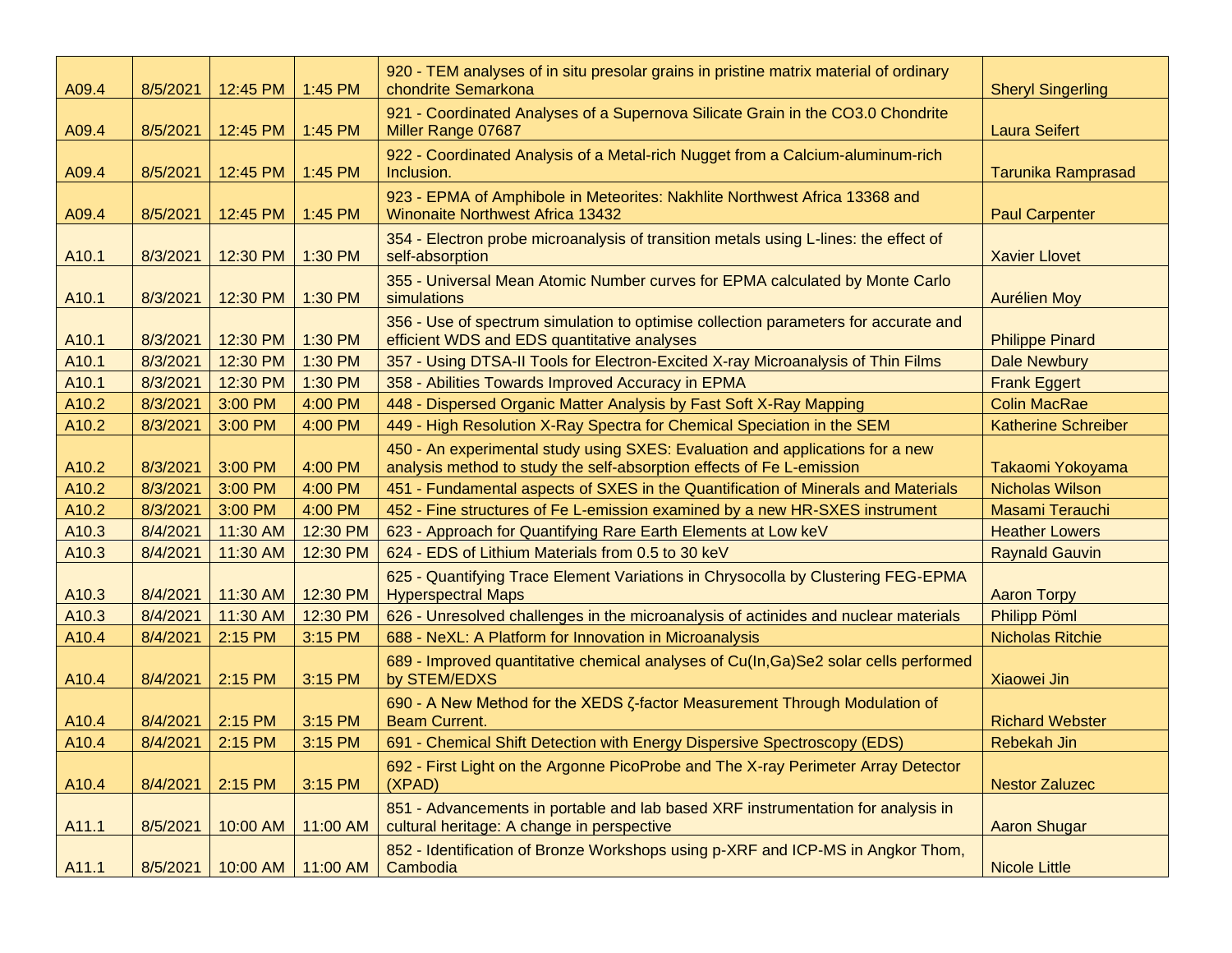| A11.1 | 8/5/2021 | 10:00 AM | 11:00 AM | 853 - Elemental Mapping of Jade by pXRF and SEM-based Micro-XRF: A<br><b>Comparative Study</b>                                     | <b>Thomas Lam</b>                   |
|-------|----------|----------|----------|------------------------------------------------------------------------------------------------------------------------------------|-------------------------------------|
|       |          |          |          | 854 - Quantitative Analysis of Obsidian and Determination of Source Provenance                                                     |                                     |
| A11.1 | 8/5/2021 | 10:00 AM | 11:00 AM | <b>Using an Analytical Dual Beam SEM</b>                                                                                           | <b>Edward Vicenzi</b>               |
| A11.2 | 8/5/2021 | 12:45 PM | 1:45 PM  | 924 - On the Surface: Reflectance FTIR Spectroscopy in Cultural Heritage Research                                                  | <b>Joan Walker</b>                  |
| A11.2 | 8/5/2021 | 12:45 PM | 1:45 PM  | 925 - Micro reflectance imaging spectroscopy for pigment identification in painting<br>cross sections                              | <b>Marc Vermeulen</b>               |
| A11.2 | 8/5/2021 | 12:45 PM | 1:45 PM  | 926 - An in-depth look at how physical properties of cleaning materials affect the<br>removal of soot from rough papers            | <b>Teresa Duncan</b>                |
| A11.2 | 8/5/2021 | 12:45 PM | 1:45 PM  | 927 - Nanoscale IR spectroscopy: From Principles to Nanoscale Imaging and<br><b>Identification of Metal Soaps</b>                  | <b>Andrea Centrone</b>              |
| A11.3 | 8/5/2021 | 2:45 PM  | 3:45 PM  | 988 - NIR Luminescence and Composition of Egyptian Blue as Markers in<br><b>Archaeometric Evaluations</b>                          | <b>Admir Masic</b>                  |
| A11.3 | 8/5/2021 | 2:45 PM  | 3:45 PM  | 989 - Hyperspectral and Multispectral Reflectance Imaging of Paintings                                                             | <b>Pamela Betts</b>                 |
| A11.3 | 8/5/2021 | 2:45 PM  | 3:45 PM  | 990 - Orpiment in Colonial Williamsburg: Challenges with the Identification of Yellow<br>Arsenic Sulphides in Historic Housepaints | <b>Kirsten Moffitt</b>              |
| A11.3 | 8/5/2021 | 2:45 PM  | 3:45 PM  | 991 - Novel Portable Laser Ablation Micro-Sampling in Cultural Heritage                                                            | <b>Alice Knaf</b>                   |
| A12.1 | 8/2/2021 | 12:30 PM | 1:30 PM  | 25 - Biominerals for biomacromolecule stabilization and delivery                                                                   | <b>William Murphy</b>               |
| A12.1 | 8/2/2021 | 12:30 PM | 1:30 PM  | 26 - High-throughput Characterization of CaCO3 Mineralization in Genetically<br><b>Engineered Organisms</b>                        | Alex Lin                            |
| A12.1 | 8/2/2021 | 12:30 PM | 1:30 PM  | 27 - Biomimetic Self-Assembly and Structural Observation of Amino Acid<br>Nanomaterials using Electron Microscopy                  | <b>Sameera</b><br>Wickramasinghe    |
| A12.1 | 8/2/2021 | 12:30 PM | 1:30 PM  | 28 - Bio-inspired structurally colored materials                                                                                   | <b>Ming Xiao</b>                    |
| A12.2 | 8/2/2021 | 2:30 PM  | 3:30 PM  | 94 - Use of Melanin for Structural Colors                                                                                          | Ali Dhinojwala                      |
| A12.2 | 8/2/2021 | 2:30 PM  | 3:30 PM  | 95 - Low dose EBSD analysis of biominerals                                                                                         | Rene de Kloe                        |
| A12.2 | 8/2/2021 | 2:30 PM  | 3:30 PM  | 96 - Micro-scale Mineralogy and Imaging Reveal Polymorph Variance in Microbially<br><b>Precipitated Calcium Carbonate</b>          | Neerja Zambare                      |
| A12.2 | 8/2/2021 | 2:30 PM  | 3:30 PM  | 97 - Species-specific foraminiferal ultrastructures modulate surfaces available for<br>diagenesis                                  | <b>Deyanira Cisneros-</b><br>Lazaro |
| B01.1 | 8/2/2021 | 12:30 PM | 1:30 PM  | 29 - Interpreting Cytoskeletal Filaments in Cryo-Electron Tomograms with Shape-<br><b>Constrained Deconvolution</b>                | <b>Willy Wriggers</b>               |
| B01.1 | 8/2/2021 | 12:30 PM | 1:30 PM  | 30 - FSC-Q: Analyzing the quality of cryoEM-derived models                                                                         | Jose Maria Carazo                   |
| B01.1 | 8/2/2021 | 12:30 PM | 1:30 PM  | 31 - Local computational methods to improve the interpretability and analysis of cryo-<br>EM maps                                  | Satinder kaur                       |
| B01.1 | 8/2/2021 | 12:30 PM | 1:30 PM  | 32 - Automatic analysis of cryo-electron tomography using computer vision and<br>machine learning                                  | Min Xu                              |
| B01.2 | 8/2/2021 | 2:30 PM  | 3:30 PM  | 98 - Visualizing Transmissive Mutant Huntingtin by Correlative Light and Electron<br>Microscopy and Cryo-electron Tomography       | Wei Dai                             |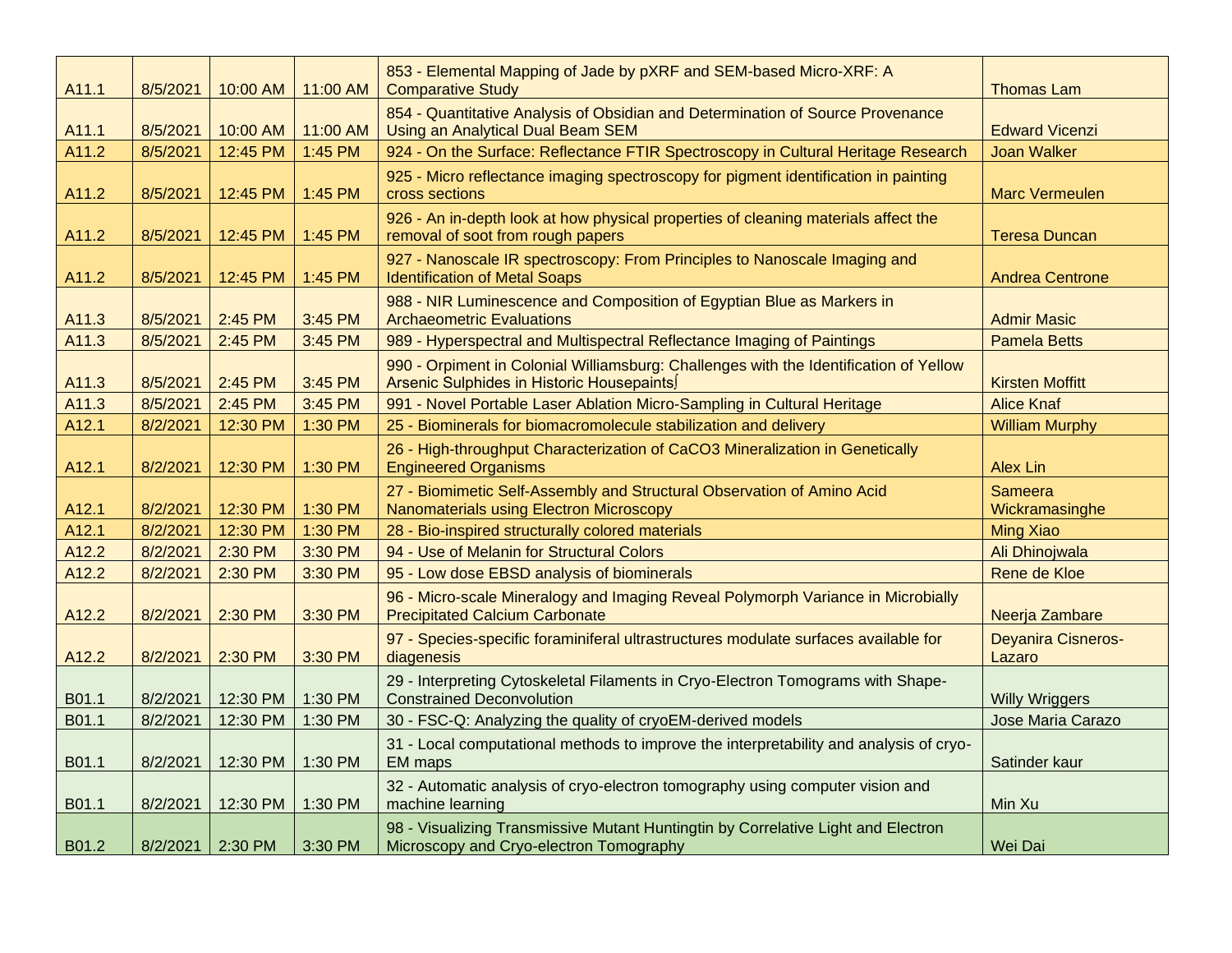| B01.2 | 8/2/2021 | 2:30 PM            | 3:30 PM  | 99 - Reconstructing 3D Volumes of Biological Specimens Using a Model Based<br><b>Iterative Approach</b>                                                                       | <b>Cheri Hampton</b>      |
|-------|----------|--------------------|----------|-------------------------------------------------------------------------------------------------------------------------------------------------------------------------------|---------------------------|
| B01.2 | 8/2/2021 | 2:30 PM            | 3:30 PM  | 100 - Cryo-ET Characterization of Novel Cellular Extrusions in Escherichia coli<br>Induced by the Major Subunit Protein of Type IV Pili, PilA, from Pseudomonas<br>aeruginosa | <b>Juan Sanchez</b>       |
| B01.2 | 8/2/2021 | 2:30 PM            | 3:30 PM  | 101 - Visualizing cadherin intermembrane adhesion assemblies using cryo-electron<br>tomography                                                                                | <b>Micah Rapp</b>         |
| B01.3 | 8/3/2021 | 10:45 AM           | 11:45 AM | 267 - Hybrid structural methods to probe atomic features of the Type III Secretion<br>Injectisome of Pathogenic Bacteria                                                      | Natalie Strynadka         |
| B01.3 | 8/3/2021 | 10:45 AM           | 11:45 AM | 268 - Inhibition of bacterial binding through dysfunction of bacterial adhesion pili                                                                                          | <b>Matthew Doran</b>      |
| B01.3 | 8/3/2021 | 10:45 AM           | 11:45 AM | 269 - CANCELLED - Cryo-Electron Tomography of Microtubules and Granules in<br><b>Mouse Platelets</b>                                                                          |                           |
| B01.3 | 8/3/2021 | 10:45 AM           | 11:45 AM | 270 - Cryo-EM structure of F-actin decorated by HMM in rigor state                                                                                                            | Alimohammad Hojjatian     |
| B01.3 | 8/3/2021 | 10:45 AM           | 11:45 AM | 271 - The Myosin II Coiled-Coil Domain Atomic Structure in its Native Environment                                                                                             | Hamidreza Rahmani         |
| B01.4 | 8/3/2021 | 12:30 PM           | 1:30 PM  | 359 - Neutralizing antibodies against coronaviruses                                                                                                                           | Pamela Bjorkman           |
| B01.4 | 8/3/2021 | 12:30 PM           | 1:30 PM  | 360 - The role of the ASPL-TFE3 fusion protein in Alveolar Soft Part Sarcoma                                                                                                  | <b>Shuxin Wang</b>        |
| B01.4 | 8/3/2021 | 12:30 PM           | 1:30 PM  | 361 - Cryo-EM reveals architecture and domain interactions of putative tumor<br>suppressor ALDH1L1, a product of natural fusion of three unrelated genes                      | <b>Yaroslav Tsybovsky</b> |
| B01.4 | 8/3/2021 | 12:30 PM           | 1:30 PM  | 362 - Cryo-EM structure of the bullet-shaped GroEL-GroES complex at 3.6 Å<br>resolution                                                                                       | Olga Sokolova             |
| B01.4 | 8/3/2021 | 12:30 PM           | 1:30 PM  | 363 - Structural determination of the Dicer-2•R2D2 complex                                                                                                                    | <b>Helen Donelick</b>     |
| B02.1 | 8/4/2021 | 2:15 PM            | 3:15 PM  | 693 - Molecular views into cellular functions by in-cell cryo-electron tomography                                                                                             | Julia Mahamid             |
| B02.1 | 8/4/2021 | 2:15 PM            | 3:15 PM  | 694 - Waffle Method for optimizing cryo-FIB-milling                                                                                                                           | <b>Alex Noble</b>         |
| B02.1 | 8/4/2021 | 2:15 PM            | 3:15 PM  | 695 - New hardware for a streamlined cryo focused ion beam milling workflow                                                                                                   | <b>Sebastian Tacke</b>    |
| B02.1 | 8/4/2021 | 2:15 PM            | 3:15 PM  | 696 - Democratising in situ structural biology: when a field becomes a tool                                                                                                   | Alex de Marco             |
| B02.2 | 8/5/2021 | 10:00 AM           | 11:00 AM | 855 - Multiscale models of bacterial cell-cell interactions                                                                                                                   | <b>Martin Pilhofer</b>    |
| B02.2 | 8/5/2021 | 10:00 AM           | 11:00 AM | 856 - Montage cryo-electron tomography: imaging a large field-of-view without<br>sacrificing resolution                                                                       | <b>Ariana Peck</b>        |
| B02.2 | 8/5/2021 | 10:00 AM           | 11:00 AM | 857 - Micropatterning of electron microscopy grids for improved cellular cryo-electron<br>tomography throughput                                                               | Leeya Engel               |
| B02.2 | 8/5/2021 | 10:00 AM           | 11:00 AM | 858 - Bridging length-scales from molecules to tissues using mouse genetics,<br>cryoCLEM, and cryoET                                                                          | <b>Rene Frank</b>         |
| B02.2 | 8/5/2021 | 10:00 AM           | 11:00 AM | 859 - Electron Tomography Workflows using Scipion                                                                                                                             | Jorge Jiménez             |
| B02.3 | 8/5/2021 | 12:45 PM           | 1:45 PM  | 928 - Explore the complexity of proteins with an expanded CryoET data processing<br>pipeline                                                                                  | Muyuan Chen               |
| B02.3 | 8/5/2021 | 12:45 PM           | 1:45 PM  | 929 - Using Maskless Photopatterning for Cryo-ET of Primary Drosophila<br><b>Melanogaster Neurons</b>                                                                         | Joseph Kim                |
| B02.3 | 8/5/2021 | 12:45 PM   1:45 PM |          | 930 - Ultrastructural Analysis of Cytoskeletal Networks in Neuronal Growth Cones by<br><b>Light and Electron Microscopy</b>                                                   | <b>Ryan Hylton</b>        |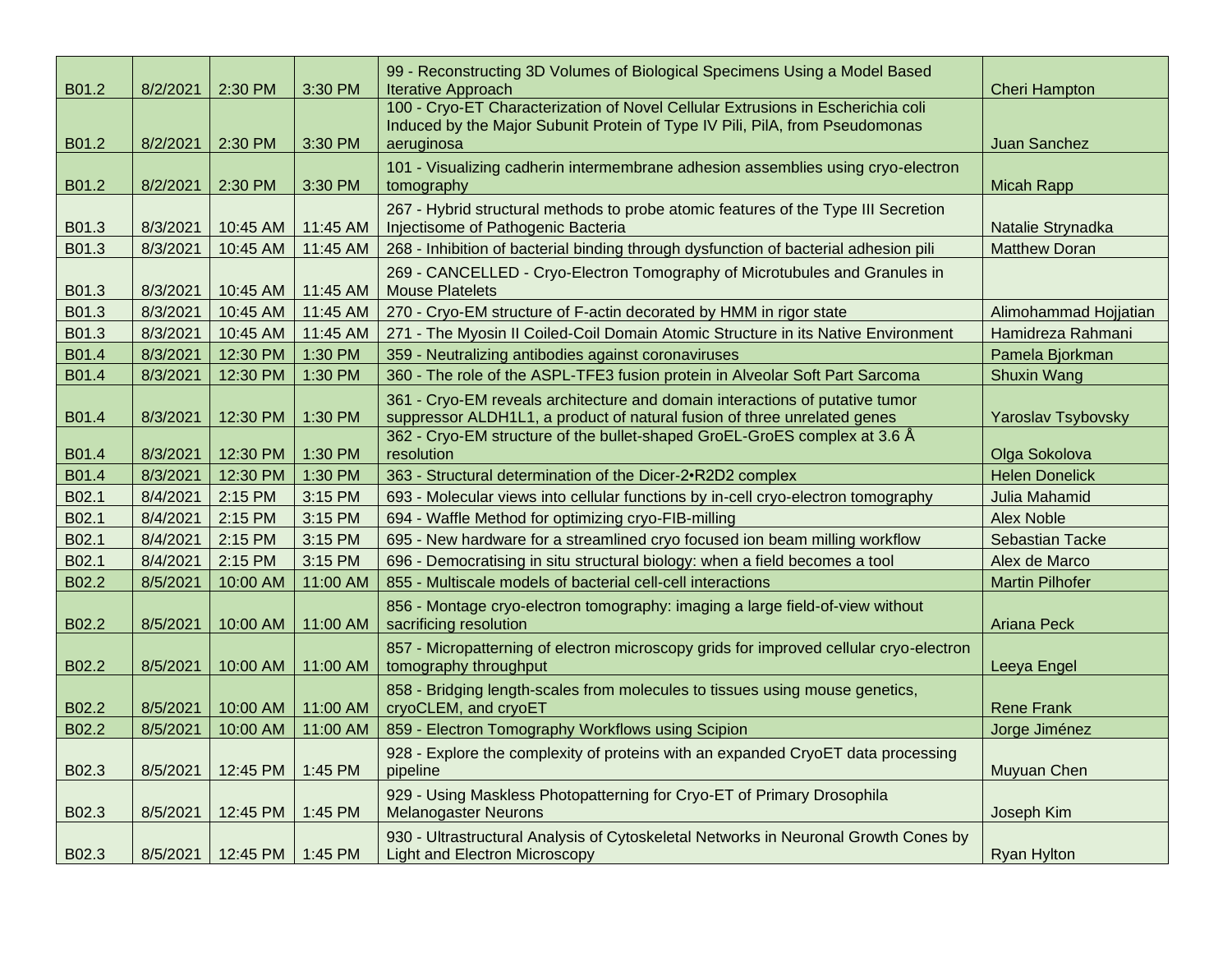| B02.3 | 8/5/2021 | 12:45 PM | 1:45 PM  | 931 - Extracellular Vesicles Modulate Formation of Transmissive Mutant Huntingtin<br>Assemblies                                                                                  | <b>Kyle Nunn</b>         |
|-------|----------|----------|----------|----------------------------------------------------------------------------------------------------------------------------------------------------------------------------------|--------------------------|
| B02.3 | 8/5/2021 | 12:45 PM | 1:45 PM  | 932 - The molecular basis for sarcomere organization in vertebrate skeletal muscle                                                                                               | <b>Zhexin Wang</b>       |
| B02.4 | 8/5/2021 | 2:45 PM  | 3:45 PM  | 992 - Molecular architecture of the flagellar export apparatus reveals membrane<br>remodeling and conformational changes crucial for flagellar assembly                          | Jun Liu                  |
| B02.4 | 8/5/2021 | 2:45 PM  | 3:45 PM  | 993 - Form and function of the condensed bacterial nucleoid studied by cryo-ET                                                                                                   | <b>Daniel Parrell</b>    |
| B02.4 | 8/5/2021 | 2:45 PM  | 3:45 PM  | 994 - Peaking into the plant cell wall using cryo-FIB milling and electron cryo-<br>tomography                                                                                   | <b>William Nicolas</b>   |
| B02.4 | 8/5/2021 | 2:45 PM  | 3:45 PM  | 995 - Sparse cryo-STEM tomography for biological samples                                                                                                                         | <b>Antoine Cossa</b>     |
| B02.4 | 8/5/2021 | 2:45 PM  | 3:45 PM  | 996 - Deposition-free Cryo-FIB Lift-out Transfer for Cryo-Electron Tomography<br><b>Specimen Preparation</b>                                                                     | <b>Sven Klumpe</b>       |
| B03.1 | 8/5/2021 | 10:00 AM | 11:00 AM | 860 - Multi-Scale Imaging of Connectomes With Photons and Electrons                                                                                                              | Wei-Chung Lee            |
| B03.1 | 8/5/2021 | 10:00 AM | 11:00 AM | 861 - Correlating analytical microscopy reveals quantitative alterations to the<br>structure, chemistry and materials properties of tooth enamel exposed to acidic<br>solutions. | Louise Hughes            |
| B03.1 | 8/5/2021 | 10:00 AM | 11:00 AM | 862 - Morphological Object Localization: A Novel Image Analysis Pipeline for<br>Quantitative Spatial Localization of Biomolecule Signal from Fluorescence<br>Microscopy Data     | <b>Andrew Soltisz</b>    |
| B03.1 | 8/5/2021 | 10:00 AM | 11:00 AM | 863 - MoBIE: A free and open-source platform for integration and cloud-based<br>sharing of multi-modal correlative big image data                                                | <b>Christian Tischer</b> |
| B03.2 | 8/5/2021 | 12:45 PM | 1:45 PM  | 933 - Image archiving at EMBL-EBI - EMPIAR and the Biolmage Archive                                                                                                              | <b>Gerard Kleywegt</b>   |
| B03.2 | 8/5/2021 | 12:45 PM | 1:45 PM  | 934 - Implementing a storage and compute server to enhance processing of big<br>imaging data.                                                                                    | Jonathan Boyd            |
| B03.2 | 8/5/2021 | 12:45 PM | 1:45 PM  | 935 - Solutions for Data management and Correlative Data Fusion by ZEISS                                                                                                         | <b>Martin Kuttge</b>     |
| B03.2 | 8/5/2021 | 12:45 PM | 1:45 PM  | 936 - Next Generation File Formats and Platforms                                                                                                                                 | Joshua Moore             |
| B03.3 | 8/5/2021 | 2:45 PM  | 3:45 PM  | 997 - CEM500K - A large-scale heterogeneous unlabeled cellular electron<br>microscopy image dataset for deep learning.                                                           | <b>Ryan Conrad</b>       |
| B03.3 | 8/5/2021 | 2:45 PM  | 3:45 PM  | 998 - High-Resolution Imaging of Single-Cell Behaviors in 3D Bacterial Biofilms using<br>Lattice-Light Sheet Microscopy and Deep Learning-Based Image Processing                 | Andreas Gahlmann         |
| B03.3 | 8/5/2021 | 2:45 PM  | 3:45 PM  | 999 - Tools and Approaches for Assembly, Review, and Analysis of Large-Scale<br><b>Electron Microscopy</b>                                                                       | <b>Bryan Jones</b>       |
| B04.1 | 8/3/2021 | 12:30 PM | 1:30 PM  | 364 - Structural biology of large molecular complexes - what we learned from the<br>master                                                                                       | Hao Wu                   |
| B04.1 | 8/3/2021 | 12:30 PM | 1:30 PM  | 365 - Structure of the capsid size-determining scaffold of "satellite" bacteriophage P4                                                                                          | James Kizziah            |
| B04.1 | 8/3/2021 | 12:30 PM | 1:30 PM  | 366 - HBV Core-Directed Antivirals and Importin β Can Synergistically Disrupt<br>Capsids                                                                                         | <b>Christine Kim</b>     |
| B04.1 | 8/3/2021 | 12:30 PM | 1:30 PM  | 367 - Quaternary epitope landscape of Zika virus antibody complexes                                                                                                              | Madhumati Sevvana        |
| B04.1 | 8/3/2021 | 12:30 PM | 1:30 PM  | 368 - Structure determination of the mature Usutu SAAR-1776 virus using single<br>particle cryo-electron microscopy                                                              | <b>Baldeep Khare</b>     |
| B04.2 | 8/3/2021 | 3:00 PM  | 4:00 PM  | 453 - Understanding the structure and function of spliceosome through cryo-EM                                                                                                    | Rui Zhao                 |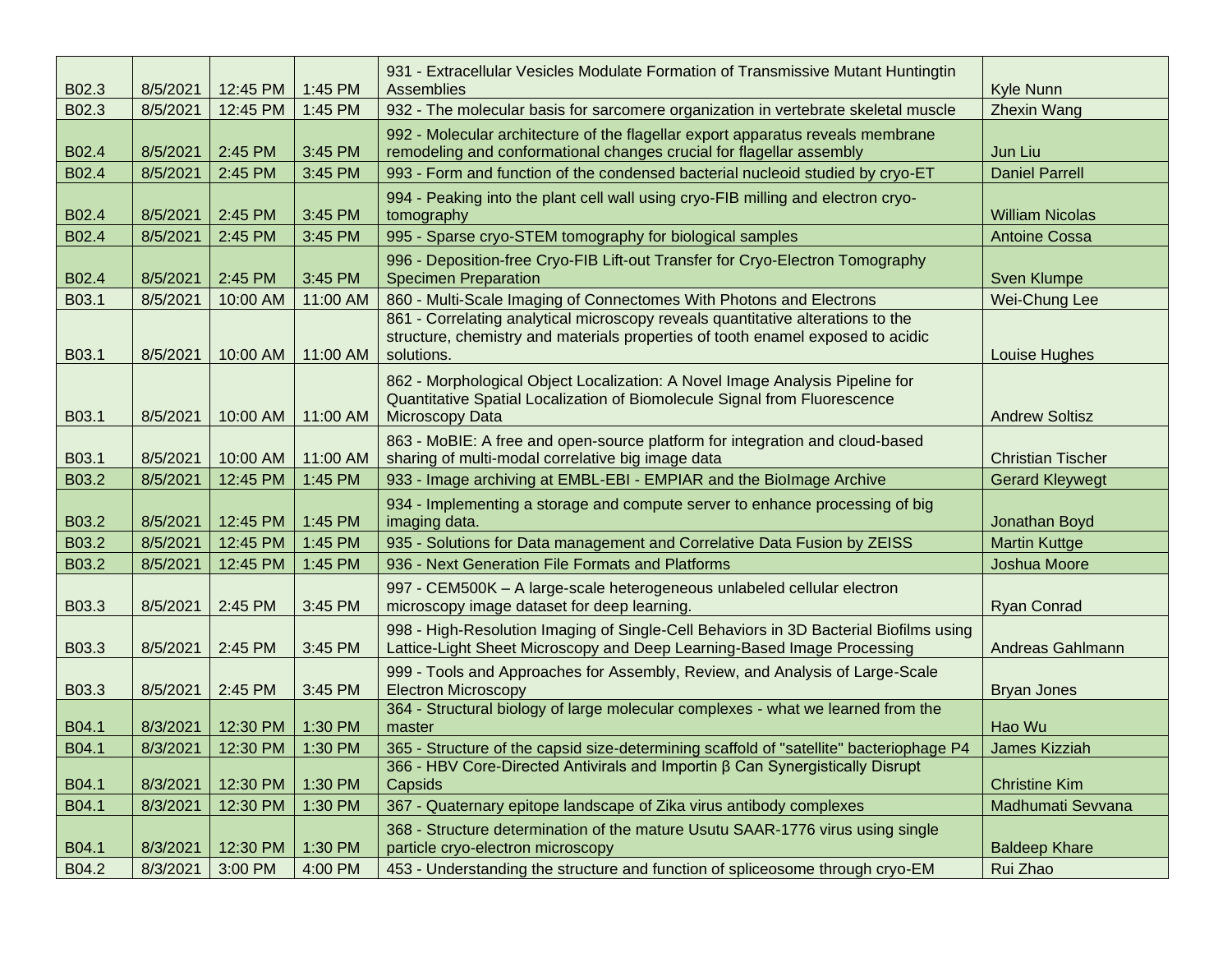| B04.2 | 8/3/2021 | 3:00 PM  | 4:00 PM  | 454 - ICAM-1 induced re-arrangements of capsid and genome prime rhinovirus 14 for<br>activation and uncoating                                                                                                                 | <b>Dominik Hrebik</b>        |
|-------|----------|----------|----------|-------------------------------------------------------------------------------------------------------------------------------------------------------------------------------------------------------------------------------|------------------------------|
| B04.2 | 8/3/2021 | 3:00 PM  | 4:00 PM  | 455 - Cryo-EM structural analysis of the SARS-CoV-2 Nucleocapsid protein                                                                                                                                                      | Michael Casasanta            |
| B04.2 | 8/3/2021 | 3:00 PM  | 4:00 PM  | 456 - CryoEM Map-Model Scores: From Average Density to Q-scores                                                                                                                                                               | <b>Grigore Pintilie</b>      |
|       |          |          |          | 457 - Adding "colors" to cryo-EM: extracting local chemical data from radiation                                                                                                                                               |                              |
| B04.2 | 8/3/2021 | 3:00 PM  | 4:00 PM  | damage                                                                                                                                                                                                                        | <b>Gabriel Frank</b>         |
| B04.3 | 8/4/2021 | 11:30 AM | 12:30 PM | 627 - Structural Studies of Giant Viruses                                                                                                                                                                                     | Chuan Xiao                   |
| B04.3 | 8/4/2021 | 11:30 AM | 12:30 PM | 628 - Structures of the capsid and the tail of Myoviridae bacteriophage TaPaz,<br>revealed by cryo-EM                                                                                                                         | Olga Sokolova                |
| B04.3 | 8/4/2021 | 11:30 AM | 12:30 PM | 629 - Determining the Patchwork Lattice of Ebola and Marburg Virus Matrix Layers<br><b>Using Cryo-Electron Tomography</b>                                                                                                     | William Wan                  |
| B04.3 | 8/4/2021 | 11:30 AM | 12:30 PM | 630 - Tracking structural intermediates during Chikungunya virus membrane fusion<br>using cryo-electron tomography and sub-tomogram averaging                                                                                 | Vidya Mangala Prasad         |
| B04.3 | 8/4/2021 | 11:30 AM | 12:30 PM | 631 - Technological improvements for whole cell cryo-ET of respiratory syncytial<br>virus infected cells                                                                                                                      | <b>Bryan Sibert</b>          |
| B05.1 | 8/2/2021 | 12:30 PM | 1:30 PM  | 33 - Visualizing microscale heterogeneity of pharmaceutical samples - from solid<br>dosages to living cells                                                                                                                   | Dan Fu                       |
| B05.1 | 8/2/2021 | 12:30 PM | 1:30 PM  | 34 - Estimation of the structural heterogeneity of Tick-Borne Encephalitis vaccine<br>particles                                                                                                                               | Olga Sokolova                |
| B05.1 | 8/2/2021 | 12:30 PM | 1:30 PM  | 35 - Advancing TEM Based Biomedical Nanoparticle Characterization: GMP<br>validated TEM Workflow In a BSL2 Environment with CNN as Automated Analytical<br>Tool                                                               | <b>Mathieu Colomb-Delsuc</b> |
| B05.2 | 8/2/2021 | 2:30 PM  | 3:30 PM  | 102 - Optimizing Throughput for Cryo-EM Data Collection in Drug Discovery                                                                                                                                                     | <b>Stephen Mick</b>          |
| B05.2 | 8/2/2021 | 2:30 PM  | 3:30 PM  | 103 - The operation of SEM-EDS analysis in a regulated environment                                                                                                                                                            | <b>Anthony Hyde</b>          |
| B05.2 | 8/2/2021 | 2:30 PM  | 3:30 PM  | 104 - Unlocking secrets of inhalation blends through X-ray Computed Tomography<br>and Microscopy                                                                                                                              | <b>Hrishikesh Bale</b>       |
| B05.2 | 8/2/2021 | 2:30 PM  | 3:30 PM  | 105 - Cloud-based image management solutions for digital transformation of drug<br>product development                                                                                                                        | Shawn Zhang                  |
| B06.1 | 8/2/2021 | 12:30 PM | 1:30 PM  | 37 - CANCELLED - Emerging imaging technologies to study cell architecture,<br>dynamics and function                                                                                                                           |                              |
| B06.1 | 8/2/2021 | 12:30 PM | 1:30 PM  | 38 - Label-free fluorescence predictions from large-scale correlative light and<br>electron microscopy data                                                                                                                   | Ryan Lane                    |
| B06.1 | 8/2/2021 | 12:30 PM | 1:30 PM  | 39 - Multi-modal characterization of collagen fibril orientation in human cortical bone<br>by a combination of quantitative polarized Raman spectroscopy, nanoscale X-ray<br>computed tomography and 360° electron tomography | Tatiana Kormilina            |
| B06.1 | 8/2/2021 | 12:30 PM | 1:30 PM  | 40 - Organic and elemental correlative imaging by using synchrotron light for<br>illuminating molecular disorders in ALS relevant cells                                                                                       | Tanja Ducic                  |
| B06.2 | 8/2/2021 | 2:30 PM  | 3:30 PM  | 106 - Multi-modal correlative chemical imaging of aquatic microorganisms                                                                                                                                                      | <b>Vivian Merk</b>           |
| B06.2 | 8/2/2021 | 2:30 PM  | 3:30 PM  | 107 - Real-Time Image Registration via A Deep Leaning Approach for Correlative X-<br>ray and Electron Microscopy                                                                                                              | Yangi Luo                    |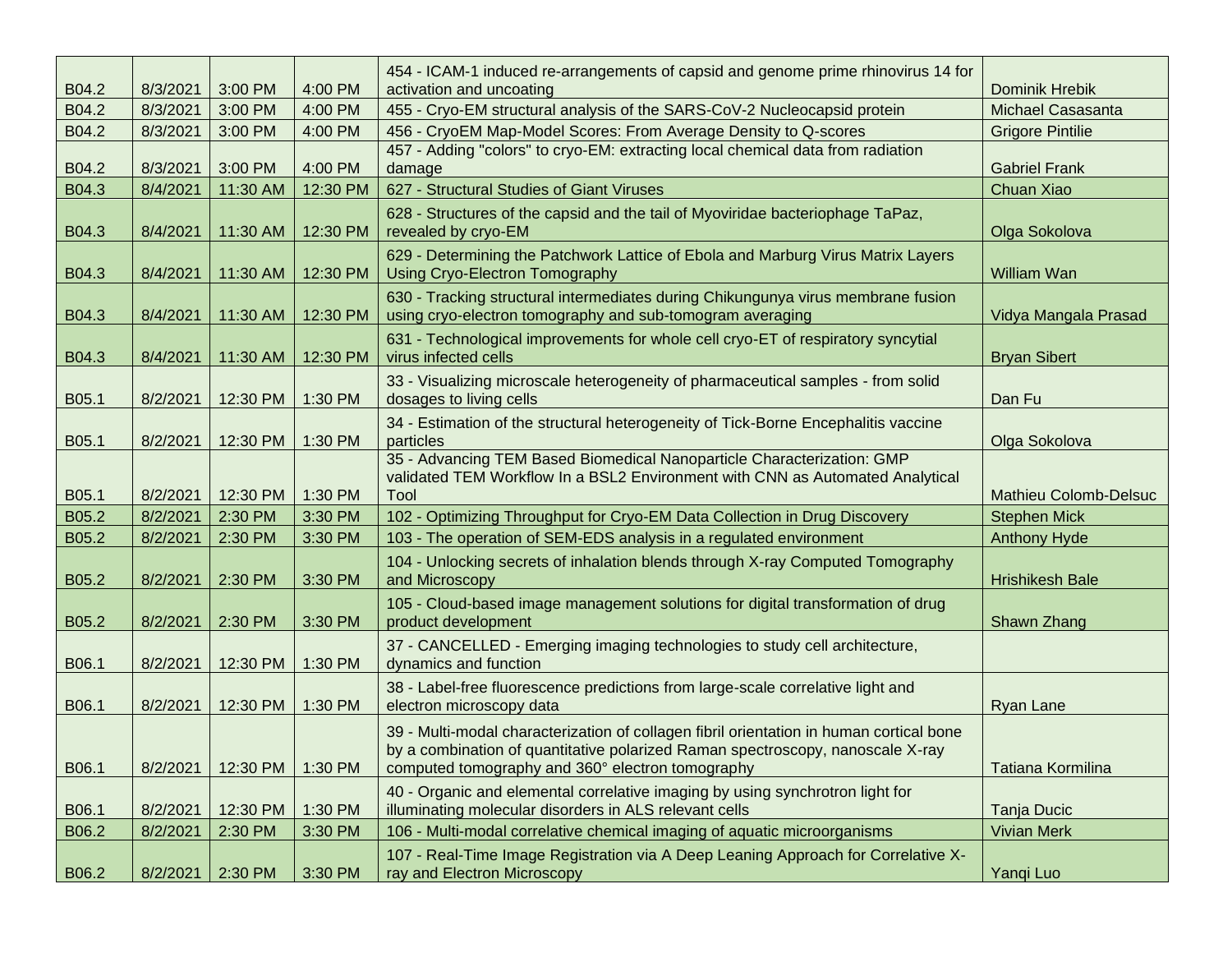| B06.2 | 8/2/2021 | 2:30 PM  | 3:30 PM  | 108 - Characterizing the localization of organic C on mineral surfaces: a correlative<br>microscopy/spectroscopy approach                                                                                                                            | <b>Odeta Qafoku</b>                |
|-------|----------|----------|----------|------------------------------------------------------------------------------------------------------------------------------------------------------------------------------------------------------------------------------------------------------|------------------------------------|
| B06.2 | 8/2/2021 | 2:30 PM  | 3:30 PM  | 109 - In-situ multi-modal microscopy using finely focused ion and electron beams                                                                                                                                                                     | <b>Tom Wirtz</b>                   |
| B07.1 | 8/3/2021 | 12:30 PM | 1:30 PM  | 369 - DeepSerialBlockFace: Machine denoising and object segmentation for volume<br>electron microscopy                                                                                                                                               | Jeffrey Caplan                     |
| B07.1 | 8/3/2021 | 12:30 PM | 1:30 PM  | 370 - CANCELLED - MAP-2 as an early marker of hippocampal damage after<br>perinatal asphyxia and neuroprotective properties of Palmitoylethanolamide.                                                                                                |                                    |
| B07.1 | 8/3/2021 | 12:30 PM | 1:30 PM  | 371 - Utility of scanning electron microscopy backscatter imaging for serial-sections<br>reconstruction and postembedding immunogold detection of vesicular glutamate<br>transporter 1 (VGLUT1) in the presynaptic terminals of the cingulate cortex | <b>Cheryl Clarkson-</b><br>Paredes |
| B07.1 | 8/3/2021 | 12:30 PM | 1:30 PM  | 372 - Electron microscopy explorations of the human brain: using<br>immunofluorescence to address challenges                                                                                                                                         | Kristina Micheva                   |
| B07.2 | 8/3/2021 | 3:00 PM  | 4:00 PM  | 458 - Ultrastructure of immunogenic cell death in vivo                                                                                                                                                                                               | Zuzana Tatarova                    |
| B07.2 | 8/3/2021 | 3:00 PM  | 4:00 PM  | 459 - Automated & Programmable Electron Microscopy Preparation                                                                                                                                                                                       | <b>Steven Goodman</b>              |
| B07.2 | 8/3/2021 | 3:00 PM  | 4:00 PM  | 460 - Attachment of Suspension Cells for TEM Processing                                                                                                                                                                                              | Han Chen                           |
| B07.2 | 8/3/2021 | 3:00 PM  | 4:00 PM  | 461 - Developing and Applying a Correlative Light and Electron Microscopy<br>Technique to Overcome Inherent Transmission Electron Microscopy Shortcomings.                                                                                           | <b>Jonathan Franks</b>             |
| B07.3 | 8/4/2021 | 11:30 AM | 12:30 PM | 632 - Imaging the structure of the plasma membrane with platinum replica and<br>cryogenic electron microscopy and tomography of unroofed cells.                                                                                                      | <b>Justin Taraska</b>              |
| B07.3 | 8/4/2021 | 11:30 AM | 12:30 PM | 633 - Biofilm integrity and cytomorphology of Candida albicans after exposure to UV-<br>light on ZnO thin films: SEM Analysis                                                                                                                        | Carlos Arzate-Quintana             |
| B07.3 | 8/4/2021 | 11:30 AM | 12:30 PM | 634 - Visualization of extracellular polymeric substances in Aspergillus niger biofilms<br>using lectin-conjugates and confocal laser scanning microscopy (CLSM)                                                                                     | Aswathy Shailaja                   |
| B07.3 | 8/4/2021 | 11:30 AM | 12:30 PM | 635 - Expansion Pathology: Nanoscale Imaging of Clinical Specimens with Optical<br>Microscopy                                                                                                                                                        | Yongxin Zhao                       |
| B07.4 | 8/4/2021 | 2:15 PM  | 3:15 PM  | 697 - Electron Microscopy Research in Musculoskeletal Infection                                                                                                                                                                                      | Bingyun Li                         |
| B07.4 | 8/4/2021 | 2:15 PM  | 3:15 PM  | 698 - Custom Cryo-Chips as a method of enriching and imaging disease-related<br>oncoproteins                                                                                                                                                         | <b>Maria Solares</b>               |
| B07.4 | 8/4/2021 | 2:15 PM  | 3:15 PM  | 699 - VitroJet: advanced control and ease of use in cryo-EM sample preparation                                                                                                                                                                       | Giulia Weissenberger               |
| B07.4 | 8/4/2021 | 2:15 PM  | 3:15 PM  | 700 - SARS-CoV-2, a Newly Emergent Coronavirus                                                                                                                                                                                                       | <b>Cyntha Goldsmith</b>            |
| B08.1 | 8/5/2021 | 10:00 AM | 11:00 AM | 864 - From concept to reality: cryoEM as an integral part of drug discovery and<br>development                                                                                                                                                       | <b>Corey Strickland</b>            |
| B08.1 | 8/5/2021 | 10:00 AM | 11:00 AM | 865 - Real-time cryo-EM structure determination for drug discovery                                                                                                                                                                                   | Ali Punjani                        |
| B08.1 | 8/5/2021 | 10:00 AM | 11:00 AM | 866 - Small Molecule Microcrystal Electron Diffraction (MicroED) for the<br>Pharmaceutical Industry - Results from Examining Over Fifty Samples                                                                                                      | Jessica Bruhn                      |
| B08.1 | 8/5/2021 | 10:00 AM | 11:00 AM | 867 - Integration of Cryo-EM into Drug Discovery                                                                                                                                                                                                     | Sarah Hymowitz                     |
| B08.2 | 8/5/2021 | 12:45 PM | 1:45 PM  | 937 - Structural Studies of an Anti-SARS-CoV-2 Antibody Cocktail                                                                                                                                                                                     | <b>Matthew Franklin</b>            |
| B08.2 | 8/5/2021 | 12:45 PM | 1:45 PM  | 938 - Broad Neutralization of H1 and H3 Viruses by Adjuvanted Influenza HA Stem<br>Vaccines in Non-human Primates                                                                                                                                    | Yu Qiu                             |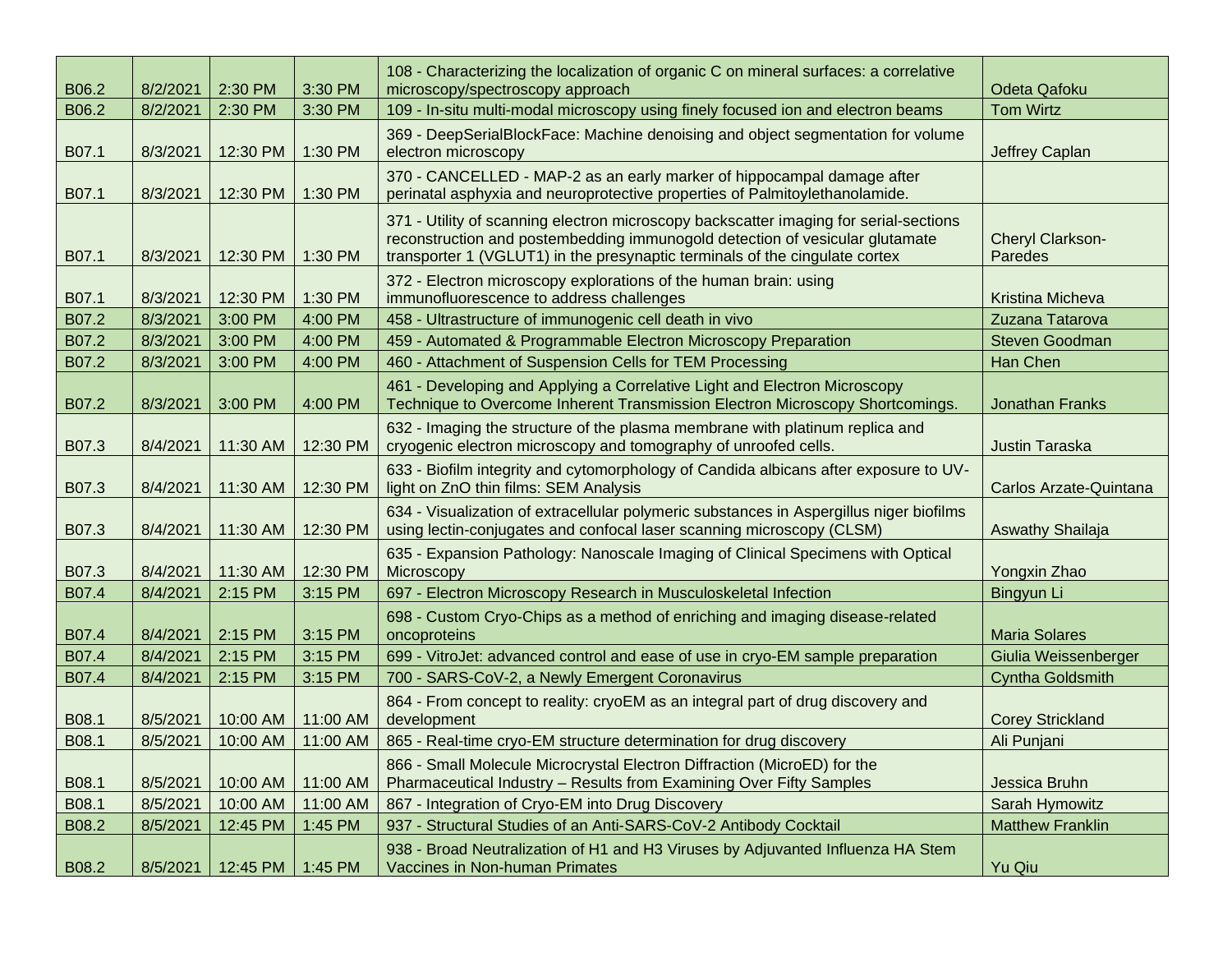| B08.2             | 8/5/2021 | 12:45 PM                      | 1:45 PM  | 939 - Cryo-EM structures of human PRMT5:MEP50 complex reveal chemical basis<br>for designing high-specificity inhibitors                                                                | <b>GAYA YADAV</b>       |
|-------------------|----------|-------------------------------|----------|-----------------------------------------------------------------------------------------------------------------------------------------------------------------------------------------|-------------------------|
| B08.2             | 8/5/2021 | 12:45 PM                      | 1:45 PM  | 940 - Advances in Cryo-EM structure-based methods in membrane protein drug<br>discovery                                                                                                 | <b>Michael Hennig</b>   |
| B08.2             | 8/5/2021 | 12:45 PM                      | 1:45 PM  | 941 - CryoEM in industry: challenges and opportunities                                                                                                                                  | Giovanna Scapin         |
| B09.1             | 8/3/2021 | 12:30 PM                      | 1:30 PM  | 373 - "To fix, or not to fix" Biological Specimens at a Multi-User Electron Microscopy<br>Facility                                                                                      | <b>DeAna Grant</b>      |
| B09.1             | 8/3/2021 | 12:30 PM                      | 1:30 PM  | 374 - Bot-graphy: an original technique for plant anatomy study based on<br>metallography                                                                                               | Ricardo Montero         |
| B09.1             | 8/3/2021 | 12:30 PM                      | 1:30 PM  | 375 - To fix or not fix biofilms to study microbial soil aggregation                                                                                                                    | Yuchen Zhang            |
| B09.1             | 8/3/2021 | 12:30 PM                      | 1:30 PM  | 376 - To Fix Or Not To Fix.                                                                                                                                                             | <b>Elaine Humphrey</b>  |
| B09.2             | 8/3/2021 | 3:00 PM                       | 4:00 PM  | 462 - The Good, the Bad and the Ugly: Task-Specific Fixation for Connective Tissues                                                                                                     | Douglas Keene           |
| B09.2             | 8/3/2021 | 3:00 PM                       | 4:00 PM  | 463 - To Cryo or Not to Cryo? A Consideration of Length Scales During<br><b>Macromolecule Sample Preparation</b>                                                                        | <b>Kelly Parker</b>     |
| B09.2             | 8/3/2021 | 3:00 PM                       | 4:00 PM  | 464 - Soft Microscopy of Negative Stained Soft Materials: Balancing Dose Rate and<br>Sample Damage                                                                                      | <b>Chamille Lescott</b> |
| B09.2             | 8/3/2021 | 3:00 PM                       | 4:00 PM  | 465 - What do we know about stain distribution in cells and tissue? Using EDS to<br>determine the quantity and distribution of common EM stains.                                        | <b>Louise Hughes</b>    |
| B09.2             | 8/3/2021 | 3:00 PM                       | 4:00 PM  | 466 - Autofluorescence For Rapid Visualization of Plant Anatomy Among Diverse<br>Taxa                                                                                                   | <b>Timothy Pegg</b>     |
| B <sub>10.1</sub> | 8/3/2021 | 10:45 AM                      | 11:45 AM | 272 - The Scottish Centre for Macromolecular Imaging - Evaluation of the JEOL<br>CryoARM 300 and Direct Electron DE64 combination for automated cryoEM in a<br>national cryo-EM centre. | David Bhella            |
| B <sub>10.1</sub> | 8/3/2021 | 10:45 AM                      | 11:45 AM | 273 - A modular 100 keV vacuum sealed FEG for high resolution electron<br>microscopy                                                                                                    | Mohamed El-Gomati       |
| B <sub>10.1</sub> | 8/3/2021 | 10:45 AM                      | 11:45 AM | 274 - Challenges of offering cryo-EM services to National and International users<br>during an extended lockdown period.                                                                | <b>Ludo Renault</b>     |
| B10.1             | 8/3/2021 | 10:45 AM                      | 11:45 AM | 275 - CU-Boulder Center for Cryo-Electron Microscopy (CCET)                                                                                                                             | Andreas Hoenger         |
| B <sub>10.2</sub> | 8/3/2021 | 12:30 PM                      | 1:30 PM  | 377 - High Resolution Data Collection at S2C2, a National CryoEM Center                                                                                                                 | <b>Corey Hecksel</b>    |
| B <sub>10.2</sub> | 8/3/2021 | 12:30 PM                      | 1:30 PM  | 378 - Real-time cryo-EM structure determination                                                                                                                                         | Ali Punjani             |
| B <sub>10.2</sub> | 8/3/2021 | 12:30 PM                      | 1:30 PM  | 379 - Accurately measuring ice thickness quickly and quantitatively on a screening<br><b>TEM</b>                                                                                        | <b>Hamish Brown</b>     |
| B <sub>10.2</sub> |          | 8/3/2021   12:30 PM   1:30 PM |          | 380 - Cryo Electron Microscopy at the Bio21 Ian Holmes Imaging Center and in the<br>wider Australian microscopy community                                                               | <b>Eric Hanssen</b>     |
| B <sub>10.3</sub> | 8/3/2021 | 3:00 PM                       | 4:00 PM  | 467 - Connected Through Imaging: Development of a National Network Cryo-<br><b>Electron Tomography Centers</b>                                                                          | <b>Elizabeth Wright</b> |
| B <sub>10.3</sub> | 8/3/2021 | 3:00 PM                       | 4:00 PM  | 468 - User experience: Using national Cryo EM centers towards studying lipid<br>transport across the bacterial cell envelope                                                            | Gira Bhabha             |
| B <sub>10.3</sub> | 8/3/2021 | 3:00 PM                       | 4:00 PM  | 469 - Cross-Training to shared standards at the national cryoEM centers using "Merit<br>Badges"                                                                                         | Christina Zimanyi       |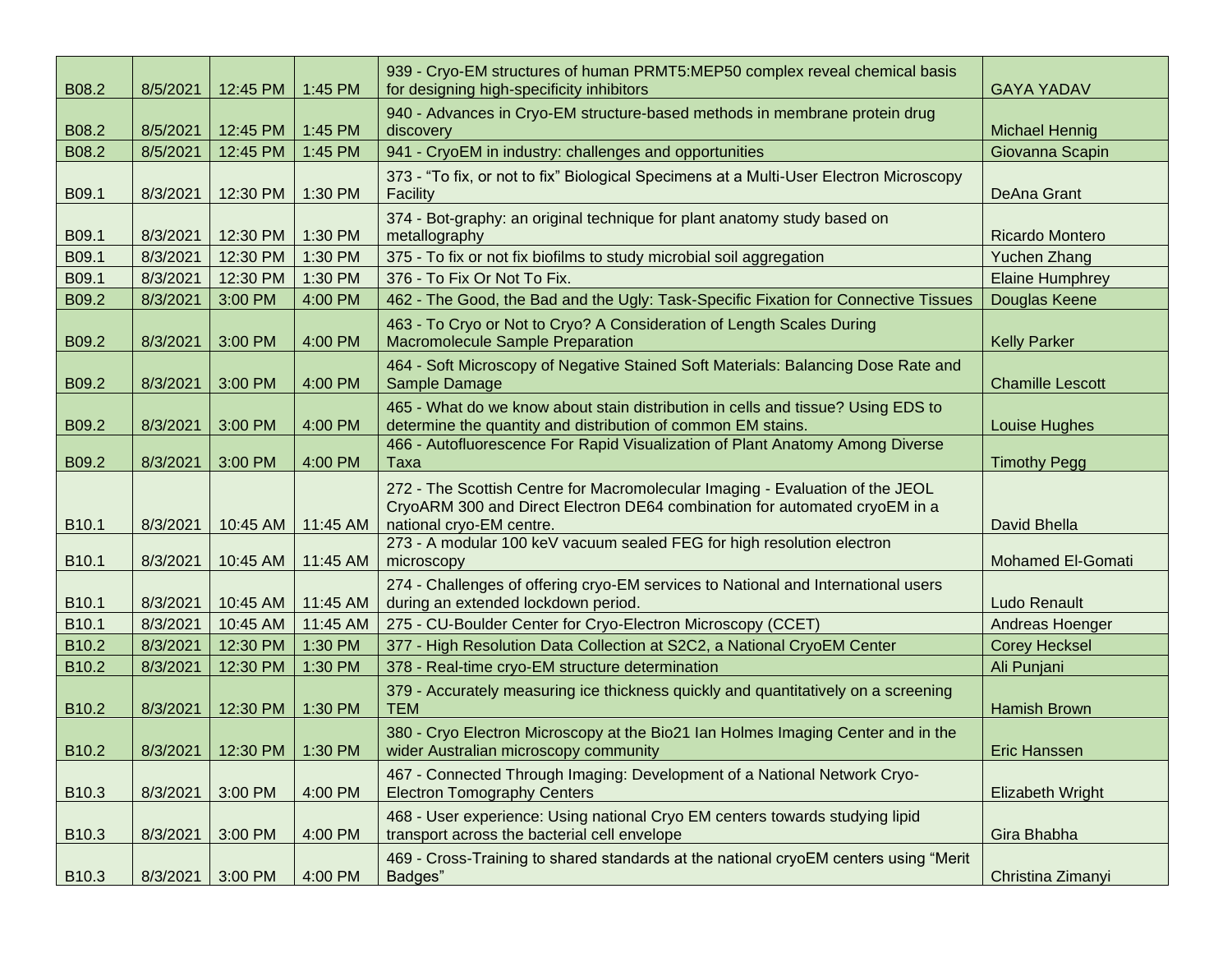| B <sub>10.4</sub> | 8/4/2021 | 11:30 AM | 12:30 PM | 636 - Image collection strategies for single particle cryoEM                                                                                                                        | <b>Farzad Jalali-Yazdi</b>  |
|-------------------|----------|----------|----------|-------------------------------------------------------------------------------------------------------------------------------------------------------------------------------------|-----------------------------|
| B10.4             | 8/4/2021 | 11:30 AM | 12:30 PM | 637 - Structural and functional analysis of p47 cofactor binding on the p97 disease<br>mutant                                                                                       | Purbasha Nandi              |
| B <sub>10.4</sub> | 8/4/2021 | 11:30 AM | 12:30 PM | 638 - User access to Cryo-EM at EMSL: Opportunities Linking Omics and Structural<br><b>Biology</b>                                                                                  | <b>James Evans</b>          |
| B <sub>10.4</sub> | 8/4/2021 | 11:30 AM | 12:30 PM | 639 - Overview of Pacific Northwest Center for Cryo-EM (PNCC): State-of-the-art<br>electron microscopy and computational resource access free-of-charge for<br>bioscience community | Irina Novikova              |
| B11.1             | 8/3/2021 | 10:45 AM | 11:45 AM | 276 - High-Throughput Super-Resolution Microscopy for Reconstructing Molecular<br>Architecture                                                                                      | <b>Suliana Manley</b>       |
| B11.1             | 8/3/2021 | 10:45 AM | 11:45 AM | 277 - Visualization of nanostructural dislocations in microcrystalline cellulose fibrils<br>through super-resolution fluorescence microscopy                                        | <b>Mouhanad Babi</b>        |
| B11.1             | 8/3/2021 | 10:45 AM | 11:45 AM | 278 - pixOL: pixel-wise point spread function engineering for measuring the 3D<br>orientation and 3D location of dipole-like emitters                                               | <b>Tingting Wu</b>          |
| B11.1             | 8/3/2021 | 10:45 AM | 11:45 AM | 279 - Optimizing Point Spread Functions to Discern Highly Overlapping Emission<br>Spectra                                                                                           | Sanduni Fernando            |
| B11.1             | 8/3/2021 | 10:45 AM | 11:45 AM | 280 - Computational Recovery of Engineered Point Spread Functions in Single<br>Molecule Localization Microscopy using the Double Helix 3DTRAX Software                              | <b>Scott Gaumer</b>         |
| B11.2             | 8/3/2021 | 12:30 PM | 1:30 PM  | 381 - Real-Time 3D Super-Resolution Fluorescence Lifetime Imaging Microscopy, in<br>vivo                                                                                            | <b>Scott Howard</b>         |
| B11.2             | 8/3/2021 | 12:30 PM | 1:30 PM  | 382 - Fluorescence lifetime imaging microscopy of early C. elegans embryo<br>development                                                                                            | <b>Rupsa Datta</b>          |
| B11.3             | 8/3/2021 | 3:00 PM  | 4:00 PM  | 470 - MINFLUX: next generation access to the nanoscale                                                                                                                              | <b>Francisco Balzarotti</b> |
| B11.3             | 8/3/2021 | 3:00 PM  | 4:00 PM  | 471 - Elucidating the nanoscale architecture of amyloid aggregates using a polarized<br>donut point spread function                                                                 | <b>Tianben Ding</b>         |
| B11.3             | 8/3/2021 | 3:00 PM  | 4:00 PM  | 472 - Quantitative Assessment of Cardiac Intercalated Disk Ultrastructure and<br>Molecular Organization by Indirect Correlative Light and Electron Microscopy                       | <b>Heather Struckman</b>    |
| B11.3             | 8/3/2021 | 3:00 PM  | 4:00 PM  | 473 - Capturing Single Molecule Dynamics: An Advanced Microscope Combining<br><b>Optical Tweezers with Fluorescence Detection Modules</b>                                           | Jason Lin                   |
| P01.1             | 8/2/2021 | 12:30 PM | 1:30 PM  | 41 - Atomic-Scale Vibrational and Electronic Response of Interfaces in<br>Heterostructures for Spintronics Applications                                                             | <b>Quentin Ramasse</b>      |
| P01.1             | 8/2/2021 | 12:30 PM | 1:30 PM  | 42 - In Situ Visualization of the Electron Wind Force in the Elastic Regime                                                                                                         | <b>Matthew Mecklenburg</b>  |
| P01.1             | 8/2/2021 | 12:30 PM | 1:30 PM  | 43 - Spatially-resolved STEM-EELS of waveguide modes                                                                                                                                | <b>Christian Dwyer</b>      |
| P01.1             | 8/2/2021 | 12:30 PM | 1:30 PM  | 44 - Nanoscale STEM/EELS and Theory Investigations of Vibronic Properties of<br>Superlattices                                                                                       | Eric Hoglund                |
| P01.1             | 8/2/2021 | 12:30 PM | 1:30 PM  | 45 - Magnetism and phonons in transmission electron microscopy                                                                                                                      | Jan Rusz                    |
| P01.2             | 8/2/2021 | 2:30 PM  | 3:30 PM  | 110 - Quantify doping efficiency at the nanoscale using monochromated STEM-EELS                                                                                                     | Hongbin Yang                |
| P01.2             | 8/2/2021 | 2:30 PM  | 3:30 PM  | 111 - Substrate Effects on the Phonon Response of Individual Dielectric<br>Nanostructures                                                                                           | Ka Yin Lee                  |
| P01.2             | 8/2/2021 | 2:30 PM  | 3:30 PM  | 112 - The frequency resolved frozen phonon method for vibrational STEM-EELS                                                                                                         | Paul Zeiger                 |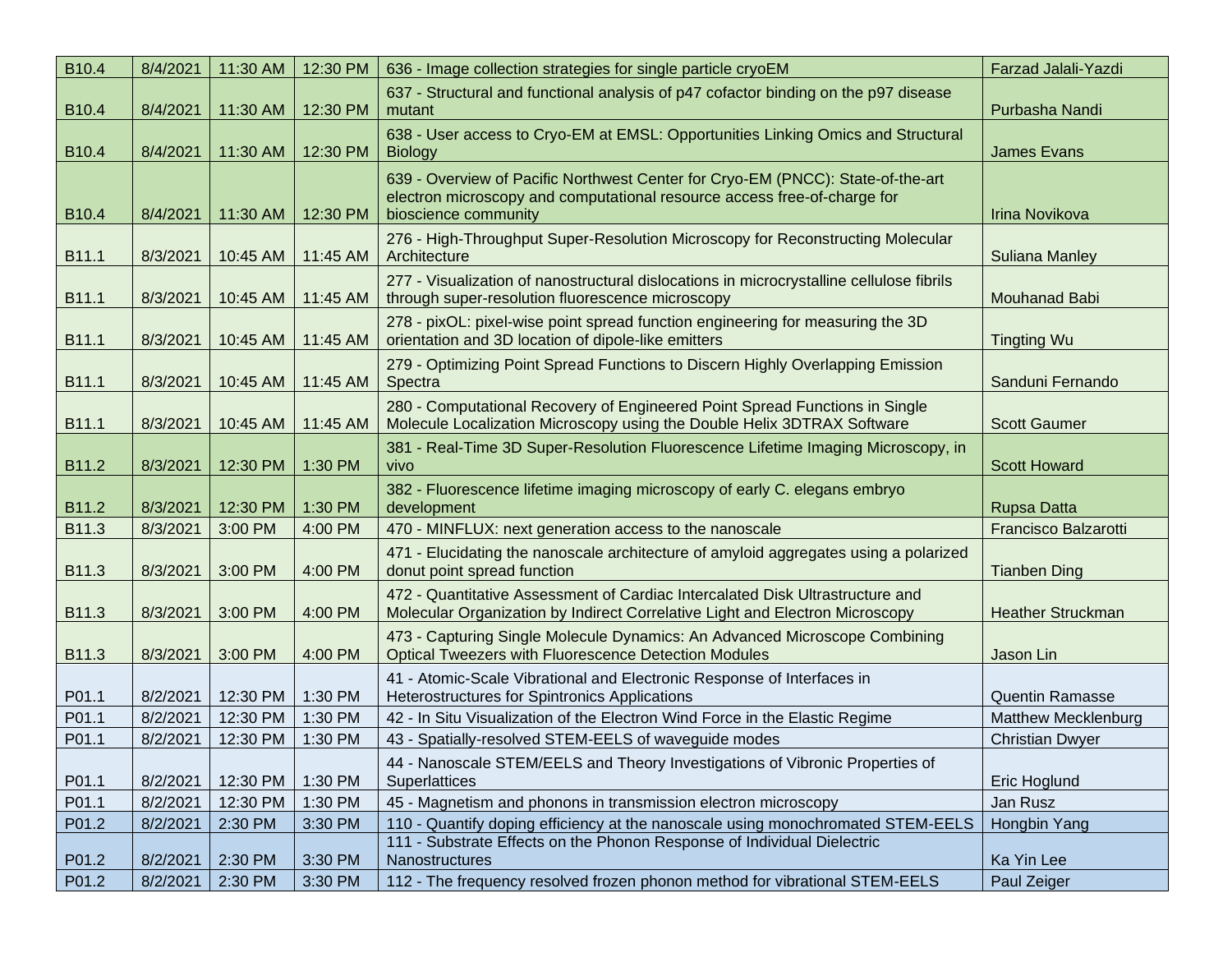| P01.2 | 8/2/2021 | 2:30 PM  | 3:30 PM  | 113 - Tailored nanoscale plasmon-enhanced vibrational electron spectroscopy                                                                           | Luiz H. G. Tizei          |
|-------|----------|----------|----------|-------------------------------------------------------------------------------------------------------------------------------------------------------|---------------------------|
| P01.2 | 8/2/2021 | 2:30 PM  | 3:30 PM  | 114 - Beyond NMF: Advanced Signal Processing and Machine Learning<br>Methodologies for Hyperspectral Analysis in EELS                                 | Jordan Hachtel            |
| P01.3 | 8/3/2021 | 10:45 AM | 11:45 AM | 281 - Probing Properties of Nanomaterials with Advanced Electron Energy-Loss<br>Spectroscopy                                                          | Peter Crozier             |
| P01.3 | 8/3/2021 | 10:45 AM | 11:45 AM | 282 - Thermometry of Nanoparticles: Technique, Pitfalls and Challenges                                                                                | <b>Bibash Sapkota</b>     |
| P01.3 | 8/3/2021 | 10:45 AM | 11:45 AM | 283 - Nanoparticle Chains for Plasmonic Band Engineering                                                                                              | Johannes Schultz          |
| P01.3 | 8/3/2021 | 10:45 AM | 11:45 AM | 284 - STEM-EELS Analysis of High Entropy Oxide Nanoparticles                                                                                          | Abhijit Phakatkar         |
| P01.3 | 8/3/2021 | 10:45 AM | 11:45 AM | 285 - Coupling of Photonic and Plasmonic Modes in Oxide and Supported Metal<br>Nanoparticles: Finite Element Simulation and EELS Study                | Yifan Wang                |
| P01.4 | 8/3/2021 | 12:30 PM | 1:30 PM  | 383 - Electron effective mass determination across a $\beta$ -(Al0.2Ga0.8)2O3// $\beta$ -Ga2O3<br>interface by Kramers-Kronig analysis                | <b>Adrian Chmielewski</b> |
| P01.4 | 8/3/2021 | 12:30 PM | 1:30 PM  | 384 - Understanding transition metal dichalcogenide absorption line widths in<br>electron energy loss spectroscopy                                    | Fuhui SHAO                |
| P01.4 | 8/3/2021 | 12:30 PM | 1:30 PM  | 385 - Probing Electronic Structures of Monolayer WSe2 Stacked with hBN Using<br>Correlative Cathodoluminescence and Electron Energy-Loss Spectroscopy | Wei-Chang Yang            |
| P01.4 | 8/3/2021 | 12:30 PM | 1:30 PM  | 386 - Examining Defect Creation at Interfaces in Electrocatalytically Cycled LaFeO3-<br>SrTiO3 Thin Films                                             | <b>Bethany Matthews</b>   |
| P01.4 | 8/3/2021 | 12:30 PM | 1:30 PM  | 387 - Denoising STEM Electron Energy Loss Spectra using Convolutional<br>Autoencoders                                                                 | <b>Mark Oxley</b>         |
| P01.4 | 8/3/2021 | 12:30 PM | 1:30 PM  | 388 - The oxidation state of Ti in hibonite at the atomic scale                                                                                       | Pierre-marie Zanetta      |
| P01.5 | 8/3/2021 | 3:00 PM  | 4:00 PM  | 474 - Spatial Mapping of Electrostatics and Dynamics in Quantum Materials                                                                             | <b>Akshay Murthy</b>      |
| P01.5 | 8/3/2021 | 3:00 PM  | 4:00 PM  | 475 - Quantifying the projected unit cell size variation of off-axis PtCo catalyst<br>nanoparticles through 4D-STEM                                   | Debangshu Mukherjee       |
| P01.5 | 8/3/2021 | 3:00 PM  | 4:00 PM  | 476 - Automated mapping of the crystallographic sample orientation from diffraction<br>patterns in momentum-resolved STEM                             | Mauricio Cattaneo         |
| P01.5 | 8/3/2021 | 3:00 PM  | 4:00 PM  | 477 - A robust technique to image all elements in LiNiO2 cathode active material by<br>4D-STEM                                                        | Shamail Ahmed             |
| P01.5 | 8/3/2021 | 3:00 PM  | 4:00 PM  | 478 - Improving 4DSTEM measurements of atomic charge and electrostatic potential<br>via energy filtration                                             | <b>Thomas Pekin</b>       |
| P01.5 | 8/3/2021 | 3:00 PM  | 4:00 PM  | 479 - Observation of a charged incoherent BiFeO3/SrTiO3 interface                                                                                     | Christopher Addiego       |
| P01.6 | 8/4/2021 | 11:30 AM | 12:30 PM | 640 - Analytical STEM for metal–organic frameworks (MOFs) and MOF composites                                                                          | <b>Sean Collins</b>       |
| P01.6 | 8/4/2021 | 11:30 AM | 12:30 PM | 641 - Fluence-dependent electron energy loss spectroscopy mapping for beam-<br>sensitive polymers                                                     | <b>Robert Colby</b>       |
| P01.6 | 8/4/2021 | 11:30 AM | 12:30 PM | 642 - 3D Spatial Mapping of the Nanomorphology of Polymer: Fullerene Blends by<br>Highly Selective, Homogeneous Copper Staining                       | Yonghe Li                 |
| P01.6 | 8/4/2021 | 11:30 AM | 12:30 PM | 643 - Characterizing Multivalent Metal Anodes with Cryogenic Electron Microscopy                                                                      | Daniel Long               |
| P01.6 | 8/4/2021 | 11:30 AM | 12:30 PM | 644 - Transmission ion microscopy and time-of-flight spectroscopy                                                                                     | <b>Michael Mousley</b>    |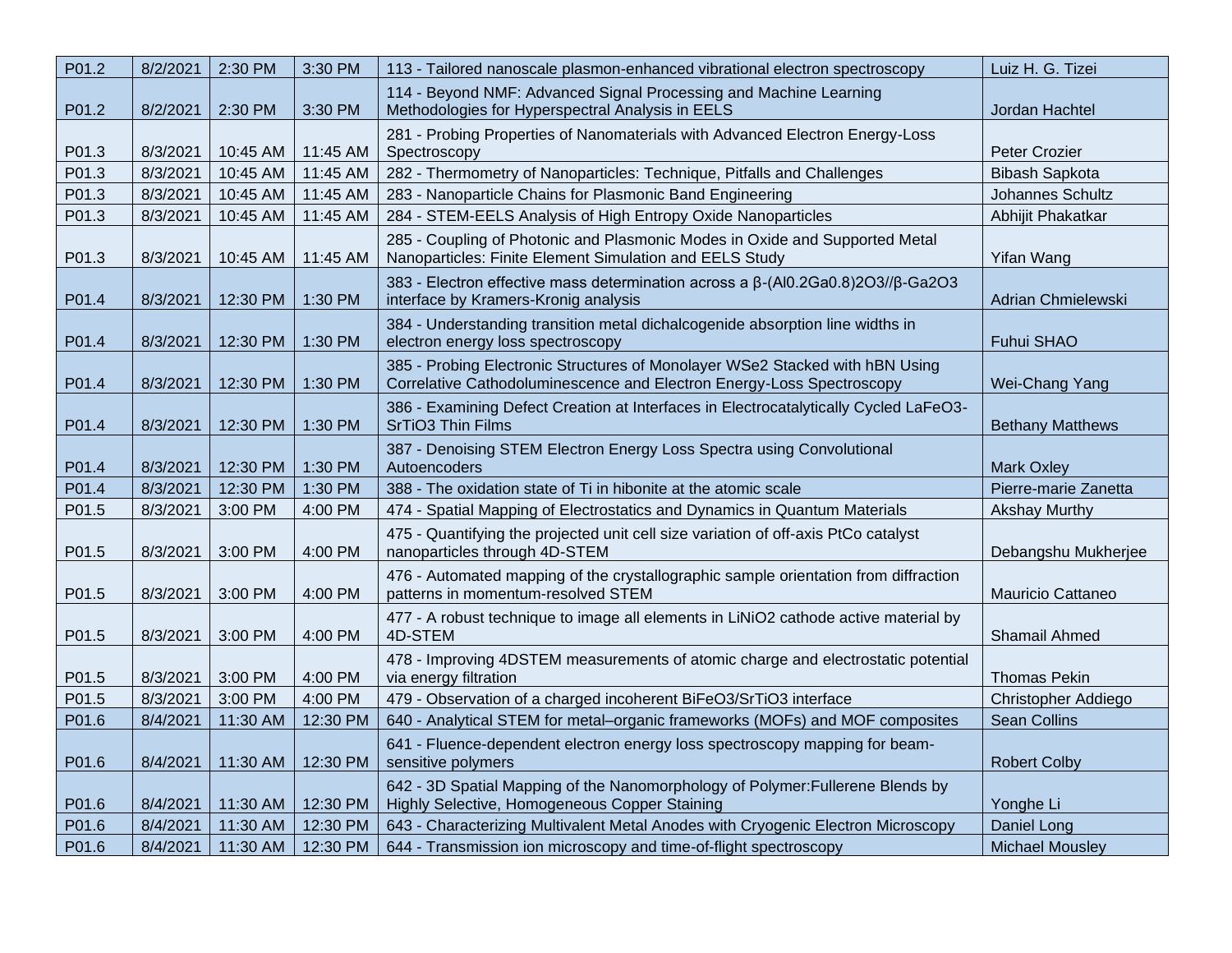| P01.7 | 8/4/2021 | 2:15 PM            | 3:15 PM  | 701 - Insights into the Defect Structure Resulting from the Hydrogen Absorption in<br>Palladium Nanocubes Using Liquid Cell Transmission Electron Microscopy                                                         | Sophia Betzler             |
|-------|----------|--------------------|----------|----------------------------------------------------------------------------------------------------------------------------------------------------------------------------------------------------------------------|----------------------------|
| P01.7 | 8/4/2021 | 2:15 PM            | 3:15 PM  | 702 - In-situ NiO nanostructure growth during heating in water vapor atmosphere                                                                                                                                      | Boyi Qu                    |
| P01.7 | 8/4/2021 | 2:15 PM            | 3:15 PM  | 703 - Combining in situ micro-photoluminescence and cathodoluminescence to<br>understand defects photophysics in nanodiamonds                                                                                        | Noémie Bonnet              |
| P01.7 | 8/4/2021 | 2:15 PM            | 3:15 PM  | 704 - Using in situ electron energy-loss spectroscopy (EELS) and X-ray fluorescence<br>microscopy (XFM) to characterize Co-Pt nanoparticles                                                                          | Alexandre Foucher          |
| P01.7 | 8/4/2021 | 2:15 PM            | 3:15 PM  | 705 - In-Situ Transmission Electron Microscopy: Electron Beam Effects in Carbon-<br>based Nanomaterials                                                                                                              | <b>Zhehan Ying</b>         |
| P01.8 | 8/5/2021 | 10:00 AM           | 11:00 AM | 868 - Reaching for atomic-scale quantitative energy dispersive X-ray spectroscopy                                                                                                                                    | Katherine MacArthur        |
| P01.8 | 8/5/2021 | 10:00 AM           | 11:00 AM | 869 - Evaluation of Optimum Instrument Conditions for the Best Spatial Resolution in<br>Atomic-Column X-ray Analysis toward Quantification                                                                           | Masashi WATANABE           |
| P01.8 | 8/5/2021 | 10:00 AM           | 11:00 AM | 870 - Identifying Individual Atoms in Single Atom Pt/CeO2 Catalysts                                                                                                                                                  | <b>Stephen Porter</b>      |
| P01.8 | 8/5/2021 | 10:00 AM           | 11:00 AM | 871 - Quantitative STEM for Bimetallic Catalyst Nanoparticles                                                                                                                                                        | Xiaonan Luo                |
| P01.8 | 8/5/2021 | 10:00 AM           | 11:00 AM | 872 - Automated methods for improved characterization of alloy nanoparticle<br>catalysts                                                                                                                             | David Cullen               |
| P01.9 | 8/5/2021 | 12:45 PM           | 1:45 PM  | 942 - Real-Time 3D Analysis During Tomographic Experiments on tomviz                                                                                                                                                 | Jonathan Schwartz          |
| P01.9 | 8/5/2021 | 12:45 PM           | 1:45 PM  | 943 - Automating 3D Imaging of Inorganic Nanoparticles                                                                                                                                                               | <b>Tom Slater</b>          |
| P01.9 | 8/5/2021 | 12:45 PM           | 1:45 PM  | 944 - Promoting Protective Scale Formation at Lower Temperatures via Surface<br>Finishing: Effects on the Establishment, Structure, and Chemistry in Haynes 214<br>High-Temperature Oxidation-Resistant Nickel Alloy | Stephen House              |
| P01.9 | 8/5/2021 | 12:45 PM           | 1:45 PM  | 945 - Nano-scale imaging and spectroscopy of interfaces in (Co,Cu,Mg,Ni,Zn)O high<br>entropy oxides                                                                                                                  | hasti vahidi               |
| P01.9 | 8/5/2021 | 12:45 PM           | 1:45 PM  | 946 - Structural and chemical properties of superconducting rare-earth barium<br>copper oxide/BaHfO3 nanocomposites with rare-earth mixtures                                                                         | Lukas Grünewald            |
| P01.9 | 8/5/2021 | 12:45 PM           | 1:45 PM  | 947 - Crystalline Phase Control in ScxAlx-1N Grown by Molecular Beam Epitaxy                                                                                                                                         | Andrew Lang                |
| P02.1 | 8/5/2021 | 12:45 PM           | 1:45 PM  | 948 - Light Element Analysis in Extraterrestrial Materials using Secondary Ion Mass<br>Spectrometry                                                                                                                  | Maitrayee Bose             |
| P02.1 | 8/5/2021 | 12:45 PM           | 1:45 PM  | 949 - Sample Preparation and Coordinated Analysis for Characterization of Organic<br>Matter in Return Samples from the Carbonaceous Asteroids Ryugu and Bennu                                                        | <b>Bradley De Gregorio</b> |
| P02.1 | 8/5/2021 | 12:45 PM           | 1:45 PM  | 950 - Adjustment to the Light Element Areal Concentration Calculation for Neutron<br><b>Depth Profiles</b>                                                                                                           | Jamie Weaver               |
| P02.1 | 8/5/2021 | 12:45 PM   1:45 PM |          | 951 - Advancing the in-situ characterization of light elements via X-ray absorption<br>spectroscopy using superconducting detectors                                                                                  | <b>Charles Titus</b>       |
| P02.2 | 8/5/2021 | 2:45 PM            | 3:45 PM  | 1000 - Application of Z-factor Microanalysis to Measure Phase Compositions in<br>Ultrahard Ceramics and Complex Concentrated Alloys                                                                                  | <b>Christopher Marvel</b>  |
| P02.2 | 8/5/2021 | 2:45 PM            | 3:45 PM  | 1001 - Evolution of NV centers in nanodiamond using in situ heating with STEM-<br>EELS/EDS                                                                                                                           | <b>Bethany Hudak</b>       |
| P02.2 | 8/5/2021 | 2:45 PM            | 3:45 PM  | 1002 - Mechanisms of Li Leaching from a LiCO3 Based Primer / Topcoat Paint<br>System                                                                                                                                 | Alexander Glenn            |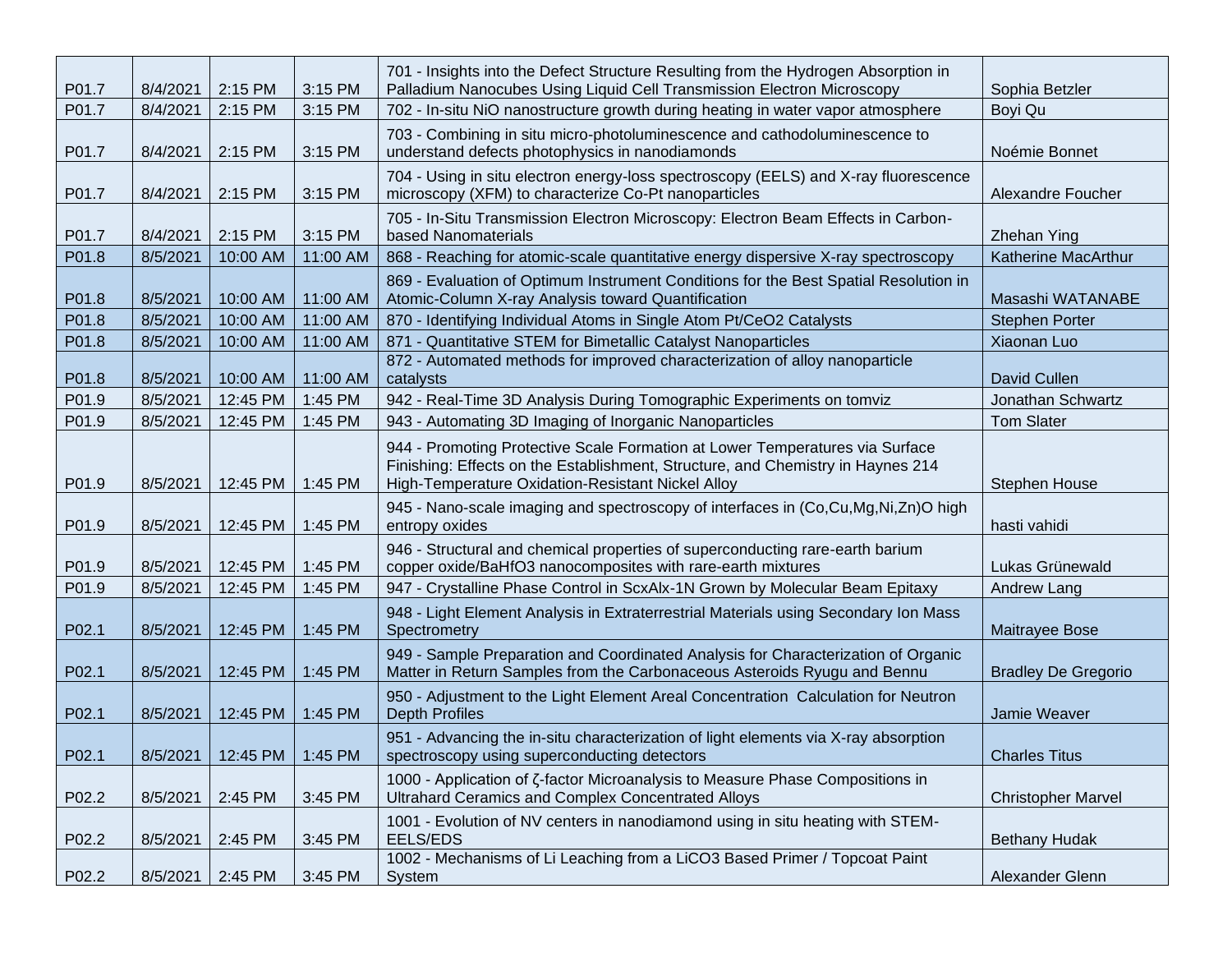| P02.2 | 8/5/2021         | 2:45 PM  | 3:45 PM  | 1003 - Toward interpretable, wide field-of-view transmission electron microscopy<br>techniques for imaging light atoms                                                             | Hamish Brown             |
|-------|------------------|----------|----------|------------------------------------------------------------------------------------------------------------------------------------------------------------------------------------|--------------------------|
| P03.1 | 8/4/2021         | 2:15 PM  | 3:15 PM  | 706 - Mapping Atomic Motions with Ultrabright Electrons: Fundamental Space-Time<br>Limits to Imaging Chemistry and Biological Processes                                            | R. J. Dwayne Miller      |
| P03.1 | 8/4/2021         | 2:15 PM  | 3:15 PM  | 707 - Fast electron low dose tomography for beam sensitive materials                                                                                                               | Daniel Arenas Esteban    |
| P03.1 | 8/4/2021         | 2:15 PM  | 3:15 PM  | 708 - A flexible electron interferometer demonstrating live phase imaging and<br>interaction-free measurements                                                                     | Amy Turner               |
| P03.1 | 8/4/2021         | 2:15 PM  | 3:15 PM  | 709 - Observing atomic resolution dynamics of soft materials with controlling dose<br>rate                                                                                         | Fu-Rong Chen             |
| P03.2 | 8/5/2021         | 10:00 AM | 11:00 AM | 874 - Investigating electron beam interactions with nanoparticle capping ligands<br>using correlative liquid phase transmission electron microscopy and fluorescence<br>microscopy | Thilini Dissanayake      |
| P03.2 | 8/5/2021         | 10:00 AM | 11:00 AM | 875 - Radiolysis Characterization in Liquid Cell STEM Using Ultra Low-Dose Electron<br><b>Energy-Loss Spectroscopy</b>                                                             | Liam Spillane            |
| P03.2 | 8/5/2021         | 10:00 AM | 11:00 AM | 876 - Direct imaging on the deformation and sintering of polymeric particles at the<br>nanoscale by liquid-phase TEM                                                               | Chang Liu                |
| P03.2 | 8/5/2021         | 10:00 AM | 11:00 AM | 877 - Visualizing non-classical formation pathways of alloyed nanocrystals with liquid<br>phase transmission electron microscopy                                                   | <b>Taylor Woehl</b>      |
| P03.2 | 8/5/2021         | 10:00 AM | 11:00 AM | 952 - Using Molecular Dynamics Simulations to Understand Electron Beam<br>Interactions with Macromolecules in Liquid-phase Transmission Electron Microscopy                        | Qian Chen                |
| P03.3 | 8/5/2021         | 12:45 PM | 1:45 PM  | 873 - "no-dose" imaging                                                                                                                                                            | <b>Heiner Friedrich</b>  |
| P03.3 | 8/5/2021         | 12:45 PM | 1:45 PM  | 953 - Using cryo-TEM to study the effect of side-chain chemistry on the crystal motifs<br>in polypeptoid nanosheets                                                                | Morgan Seidler           |
| P03.3 | 8/5/2021         | 12:45 PM | 1:45 PM  | 954 - Holey-Gold Films on Molybdenum Grids for Cryogenic Electron Microscopy<br>Imaging of 2D Polymer Crystals                                                                     | Xi Jiang                 |
| P03.3 | 8/5/2021         | 12:45 PM | 1:45 PM  | 955 - Understanding graphene's role as a protective substrate for atomic-resolution<br>electron microscopy of small organic molecules                                              | <b>Blanka Janicek</b>    |
| P03.3 | 8/5/2021         | 12:45 PM | 1:45 PM  | 956 - Electron Diffraction of Graphene-covered Protein Crystals at Room<br>Temperature                                                                                             | Sercan Keskin            |
| P03.4 | 8/5/2021         | 2:45 PM  | 3:45 PM  | 1004 - Nanoscale functional chemistry and opto-electronic response of organic<br>materials                                                                                         | Demie Kepaptsoglou       |
| P03.4 | 8/5/2021         | 2:45 PM  | 3:45 PM  | 1005 - Electron beam modification of plasmonic responses of nanoparticles                                                                                                          | Kevin Roccapriore        |
| P03.4 | 8/5/2021 2:45 PM |          | 3:45 PM  | 1006 - Quantifying fluxional behavior in catalytic CeO2 nanoparticles: toward<br>thermodynamic insight into the stability of surface atomic structures                             | Ramon Manzorro           |
| P03.4 | 8/5/2021         | 2:45 PM  | 3:45 PM  | 1007 - Atomic-scale Feedback-controlled Electron Beam Fabrication of 2D Materials                                                                                                  | <b>Matthew Boebinger</b> |
| P04.1 | 8/2/2021         | 12:30 PM | 1:30 PM  | 46 - Probing phonon propagation in materials by angle-resolved and angle-averaged<br>vibrational EELS                                                                              | <b>Toshihiro Aoki</b>    |
| P04.1 | 8/2/2021         | 12:30 PM | 1:30 PM  | 47 - Moiré Angle Dependent Excitonic Absorption in Twisted Bilayer WSe2 by EELS                                                                                                    | Steffi Woo               |
| P04.1 | 8/2/2021         | 12:30 PM | 1:30 PM  | 48 - Unveiling nanoscale optical and structural properties of TMD monolayers using<br>combined electron spectroscopies                                                             | Noémie Bonnet            |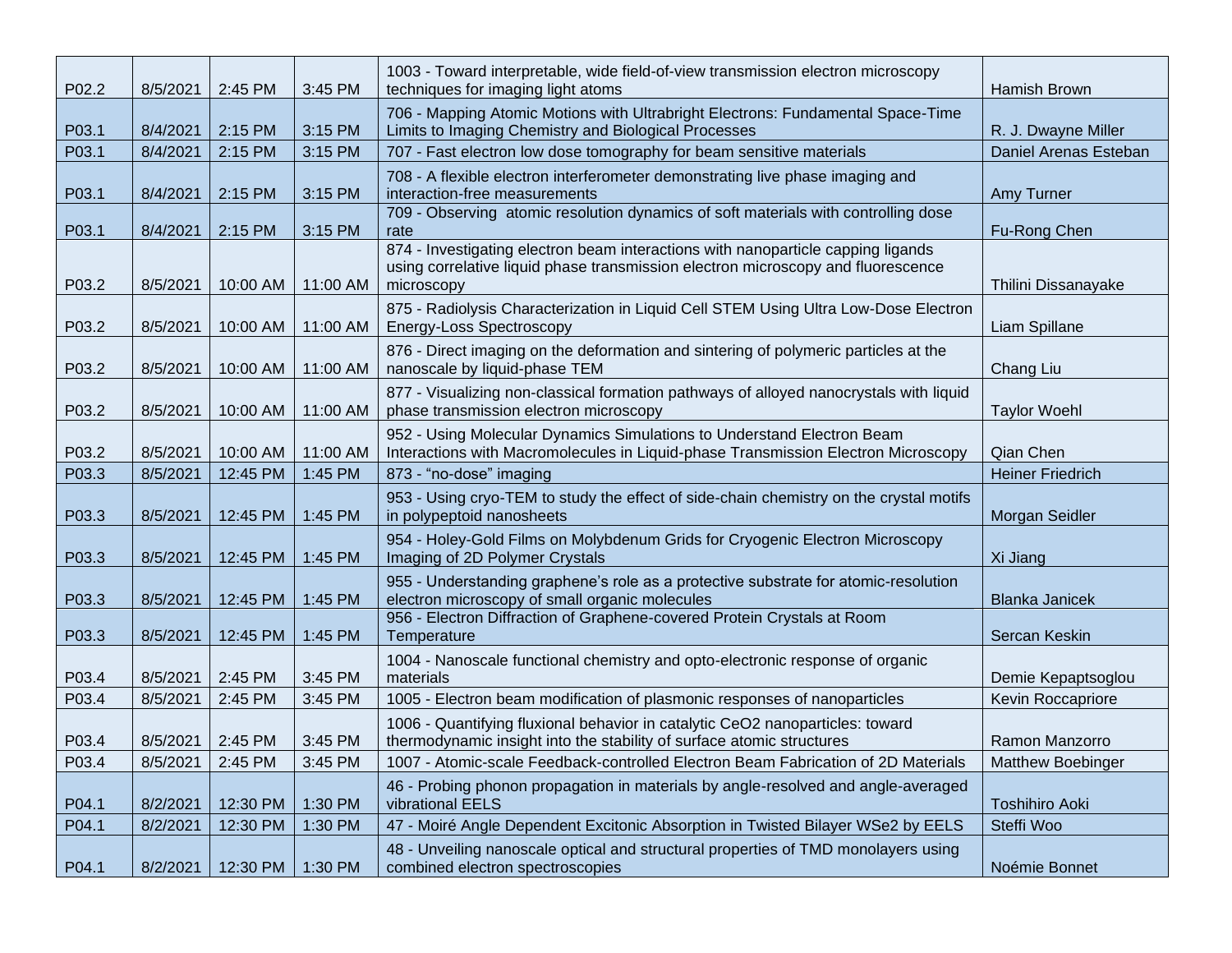| P04.1 | 8/2/2021 | 12:30 PM | 1:30 PM  | 49 - Off-axis Electron Holography on 2D Materials with Small Coherent and<br><b>Incoherent Aberrations</b>                                                         | <b>Axel Lubk</b>       |
|-------|----------|----------|----------|--------------------------------------------------------------------------------------------------------------------------------------------------------------------|------------------------|
| P04.1 | 8/2/2021 | 12:30 PM | 1:30 PM  | 50 - Revealing Abnormal Phonon Polaritons Confined at the Edge of Curved Two-<br><b>Dimensional Boron Nitride</b>                                                  | Xingxu Yan             |
| P04.2 | 8/2/2021 | 2:30 PM  | 3:30 PM  | 115 - In situ cryo-electron microscopy of two-dimensional van der Waals magnets                                                                                    | Myung-Geun Han         |
| P04.2 | 8/2/2021 | 2:30 PM  | 3:30 PM  | 116 - In-Situ Magnetization Reversal Mechanism in Ni Nanowires Investigated by<br><b>Electron Holography</b>                                                       | Arturo Galindo         |
| P04.2 | 8/2/2021 | 2:30 PM  | 3:30 PM  | 117 - Structural changes in metallic nanoislands on 2D materials during in situ<br>annealing in ultra-high vacuum TEM                                              | <b>Kate Reidy</b>      |
| P04.2 | 8/2/2021 | 2:30 PM  | 3:30 PM  | 118 - TEM Studies of Nanoscale Phase Transformation during in-situ reaction of Li<br>with 2D Materials (MoS2, WS2, Graphite)                                       | <b>Chanchal Ghosh</b>  |
| P04.2 | 8/2/2021 | 2:30 PM  | 3:30 PM  | 119 - Controlling the Nucleation of Metal Nanoislands on Two-dimensional Materials<br>via Focused Ion Beam Patterning                                              | Vera Zarubin           |
| P04.3 | 8/3/2021 | 10:45 AM | 11:45 AM | 286 - Unidirectional Assembly on Distorted Two-Dimensional Crystal Substrates                                                                                      | Kwanpyo Kim            |
| P04.3 | 8/3/2021 | 10:45 AM | 11:45 AM | 287 - S/TEM Characterization of Vertical Heterostructures Formed by Mono- to Multi-<br>layer Graphene and WSe2                                                     | Saiphaneendra Bachu    |
| P04.3 | 8/3/2021 | 10:45 AM | 11:45 AM | 288 - Two-dimensional charge order stabilized in clean polytype heterostructures                                                                                   | Suk Hyun Sung          |
| P04.3 | 8/3/2021 | 10:45 AM | 11:45 AM | 289 - Synthesis and self-assembly of one-dimensional nanostructures of a transition<br>metal trichalcogenide                                                       | Thang Pham             |
| P04.3 | 8/3/2021 | 10:45 AM | 11:45 AM | 290 - Deep Learning Enabled Atom-by-Atom Analysis of 2D materials on the Million-<br><b>Atom Scale</b>                                                             | Chia-Hao Lee           |
| P05.1 | 8/4/2021 | 11:30 AM | 12:30 PM | 645 - The formation of high burnup structure in U-Mo fuels                                                                                                         | <b>Charlyne Smith</b>  |
| P05.1 | 8/4/2021 | 11:30 AM | 12:30 PM | 646 - Laboratory-based 3D X-ray microscopy of unirradiated U-10Zr fuel                                                                                             | <b>Nikolaus Cordes</b> |
| P05.1 | 8/4/2021 | 11:30 AM | 12:30 PM | 647 - Cryo-TEM Characterization of the Early Stages of the Uranium Oxalate Growth<br>Evolution                                                                     | Karen Kruska           |
| P05.1 | 8/4/2021 | 11:30 AM | 12:30 PM | 648 - Three-Dimensional Characterization of Oxide Fuel Utilizing Focused Ion Beam<br>Tomography                                                                    | <b>Casey McKinney</b>  |
| P05.2 | 8/4/2021 | 2:15 PM  | 3:15 PM  | 710 - Image-driven discriminative and generative methods for establishing<br>microstructure-processing relationships relevant to nuclear fuel processing pipelines | <b>Elizabeth Kautz</b> |
| P05.2 | 8/4/2021 | 2:15 PM  | 3:15 PM  | 711 - Deep Learning-Based Workflow for Analyzing Helium Bubbles in Transmission<br><b>Electron Microscopy Images</b>                                               | Chun Yin Wong          |
| P05.2 | 8/4/2021 | 2:15 PM  | 3:15 PM  | 712 - 4D-STEM Imaging of nanostructural heterogeneities in Ni-20Cr after corrosion<br>in molten salt                                                               | Yang Yang              |
| P05.2 | 8/4/2021 | 2:15 PM  | 3:15 PM  | 713 - Development and Deployment of Automated Machine Learning Detection in<br><b>Electron Microcopy Experiments</b>                                               | Kevin G. Field         |
| P05.3 | 8/5/2021 | 10:00 AM | 11:00 AM | 878 - In-situ Irradiation, Helium Implantation and Heating to Elucidate Mechanisms in<br><b>Tungsten Alloys</b>                                                    | <b>Khalid Hattar</b>   |
| P05.3 | 8/5/2021 | 10:00 AM | 11:00 AM | 879 - In Situ Grain Growth of Nanograined Magnetite under Ion Irradiation at Room<br>Temperature and 500 °C                                                        | Ryan Schoell           |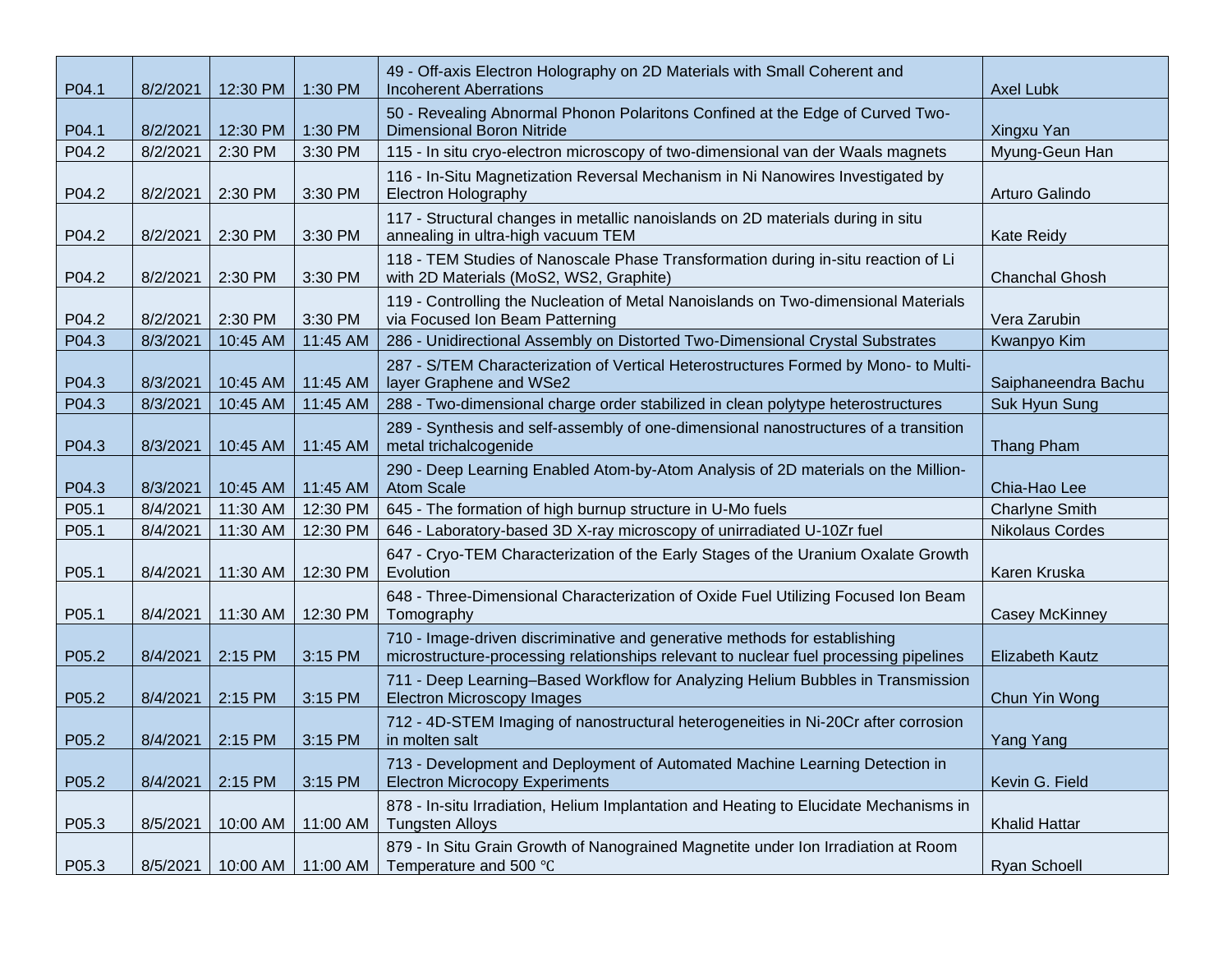| P05.3 | 8/5/2021 | 10:00 AM | 11:00 AM | 880 - In situ TEM investigation of irradiation-induced amorphization of Fe3O4 and y -<br>Fe2O3                                                                     | Angelica Lopez Morales         |
|-------|----------|----------|----------|--------------------------------------------------------------------------------------------------------------------------------------------------------------------|--------------------------------|
| P05.3 | 8/5/2021 | 10:00 AM | 11:00 AM | 881 - Understanding Strain And Irradiation Segregation In Fusion Materials                                                                                         | Andrew London                  |
| P05.4 | 8/5/2021 | 12:45 PM | 1:45 PM  | 957 - Influence of Irradiation-Induced Defects on Anion Transport in Epitaxial Cr2O3                                                                               | Kayla Yano                     |
| P05.4 | 8/5/2021 | 12:45 PM | 1:45 PM  | 958 - Evolution of Defect States from Different Starting States in La1-xSrxFeO3 Thin<br><b>Films</b>                                                               | <b>Bethany Matthews</b>        |
| P05.4 | 8/5/2021 | 12:45 PM | 1:45 PM  | 959 - Advanced Characterization Techniques Enabling Commercial Development of<br><b>Accident Tolerant Fuel Cladding</b>                                            | Andrew Hoffman                 |
| P05.4 | 8/5/2021 | 12:45 PM | 1:45 PM  | 960 - Radiation-induced mixing and demixing behavior in metallic multilayers<br>exhibiting limited solid miscibility                                               | Madhavan<br>Radhakrishnan      |
| P05.5 | 8/5/2021 | 2:45 PM  | 3:45 PM  | 1008 - Structural Alloys in Light Water Reactor Systems: Role of Microscopy in the<br>Mitigation of Environmentally-Assisted Cracking Through Surface Optimisation | M.G. Burke                     |
| P05.5 | 8/5/2021 | 2:45 PM  | 3:45 PM  | 1009 - Microstructural Insights into Pb-Caustic Stress Corrosion Cracking in Alloy<br>690TT                                                                        | Giulia Mazzei                  |
| P05.5 | 8/5/2021 | 2:45 PM  | 3:45 PM  | 1010 - Advances in the Development of White-Light Interferometry for In-Situ<br>Uranium Hydride Kinetic Data Collection                                            | Yaakov Idell                   |
| P05.5 | 8/5/2021 | 2:45 PM  | 3:45 PM  | 1011 - Application of Atom Probe Tomography as a Method to Investigate Localized<br>Thermal Transport in Actinide-Bearing Oxides                                   | Amrita Sen                     |
| P05.5 | 8/5/2021 | 2:45 PM  | 3:45 PM  | 1012 - Novel nuclear materials characterization workflows enabled by fs-laser milling                                                                              | <b>Stephen Kelly</b>           |
| P05.5 | 8/5/2021 | 2:45 PM  | 3:45 PM  | 1013 - Nano-CT and Electron Microscopy Cross-correlative Study of Tritiated LiAIO2<br><b>Pellet Nanopores</b>                                                      | <b>Bethany Matthews</b>        |
| P06.1 | 8/3/2021 | 10:45 AM | 11:45 AM | 291 - Advances in heteroepitaxial integration of III-V and IV-VI semiconductors with<br>electron channeling contrast imaging                                       | Kunal Mukherjee                |
| P06.1 | 8/3/2021 | 10:45 AM | 11:45 AM | 292 - Quantitative misfit dislocation characterization with electron channeling contrast<br>imaging                                                                | Marzieh Baan                   |
| P06.1 | 8/3/2021 | 10:45 AM | 11:45 AM | 293 - Defect analysis of star defects in GaN thin films grown on HVPE GaN<br>substrates                                                                            | <b>Tim Ruggles</b>             |
| P06.1 | 8/3/2021 | 10:45 AM | 11:45 AM | 294 - Failure Analysis in FeCo Magnetic Alloys through Electron Channeling Contrast<br>Imaging Defect Characterization                                             | <b>Julia Deitz</b>             |
| P06.2 | 8/3/2021 | 12:30 PM | 1:30 PM  | 389 - STEM-based analysis of functional defects in ferroelectric ErMnO3                                                                                            | Antonius T. J. van<br>Helvoort |
| P06.2 | 8/3/2021 | 12:30 PM | 1:30 PM  | 390 - Space- and Angle-Resolved Vibrational Spectroscopy to Probe the Local<br>Phonon Modes at Planar Defects                                                      | Xingxu Yan                     |
| P06.2 | 8/3/2021 | 12:30 PM | 1:30 PM  | 391 - Measuring NV Centers in Diamond Nanoparticles using Electron Energy Loss<br>Spectroscopy                                                                     | <b>Shery Chang</b>             |
| P06.2 | 8/3/2021 | 12:30 PM | 1:30 PM  | 392 - Combined iDPC and EELS analyses for quantifying oxygen vacancy<br>concentration in LSMO                                                                      | Aubrey Penn                    |
| P06.2 | 8/3/2021 | 12:30 PM | 1:30 PM  | 393 - Generation of Ruddlesden-Popper faults in Sr doped NdNiO3                                                                                                    | Chao Yang                      |
| P06.3 | 8/3/2021 | 3:00 PM  | 4:00 PM  | 480 - TEMImageNet, AtomSegNet and TomoFillNet, open-source libraries and<br>models that enable defect localization in 2D and 3D atomic resolution images           | Huolin Xin                     |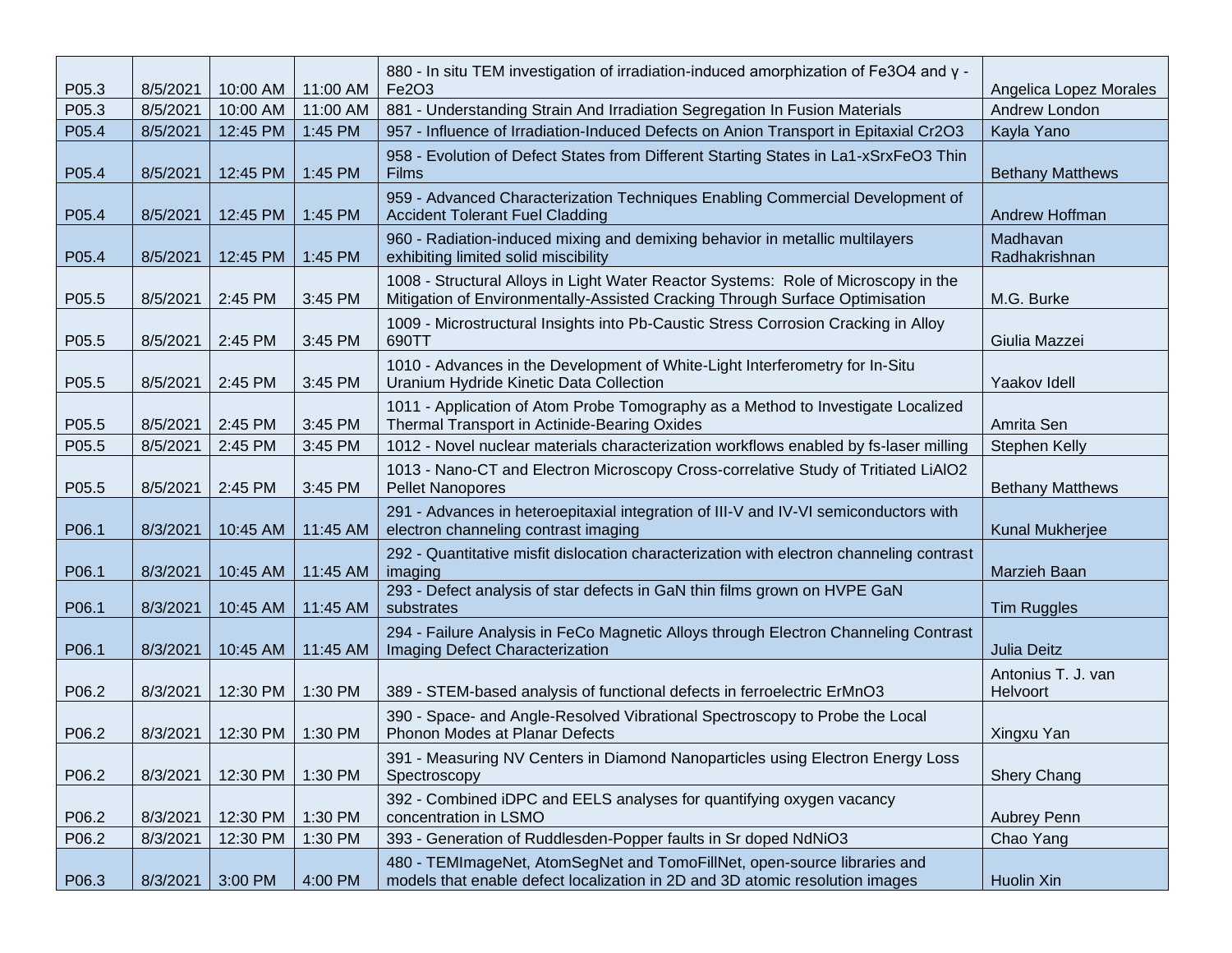| P06.3 | 8/3/2021 | 3:00 PM  | 4:00 PM  | 481 - Virtual Electron Backscatter Diffraction for Multiscale Defect Characterization                                                                           | Chaoyi Zhu                        |
|-------|----------|----------|----------|-----------------------------------------------------------------------------------------------------------------------------------------------------------------|-----------------------------------|
| P06.3 | 8/3/2021 | 3:00 PM  | 4:00 PM  | 482 - Automatic detection of crystallographic defects in STEM images by<br>unsupervised learning with translational invariance                                  | <b>Yueming Guo</b>                |
| P06.3 | 8/3/2021 | 3:00 PM  | 4:00 PM  | 483 - Deep Learning-based Computer Vision for Radiation Defect Analysis: from<br>Static Defect Segmentation to Dynamic Defect Tracking                          | Yuanyuan Zhu                      |
| P06.4 | 8/4/2021 | 11:30 AM | 12:30 PM | 649 - Probing the Strain Fields of Single-Atom Defects in 2D materials with Sub-<br><b>Picometer Precision</b>                                                  | Pinshane Huang                    |
|       |          |          |          | 650 - Real-time imaging of atomic electrostatic potentials in 2D materials with 30 keV                                                                          |                                   |
| P06.4 | 8/4/2021 | 11:30 AM | 12:30 PM | electrons                                                                                                                                                       | Sytze de Graaf                    |
| P06.4 | 8/4/2021 | 11:30 AM | 12:30 PM | 651 - A new planar defect in SiGe nanopillars                                                                                                                   | Hongbin Yang                      |
| P06.4 | 8/4/2021 | 11:30 AM | 12:30 PM | 652 - Quantitative Mapping of Strain Defects in Multidomain Quantum Materials                                                                                   | Michelle Smeaton                  |
| P06.4 | 8/4/2021 | 11:30 AM | 12:30 PM | 653 - Analysis and Dynamics of Extended Atomic Defects in Coalesced WS2<br><b>Monolayer Films</b>                                                               | Danielle Reifsnyder<br>Hickey     |
| P06.5 | 8/4/2021 | 2:15 PM  | 3:15 PM  | 714 - Direct atomistic defect observations by depth sectioning and dynamic STEM                                                                                 | Ryo Ishikawa                      |
| P06.5 | 8/4/2021 | 2:15 PM  | 3:15 PM  | 715 - Point Defects and Alloy Incorporation in Ultrawide Bandgap β-(AlxGa1-x)2O3<br>Films                                                                       | Hsien-Lien Huang                  |
| P06.5 | 8/4/2021 | 2:15 PM  | 3:15 PM  | 716 - Probing point and planar defects in multiferroic YFeO3 thin films                                                                                         | Abinash Kumar                     |
| P06.5 | 8/4/2021 | 2:15 PM  | 3:15 PM  | 717 - Three-dimensional imaging of single dopants inside crystals using multislice<br>electron ptychography                                                     | <b>Zhen Chen</b>                  |
| P06.5 | 8/4/2021 | 2:15 PM  | 3:15 PM  | 718 - Electron Beam Control of Dopants in 2D and 3D Materials                                                                                                   | Andy Lupini                       |
| P06.6 | 8/5/2021 | 10:00 AM | 11:00 AM | 882 - Probing defects in nanostructures with high spatial and energy resolution                                                                                 | Nasim Alem                        |
| P06.6 | 8/5/2021 | 10:00 AM | 11:00 AM | 883 - Show me your "Hand": Direct determination of "handedness" in NaCu5S3 chiral<br>crystal via aberration-corrected scanning transmission electron microscopy | Chi Zhang                         |
| P06.6 | 8/5/2021 | 10:00 AM | 11:00 AM | 884 - Atomic-scale deciphering the defect-related structure and doping behavior of<br>transition metal in SnO2 nanoparticles                                    | Woo-Sung Jang                     |
| P06.6 | 8/5/2021 | 10:00 AM | 11:00 AM | 885 - Structural defects in ZnO thin films grown by atomic layer deposition at low<br>temperatures                                                              | <b>Arturo Ponce</b>               |
| P06.6 | 8/5/2021 | 10:00 AM | 11:00 AM | 886 - Cepstral Scanning Transmission Electron Microscopy Imaging of Disordered<br><b>Crystals using Coherent Diffuse Scattering</b>                             | Jian-Min Zuo                      |
| P06.7 | 8/5/2021 | 12:45 PM | 1:45 PM  | 961 - Dislocation imaging via the virtual dark-field technique using the precession<br>electron diffraction data                                                | dexin zhao                        |
| P06.7 | 8/5/2021 | 12:45 PM | 1:45 PM  | 962 - An Atomic Level Study of Localized Strain Fields on Multiple Low-Index Ceria<br>(CeO2) Nanoparticle Surfaces                                              | Piyush Haluai                     |
| P06.7 | 8/5/2021 | 12:45 PM | 1:45 PM  | 963 - Investigation of the effect of helium ion (He+) irradiation on the fluorescence<br>properties of microdiamonds grown by chemical vapour deposition        | <b>Muhammad Salman</b><br>Maqbool |
| P06.7 | 8/5/2021 | 12:45 PM | 1:45 PM  | 964 - Impact of Electric Fields on Grain Boundary Atomic and Electronic Structures                                                                              | Klaus van Benthem                 |
| P06.7 | 8/5/2021 | 12:45 PM | 1:45 PM  | 965 - Twist boundary defects in penta-twinned silver nanowires                                                                                                  | Alexander Eggeman                 |
| P06.7 | 8/5/2021 | 12:45 PM | 1:45 PM  | 966 - Effect of Cation Point Defects in Doped Ceria Materials on Surface Oxygen<br>Vacancies and Exchange Reactions                                             | Mai Tan                           |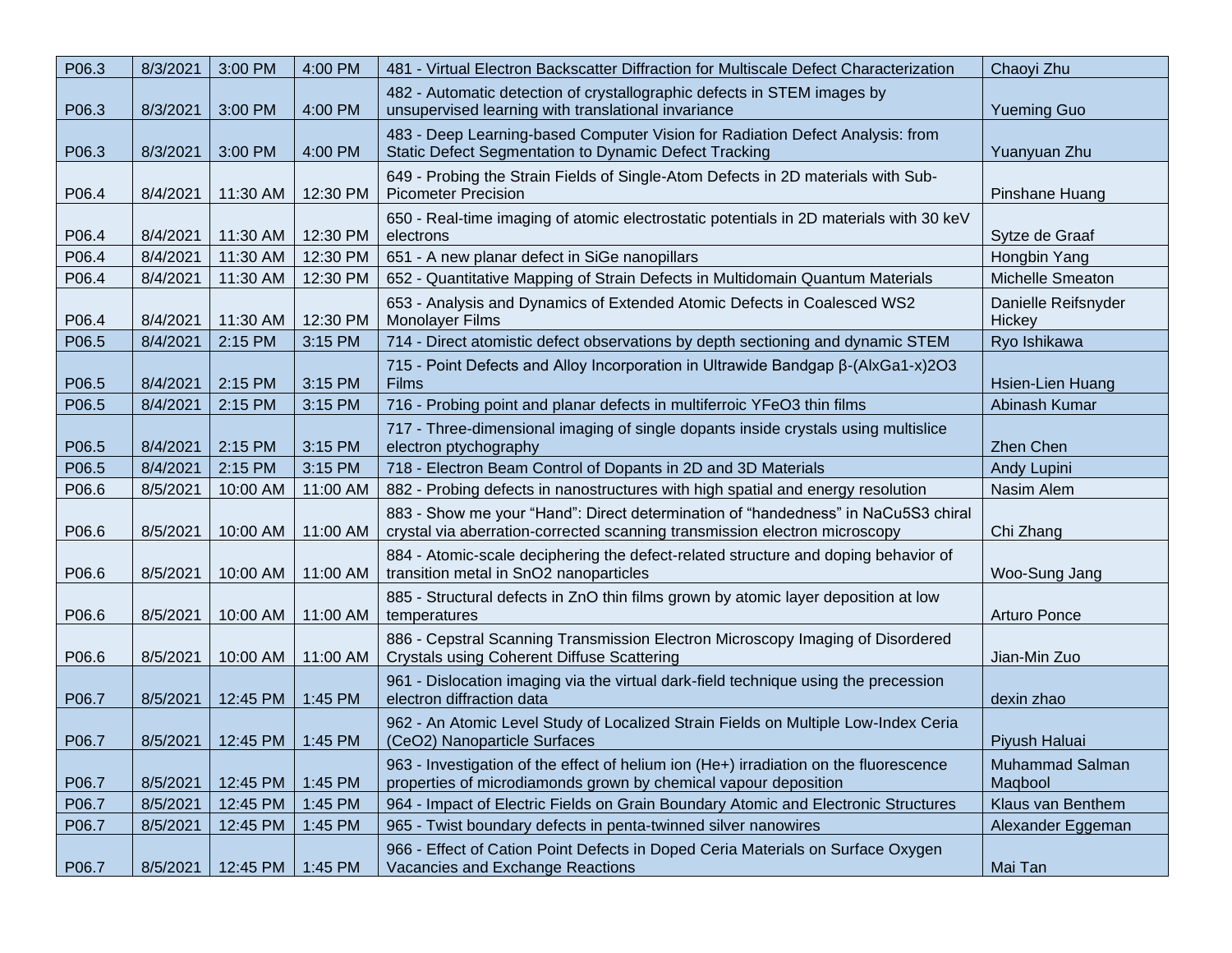| P06.8 | 8/5/2021 | 2:45 PM  | 3:45 PM  | 1014 - Studying clusters and nano-precipitates in Aluminium alloys using SPED and<br>ADF-STEM                                                                              | Randi Holmestad        |
|-------|----------|----------|----------|----------------------------------------------------------------------------------------------------------------------------------------------------------------------------|------------------------|
| P06.8 | 8/5/2021 | 2:45 PM  | 3:45 PM  | 1015 - In situ TEM Investigation of the Electroplasticity Phenomenon on Dislocation<br>Behavior in Ti-6wt%Al                                                               | Xiaoqing Li            |
| P06.8 | 8/5/2021 | 2:45 PM  | 3:45 PM  | 1016 - Cores of 1/2< 110 >-type dislocations in the CrMnFeCoNi high-entropy alloy<br>investigated by STEM, the center of symmetry and the Nye tensor mapping<br>techniques | Milan Heczko           |
| P06.8 | 8/5/2021 | 2:45 PM  | 3:45 PM  | 1017 - Disconnection-mediated twin junction migration mechanism in FCC metals                                                                                              | Thomas Kaufman         |
| P06.8 | 8/5/2021 | 2:45 PM  | 3:45 PM  | 1018 - Direct electron imaging of dislocation activities in nanocrystalline molybdenum<br>nanopillars                                                                      | Haw-Wen Hsiao          |
| P07.1 | 8/2/2021 | 12:30 PM | 1:30 PM  | 51 - Imaging the spatial distribution of $\pi^*$ states in graphene using aberration-<br>corrected and monochromated STEM-EELS: towards orbital mapping                    | <b>Matthieu Bugnet</b> |
| P07.1 | 8/2/2021 | 12:30 PM | 1:30 PM  | 52 - Advances in Momentum Resolved EELS                                                                                                                                    | Benjamin Plotkin-Swing |
| P07.1 | 8/2/2021 | 12:30 PM | 1:30 PM  | 53 - Structural and chemical analysis of mixed cation antiferromagnetic layered metal<br>chalcophosphate FeCoP2S6                                                          | <b>Matthew Cheng</b>   |
| P07.1 | 8/2/2021 | 12:30 PM | 1:30 PM  | 54 - Interplay between structural and electronic properties with the metal-insulator<br>transition in NdNiO3 thin films                                                    | Y. Eren Suyolcu        |
| P07.1 | 8/2/2021 | 12:30 PM | 1:30 PM  | 55 - Correlating inhomogeneity in anionic electron density with hydrogen<br>incorporation in Y5Si3 electrides                                                              | Kartik Venkatraman     |
| P07.2 | 8/2/2021 | 2:30 PM  | 3:30 PM  | 120 - Atomic-resolution STEM-EELS to probe and stabilize superconductivity in thin<br>films                                                                                | Lena Kourkoutis        |
| P07.2 | 8/2/2021 | 2:30 PM  | 3:30 PM  | 121 - Emergent chirality in a polar meron to skyrmion transition revealed by 4D-<br><b>STEM</b>                                                                            | Yu-Tsun Shao           |
| P07.2 | 8/2/2021 | 2:30 PM  | 3:30 PM  | 122 - Impact of the Synthesis Kinetics of Entropy-stabilized Oxide Thin Films Probed<br>with 4D-STEM and STEM-EELS                                                         | Leixin Miao            |
| P07.2 | 8/2/2021 | 2:30 PM  | 3:30 PM  | 123 - Atomic scale understanding of the electronic structure of 5d-3d perovskite<br>oxide heterostructures using STEM-EELS.                                                | Sandhya Susarla        |
| P07.2 | 8/2/2021 | 2:30 PM  | 3:30 PM  | 124 - Interplay between Polar Distortions and Superconductivity in SrTiO3                                                                                                  | Salva Salmani-Rezaie   |
| P07.3 | 8/3/2021 | 10:45 AM | 11:45 AM | 295 - Structure-Transport Properties of Topological Nanowires                                                                                                              | Judy Cha               |
| P07.3 | 8/3/2021 | 10:45 AM | 11:45 AM | 296 - Cryogenic Lorentz TEM study of a Berezinskii-Kosterlitz-Thouless phase<br>transition in the quasi-two-dimensional ferromagnet K2CuF4?                                | Yoshihiko Togawa       |
| P07.3 | 8/3/2021 | 10:45 AM | 11:45 AM | 297 - Tracking motion of topological defects in a stripe charge-ordered phase with<br>continuously variable temperature cryo-STEM                                          | Noah Schnitzer         |
| P07.3 | 8/3/2021 | 10:45 AM | 11:45 AM | 298 - Identification of Topological Spin Textures in Frustrated Fe3Sn2 Magnetic<br>System                                                                                  | Kai He                 |
| P07.3 | 8/3/2021 | 10:45 AM | 11:45 AM | 299 - Innovative Electron Microscopy for Multi-Layer van der Waals Heterostructures<br><b>Quantum Materials Discovery</b>                                                  | David Bell             |
| P07.4 | 8/3/2021 | 12:30 PM | 1:30 PM  | 394 - Exploring electronic coupling of optical and phonon excitations at the<br>nanoscale                                                                                  | Juan Carlos Idrobo     |
| P07.4 | 8/3/2021 | 12:30 PM | 1:30 PM  | 395 - Phonon Reflections from Nanostructured Interfaces Imaged by Momentum-<br>Averaged and Resolved Vibrational EELS                                                      | Chaitanya Gadre        |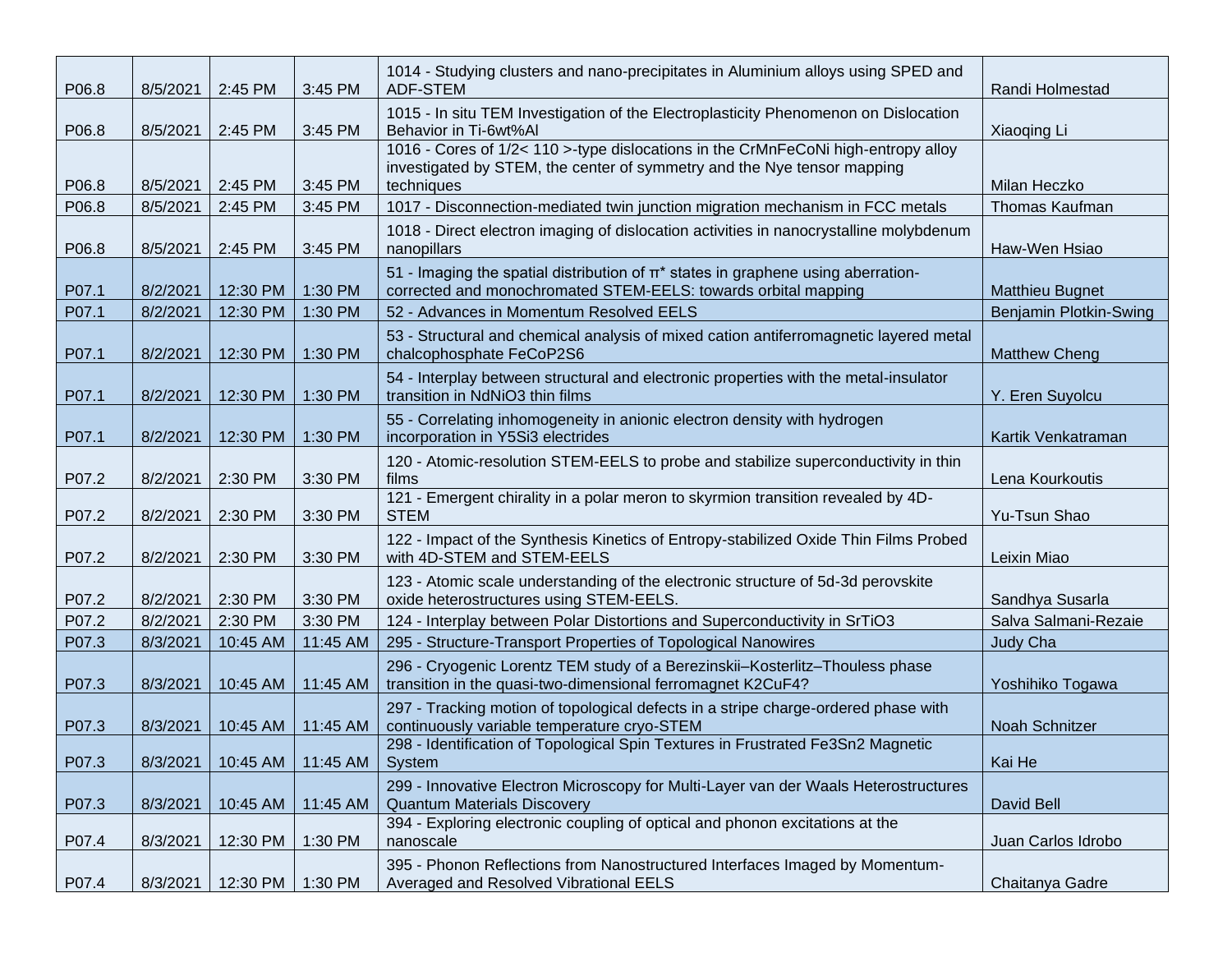| P07.4 | 8/3/2021 | 12:30 PM | 1:30 PM  | 396 - A STEM/EELS study of interfaces in delafossite-based quantum<br>heterostructures                                                                            | Sangmoon Yoon             |
|-------|----------|----------|----------|-------------------------------------------------------------------------------------------------------------------------------------------------------------------|---------------------------|
| P07.4 | 8/3/2021 | 12:30 PM | 1:30 PM  | 397 - Electron energy loss spectroscopy of sub-10 nm 2D MoS2 crystals                                                                                             | Pawan Kumar               |
| P07.4 | 8/3/2021 | 12:30 PM | 1:30 PM  | 398 - Bayesian Inference for Materials Physics from STEM Data: The Probability<br>Distribution of Physical Parameters from Ferroelectric Domain Wall Observations | <b>Christopher Nelson</b> |
| P07.5 | 8/3/2021 | 3:00 PM  | 4:00 PM  | 484 - Novel insights in optical properties of nanomaterials allowed by high resolution<br><b>EELS</b> and cathodoluminescence                                     | <b>Mathieu Kociak</b>     |
| P07.5 | 8/3/2021 | 3:00 PM  | 4:00 PM  | 485 - Correlative Luminescence and Absorption Spectroscopy from Monolayer WSe2<br>at the Nanoscale                                                                | Steffi Woo                |
| P07.5 | 8/3/2021 | 3:00 PM  | 4:00 PM  | 486 - 2-Grating Inelastic Free Electron Interferometry                                                                                                            | Cameron Johnson           |
| P07.5 | 8/3/2021 | 3:00 PM  | 4:00 PM  | 487 - Imaging Hybrid Plasmon-Phonon Modes in Mid-Infrared Antennas                                                                                                | Maureen Joel Lagos        |
| P08.1 | 8/4/2021 | 2:15 PM  | 3:15 PM  | 719 - Additive Manufacturing of structural materials for nuclear application and rapid<br>mesoscale mechanical testing                                            | Peter Hosemann            |
| P08.1 | 8/4/2021 | 2:15 PM  | 3:15 PM  | 720 - Post-Irradiation Analysis of Additively Manufactured Stainless Steel 316L<br>Specimens                                                                      | Jeffrey king              |
| P08.1 | 8/4/2021 | 2:15 PM  | 3:15 PM  | 721 - Advanced Characterization of Additively Manufactured 316L Stainless Steel for<br><b>Nuclear Applications</b>                                                | Lingfeng He               |
| P08.1 | 8/4/2021 | 2:15 PM  | 3:15 PM  | 721.1 - Non-Equilibrium Solid-State Transformations in Additively Manufactured<br>Ternary Al-Ce-Mn                                                                | <b>Kevin Sisco</b>        |
| P08.2 | 8/5/2021 | 10:00 AM | 11:00 AM | 887 - Microstructural characterization of 316L stainless steel fabricated by selective<br>laser melting by advanced electron microscopy techniques                | Sarka Mikmekova           |
| P08.2 | 8/5/2021 | 10:00 AM | 11:00 AM | 888 - HR-EBSD based Characterization of Dislocations in Additive Manufactured<br>316L Stainless Steel                                                             | Josh Kacher               |
| P08.2 | 8/5/2021 | 10:00 AM | 11:00 AM | 889 - Characterizing the influence of parent grain structures on the physical<br>properties of additively manufactured Ti-64 alloys using EBSD                    | Pat Trimby                |
| P08.2 | 8/5/2021 | 10:00 AM | 11:00 AM | 890 - Understanding the effect of cellular structures on mechanical behavior of<br>additively manufactured 316L stainless steel                                   | Xin Wang                  |
| P08.2 | 8/5/2021 | 10:00 AM | 11:00 AM | 891 - The effect of beam scan strategies on the microstructure and mechanical<br>properties of additive manufacturing Ti-6AI-4V builds                            | Meiyue Shao               |
| P08.2 | 8/5/2021 | 10:00 AM | 11:00 AM | 892 - Segregation and Precipitation at Cell Boundaries in Rapidly Solidified Austenitic<br><b>Stainless Steels.</b>                                               | Zachary Hasenbusch        |
| P08.3 | 8/5/2021 | 12:45 PM | 1:45 PM  | 967 - Automated inclusion and porosity analysis of metal additive manufacturing<br>parts                                                                          | Petrus Pistorius          |
| P08.3 | 8/5/2021 | 12:45 PM | 1:45 PM  | 968 - Three-dimensional Characterization of Selective Laser Melted Graphene<br>Oxide-Reinforced Ti-48Al-2Cr-2Nb Alloy using FIB-SEM Tomography                    | Dian Li                   |
| P08.3 | 8/5/2021 | 12:45 PM | 1:45 PM  | 969 - High Resolution X-Ray CT Reconstruction of Additively Manufactured Metal<br>Parts using Generative Adversarial Network-based Domain Adaptation in Al-CT     | Amir Ziabari              |
| P08.3 | 8/5/2021 | 12:45 PM | 1:45 PM  | 970 - In situ dynamic X-ray micro-CT for additive manufactured parts                                                                                              | Jan Dewanckele            |
| P08.3 | 8/5/2021 | 12:45 PM | 1:45 PM  | 971 - Modeling and characterization of binder jet 3D printed NiMnGa components<br>using X-ray microscopy                                                          | Constantin V. Solomon     |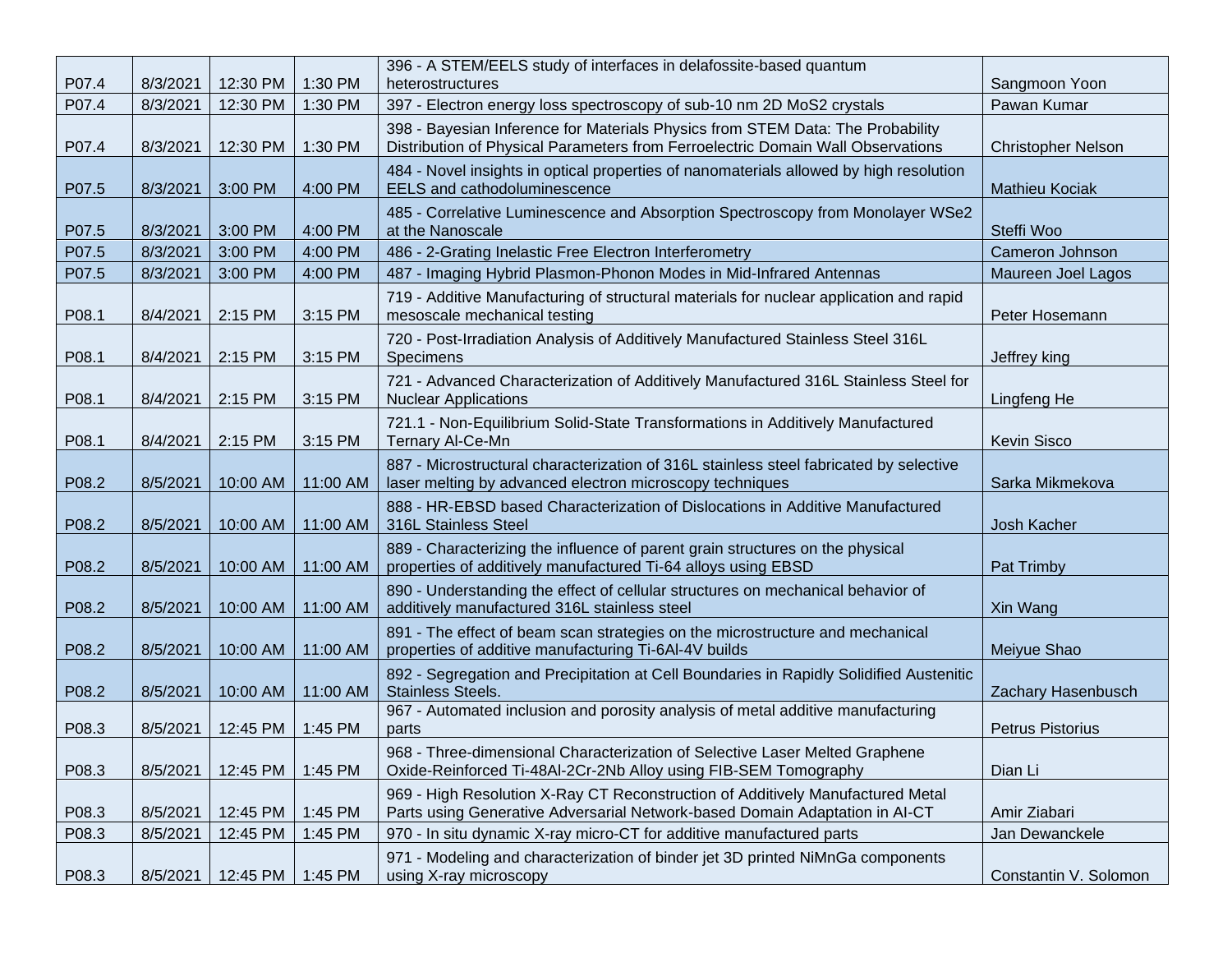| P08.4 | 8/5/2021 | 2:45 PM  | 3:45 PM  | 1019 - Shear-Deformation-Induced Modification of Defect Structures and Hierarchical<br>Microstructures in Miscible and Immiscible Alloys                                                                           | <b>Bharat Gwalani</b> |
|-------|----------|----------|----------|--------------------------------------------------------------------------------------------------------------------------------------------------------------------------------------------------------------------|-----------------------|
| P08.4 | 8/5/2021 | 2:45 PM  | 3:45 PM  | 1020 - Utilizing a Dynamic Segmentation Convolutional Neural Network for<br>Microstructure Analysis of Additively Manufactured Superalloy 718                                                                      | <b>Stephen Taller</b> |
| P08.4 | 8/5/2021 | 2:45 PM  | 3:45 PM  | 1021 - Direct Synthesis of ZIF-8 on Transmission Electron Microscopy Grids Allows<br>Structure Analysis and 3D Reconstruction                                                                                      | Milena Hugenschmidt   |
| P08.4 | 8/5/2021 | 2:45 PM  | 3:45 PM  | 1022 - Nanostructure Evolution in AA7075 Alloy Produced by Solid State Additive<br>Manufacturing - Additive Friction Stir - Deposition                                                                             | <b>Rekha MY</b>       |
| P08.4 | 8/5/2021 | 2:45 PM  | 3:45 PM  | 1023 - Correlative Microscopy and Spectroscopy for Characterization of Laser-Based<br><b>Additive Manufactured Materials</b>                                                                                       | <b>Mason Freund</b>   |
| P09.1 | 8/2/2021 | 12:30 PM | 1:30 PM  | 56 - Exploiting Microreactors for Correlative Studies of Working Catalysts With<br><b>Electrons And X-Rays</b>                                                                                                     | Eric Stach            |
| P09.1 | 8/2/2021 | 12:30 PM | 1:30 PM  | 57 - 3D Morphology of Magnetic Bubbles in Layered Ferromagnetic Materials                                                                                                                                          | <b>Rich Moraski</b>   |
| P09.1 | 8/2/2021 | 12:30 PM | 1:30 PM  | 58 - Compositional Homogenization of Electrodeposited High Entropy Alloys<br><b>Coatings for Enhanced Corrosion Resistance</b>                                                                                     | AHMED ALIYU           |
| P09.1 | 8/2/2021 | 12:30 PM | 1:30 PM  | 59 - Microstructure Evolution of Low Carbon Steel via Flash Processing                                                                                                                                             | Kinga Unocic          |
| P09.1 | 8/2/2021 | 12:30 PM | 1:30 PM  | 60 - Texture Evolution and corrosion behaviour of Sn-Cr electrodeposited coatings.                                                                                                                                 | Roohan Lala           |
| P09.2 | 8/2/2021 | 2:30 PM  | 3:30 PM  | 125 - Study of Functional Materials by Correlative Electron and Synchrotron X-ray<br>Microscopy                                                                                                                    | <b>Yuzi Liu</b>       |
| P09.2 | 8/2/2021 | 2:30 PM  | 3:30 PM  | 126 - Correlation between Surface Morphology and Corrosion Behaviour of Ni-P-<br>Graphene and Ni-P-Carbon Nanotube Composite Coatings.                                                                             | <b>Atul Meshram</b>   |
| P09.2 | 8/2/2021 | 2:30 PM  | 3:30 PM  | 127 - Use of LOM and EBSD to Identify Bainite in Complex Phase Steel                                                                                                                                               | Renan Lima            |
| P09.2 | 8/2/2021 | 2:30 PM  | 3:30 PM  | 128 - Microstructural Alteration in Conventional Metallic Coatings by Carbonaceous<br>Additives (Graphene Oxide and Carbon Nanotubes)                                                                              | Chandan Srivastava    |
| P09.2 | 8/2/2021 | 2:30 PM  | 3:30 PM  | 129 - Multi-scale and multimodal x-ray microscopy and applications                                                                                                                                                 | Xianghui Xiao         |
| P09.3 | 8/3/2021 | 10:45 AM | 11:45 AM | 300 - Correlative Tomography - Bridging the length-scales through correlative X-ray<br>and Electron Imaging                                                                                                        | <b>Philip Withers</b> |
| P09.3 | 8/3/2021 | 10:45 AM | 11:45 AM | 301 - Comprehensive, multidimensional and correlative particle characterization of a<br>saxolite and talcum compound to support the understanding of complex separation<br>processes                               | Silvan Englisch       |
| P09.3 | 8/3/2021 | 10:45 AM | 11:45 AM | 302 - A scale-bridging study of the influence of TCP phases on the mechanical<br>properties of an additive manufactured Ni-base superalloy combining<br>microcompression testing, X-ray nanotomography and TEM     | Michael Sommerschuh   |
| P09.3 | 8/3/2021 | 10:45 AM | 11:45 AM | 303 - Correlative Zernike phase contrast X-ray nanotomography to determine the<br>distribution and orientation of graphite particles in a carbon fiber reinforced epoxy<br>resin for improved thermal conductivity | Simon Carl            |
| P09.3 | 8/3/2021 | 10:45 AM | 11:45 AM | 304 - In-situ Gold-Silicon Eutectic Mixture Formation                                                                                                                                                              | Daniel Veghte         |
| P09.4 | 8/3/2021 | 12:30 PM | 1:30 PM  | 399 - The interplay among compositional heterogeneity, lattice defects,<br>micromorphology, and redox stratification in lithium-ion batteries                                                                      | <b>Yijin Liu</b>      |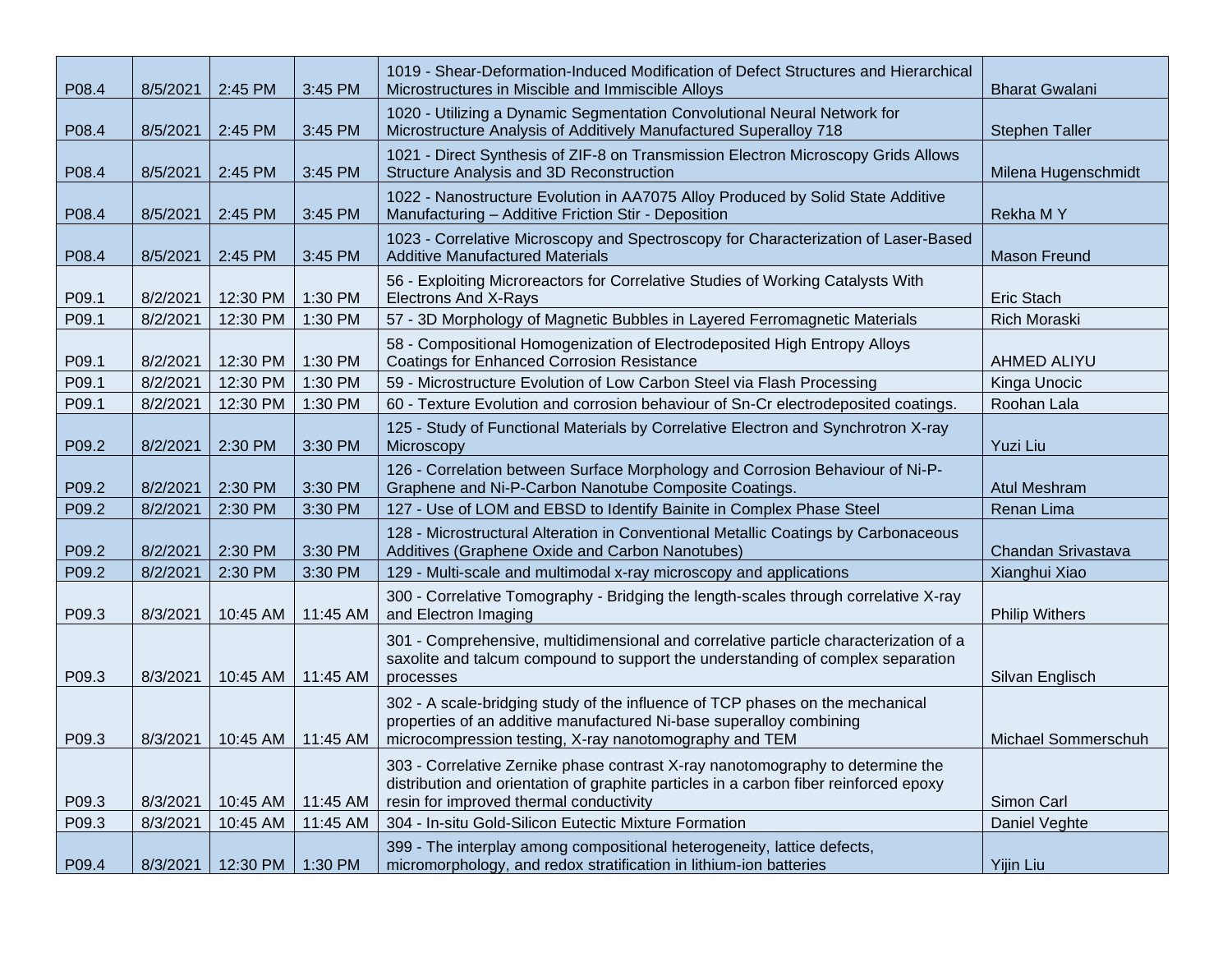| P09.4             | 8/3/2021 | 12:30 PM | 1:30 PM  | 400 - Extending lab-based X-ray nanotomography of low Z and porous materials to<br>larger sample volumes without compromising resolution          | Silvan Englisch        |
|-------------------|----------|----------|----------|---------------------------------------------------------------------------------------------------------------------------------------------------|------------------------|
| P09.4             | 8/3/2021 | 12:30 PM | 1:30 PM  | 401 - Q.U.A.I.N.T.P.E.A.X. QUantifying Algorithmically INTrinsic Properties of<br>Electronic Assemblies via X-ray CT                              | John True              |
| P09.4             | 8/3/2021 | 12:30 PM | 1:30 PM  | 402 - Recovering Chemistry at Atomic Resolution using Multi-Modal Spectroscopy                                                                    | Jonathan Schwartz      |
| P09.4             | 8/3/2021 | 12:30 PM | 1:30 PM  | 403 - High-resolution X-ray source with advanced e-beam technology: pushing the<br>resolution limitation for lab-scale NanoCT                     | Anasuya Adibhatla      |
| P <sub>10.1</sub> | 8/2/2021 | 12:30 PM | 1:30 PM  | 61 - Reproducible in-situ electrical biasing of resistive memory materials using piezo-<br>controlled electrical contacts and chip based systems. | David Cooper           |
| P <sub>10.1</sub> | 8/2/2021 | 12:30 PM | 1:30 PM  | 62 - In Situ STEM Observations of Elemental Segregation in Phase Change Material<br><b>GST Under Electrical and Thermal Stress</b>                | Ho Leung Chan          |
| P <sub>10.1</sub> | 8/2/2021 | 12:30 PM | 1:30 PM  | 63 - Atomic-resolution Probing of Anion Migration in Perovskites with In-situ (S)TEM                                                              | Yu Deng                |
| P <sub>10.1</sub> | 8/2/2021 | 12:30 PM | 1:30 PM  | 64 - Opportunities of in situ TEM for measuring voltage-driven microstructural<br>changes in memristive devices                                   | <b>Frances Ross</b>    |
| P10.2             | 8/2/2021 | 2:30 PM  | 3:30 PM  | 130 - In-situ observation of the in-plane field induced nucleation of skyrmion using<br>Lorentz-TEM                                               | Binbin wang            |
| P10.2             | 8/2/2021 | 2:30 PM  | 3:30 PM  | 131 - Current-driven Dynamics of Magnetic Skyrmion Bunches                                                                                        | Fehmi Yasin            |
| P10.2             | 8/2/2021 | 2:30 PM  | 3:30 PM  | 132 - Cryogenic Atomic Resolution and 4D STEM Imaging for Energy and Quantum<br><b>Materials</b>                                                  | Miaofang Chi           |
| P10.2             | 8/2/2021 | 2:30 PM  | 3:30 PM  | 133 - Operando and in situ in a TEM imaging in a cryogenic temperature range                                                                      | <b>Martial Duchamp</b> |
| P10.3             | 8/3/2021 | 10:45 AM | 11:45 AM | 305 - Recovery of long-range order in two-dimensional charge density waves at high<br>temperatures                                                | Suk Hyun Sung          |
| P <sub>10.3</sub> | 8/3/2021 | 10:45 AM | 11:45 AM | 306 - Direct observation of reversible oxygen migration and phase transitions in<br>ferroelectric Hf0.5Zr0.5O2 thin-film devices                  | Pavan Nukala           |
| P <sub>10.3</sub> | 8/3/2021 | 10:45 AM | 11:45 AM | 307 - Tracking quantum phase transitions with continuously variable temperature<br>cryo-STEM                                                      | Lena Kourkoutis        |
| P10.3             | 8/3/2021 | 10:45 AM | 11:45 AM | 308 - Intelligent Microscopy: A Path Toward Tailored Materials at the Atomic Scale                                                                | Mitra Taheri           |
| P10.4             | 8/3/2021 | 12:30 PM | 1:30 PM  | 404 - In-situ TEM irradiation induced amorphization of Ge2Sb2Te5                                                                                  | <b>Khalid Hattar</b>   |
| P <sub>10.4</sub> | 8/3/2021 | 12:30 PM | 1:30 PM  | 405 - Temperature-Dependent Structural Evolution of Pt-Ni Nanoparticles Observed<br>by In Situ TEM                                                | Xiner Lu               |
| P <sub>10.4</sub> | 8/3/2021 | 12:30 PM | 1:30 PM  | 406 - Birth of a grain boundary: In situ TEM Observation of the Microstructure<br>Evolution in HfO2 Based Memristors                              | <b>Robert Eilhardt</b> |
| P10.4             | 8/3/2021 | 12:30 PM | 1:30 PM  | 407 - Investigation of Phase Transformations in Ge4Sb4Te5 film using Transmission<br><b>Electron Microscopy</b>                                   | Manish Singh           |
| P10.4             | 8/3/2021 | 12:30 PM | 1:30 PM  | 408 - Formation and surface melting of nanoparticle superlattices in a solution                                                                   | Qian Chen              |
| P <sub>10.5</sub> | 8/3/2021 | 3:00 PM  | 4:00 PM  | 488 - Mapping metal/insulator nanodomains switching in V2O3 by variable-<br>temperature electron spectromicroscopy investigations                 | Ibrahim Koita          |
| P <sub>10.5</sub> | 8/3/2021 | 3:00 PM  | 4:00 PM  | 489 - Understanding the structural evolution and stability of a Ge-Sn alloy at the<br>nanoscale through in situ TEM heating                       | <b>Alexey Minenkov</b> |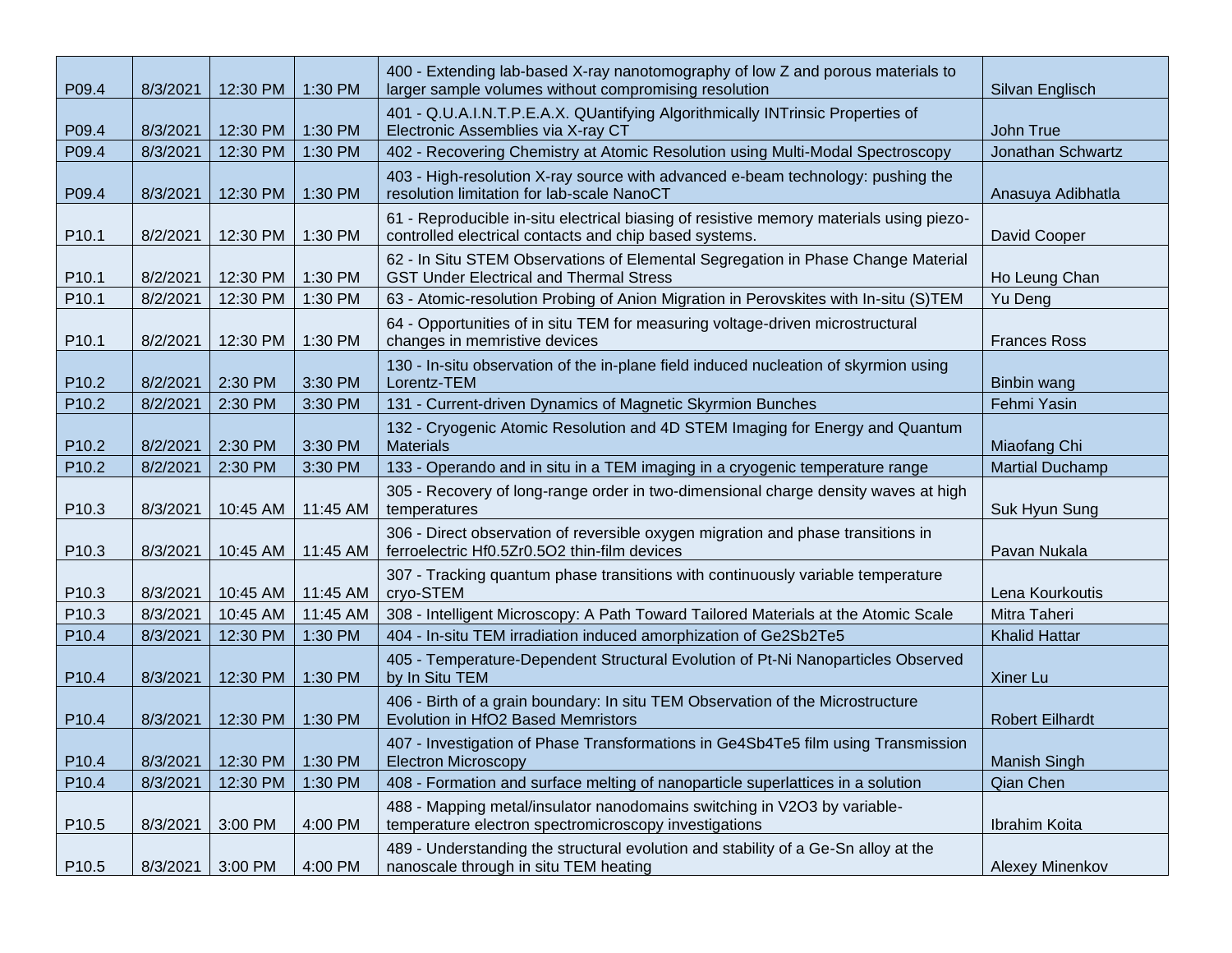| P10.5             | 8/3/2021 | 3:00 PM  | 4:00 PM  | 490 - Tensile detwinning in bi-twinned metallic nanowires                                                                                                 | <b>Guangming Cheng</b> |
|-------------------|----------|----------|----------|-----------------------------------------------------------------------------------------------------------------------------------------------------------|------------------------|
| P <sub>10.5</sub> | 8/3/2021 | 3:00 PM  | 4:00 PM  | 491 - In-situ TEM Cryoindentation of Nanocrystalline Copper                                                                                               | Eric Lang              |
|                   |          |          |          | 492 - In situ observations and measurements of plastic deformation, phase                                                                                 |                        |
| P <sub>10.5</sub> | 8/3/2021 | 3:00 PM  | 4:00 PM  | transformations and fracture with 4D-STEM                                                                                                                 | <b>Andrew Minor</b>    |
| P10.6             | 8/4/2021 | 11:30 AM | 12:30 PM | 654 - In-situ Observation of Ordering Transformations in 0-Al2O3                                                                                          | <b>Libor Kovarik</b>   |
| P <sub>10.6</sub> | 8/4/2021 | 11:30 AM | 12:30 PM | 655 - In-situ Atomic-Scale Visualization of Atomic-Step Induced NiO growth during<br>the Oxidation of Ni                                                  | Xiaobo Chen            |
| P10.6             | 8/4/2021 | 11:30 AM | 12:30 PM | 656 - Interaction of dislocations with twinning boundary in bi-twinned metallic<br>nanowires                                                              | <b>Guangming Cheng</b> |
| P <sub>10.6</sub> | 8/4/2021 | 11:30 AM | 12:30 PM | 657 - Probing the Dynamics of Phase Transformation in Nanostructures by STEM<br>Imaging and Spectroscopy                                                  | Xiaoqing Pan           |
| P <sub>10.6</sub> | 8/4/2021 | 11:30 AM | 12:30 PM | 658 - In-situ TEM investigations on temperature-induced structural transition from<br>monoclinic-to- cubic phase of ball-milled yttria                    | Vaishnavi Krupa B R    |
| P <sub>10.7</sub> | 8/4/2021 | 2:15 PM  | 3:15 PM  | 722 - In-situ electron microscopy study of non-volatile resistive switching in Mott<br>insulator VO <sub>2</sub>                                          | Shaobo Cheng           |
| P10.7             | 8/4/2021 | 2:15 PM  | 3:15 PM  | 723 - Investigations of magneto-elastic coupling in a multiferroic ferrite by in-situ<br>precession diffraction                                           | <b>Shiqing Deng</b>    |
| P <sub>10.7</sub> | 8/4/2021 | 2:15 PM  | 3:15 PM  | 724 - Direct observation of the perpendicular shape anisotropy and thermal stability<br>of STT-MRAM nano-pillars examined by off-axis electron holography | <b>Trevor Almeida</b>  |
| P10.7             | 8/4/2021 | 2:15 PM  | 3:15 PM  | 725 - In situ transmission electron microscopy of magnetic transitions                                                                                    | Andras Kovacs          |
| P <sub>10.7</sub> | 8/4/2021 | 2:15 PM  | 3:15 PM  | 726 - Lorentz Transmission Electron Microscopy Imaging of Magnetic Textures in<br>MnBi                                                                    | Núria Bagués           |
| P10.8             | 8/5/2021 | 10:00 AM | 11:00 AM | 893 - Live Mapping of Crystalline Regions During in-situ Heating (TEM and STEM)                                                                           | <b>Benjamin Miller</b> |
| P10.8             | 8/5/2021 | 10:00 AM | 11:00 AM | 894 - Early stages of phase decomposition in NiAu alloy thin films studied by in situ<br>TEM using ultrafast quenching methods                            | Johanna Schubert       |
| P10.8             | 8/5/2021 | 10:00 AM | 11:00 AM | 895 - In situ chip-based heating studies of metal-induced layer exchange and Si<br>crystallization using STEM, LEND and SE imaging in SEM                 | Peter Denninger        |
| P10.8             | 8/5/2021 | 10:00 AM | 11:00 AM | 896 - Electron Beam as a Probe and Stimulus: Challenges and Opportunities                                                                                 | Sadegh Yazdi           |
| P10.8             | 8/5/2021 | 10:00 AM | 11:00 AM | 897 - Few-second EELS mapping with atomic-resolution                                                                                                      | <b>Berit Goodge</b>    |
| P11.1             | 8/5/2021 | 10:00 AM | 11:00 AM | 898 - Expanding the capabilities of the RF stroboscopic TEM                                                                                               | June Lau               |
| P11.1             | 8/5/2021 | 10:00 AM | 11:00 AM | 899 - Development of High-Speed Scan System for Atomic Resolution STEM                                                                                    | Yu Jimbo               |
| P11.1             | 8/5/2021 | 10:00 AM | 11:00 AM | 900 - High-Resolution Transmission Electron Microscopy with Bright Microsecond<br><b>Electron Pulses</b>                                                  | Gabriele Bongiovanni   |
| P11.1             | 8/5/2021 | 10:00 AM | 11:00 AM | 901 - Photoinduced Topological Insulator to Dirac Semimetal Transition in ZrTe5                                                                           | Yimei Zhu              |
| P11.2             | 8/5/2021 | 12:45 PM | 1:45 PM  | 972 - Transient lensing from an electron gas imaged by ultrafast electron microscopy                                                                      | Renske van der Veen    |
| P11.2             | 8/5/2021 | 12:45 PM | 1:45 PM  | 973 - Photo-induced ultrafast phase transition in twisted bilayer graphene                                                                                | Jianguo Wen            |
| P11.2             | 8/5/2021 | 12:45 PM | 1:45 PM  | 974 - Ultrafast nanoimaging of the order parameter in a structural phase transition                                                                       | Thomas Danz            |
| P11.2             | 8/5/2021 | 12:45 PM | 1:45 PM  | 975 - Studying rapid solidification microstructure evolution in hypoeutectic ternary<br>Al(Cu-Ag) alloys by fast in-situ and post-mortem TEM experiments  | Yuzhe Liu              |
| P11.2             | 8/5/2021 | 12:45 PM | 1:45 PM  | 976 - Photocathode Investigation for Ultrafast Electron Microscopy                                                                                        | <b>Thomas Gage</b>     |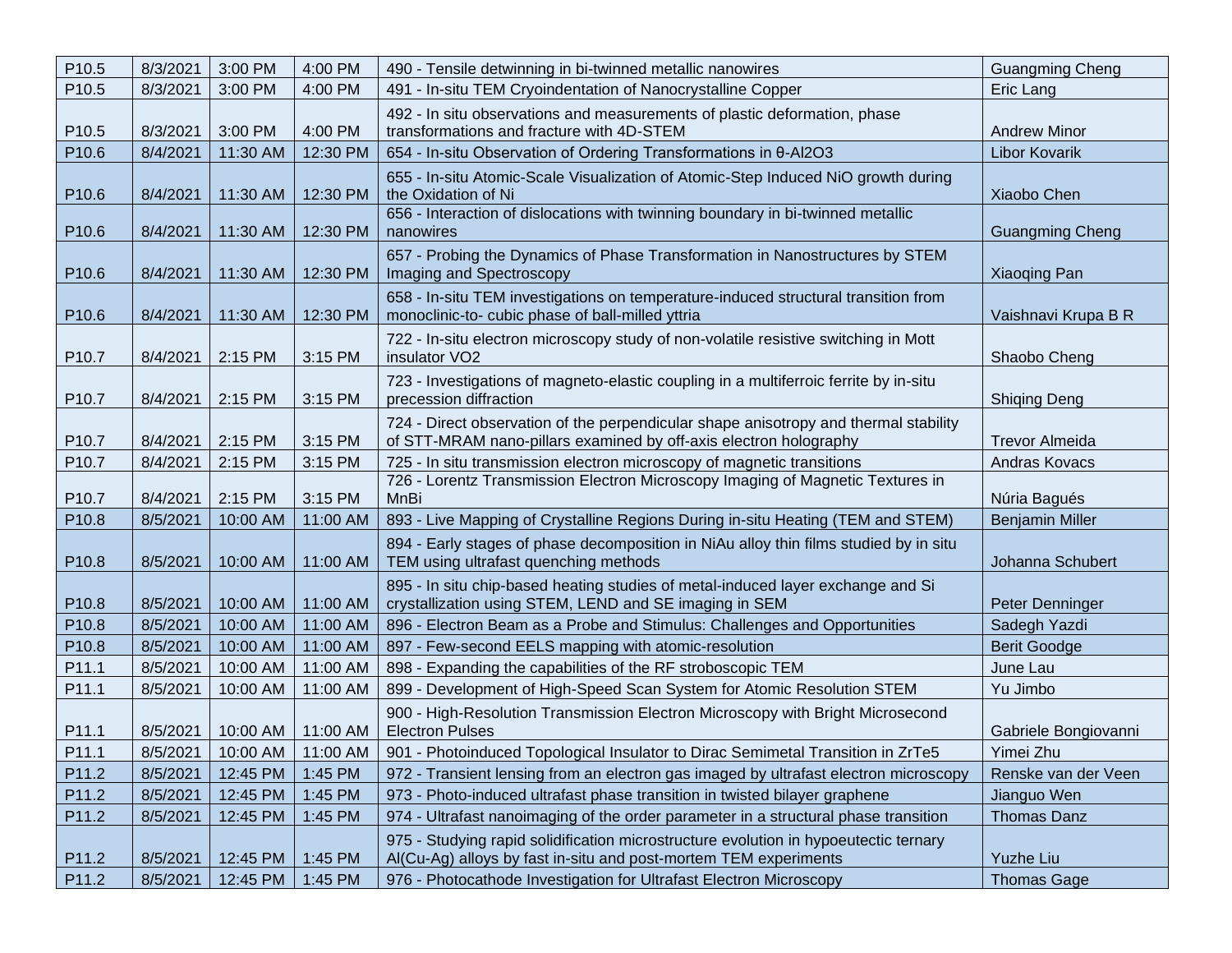| P11.3             | 8/5/2021 | 2:45 PM  | 3:45 PM  | 1024 - Extreme Light-Matter Interactions in the Ultrafast Transmission Electron<br>Microscope                                                                                      | <b>Ido Kaminer</b>          |
|-------------------|----------|----------|----------|------------------------------------------------------------------------------------------------------------------------------------------------------------------------------------|-----------------------------|
| P11.3             | 8/5/2021 | 2:45 PM  | 3:45 PM  | 1025 - Catching them in Action: Ultrafast Transmission Electron Microscopy                                                                                                         | Volkan Ortalan              |
| P11.3             | 8/5/2021 | 2:45 PM  | 3:45 PM  | 1026 - Capturing Laser Induced Dynamics of Reactive Materials via Ultrafast<br><b>Transmission Electron Microscopy</b>                                                             | Tugba Isik                  |
| P11.3             | 8/5/2021 | 2:45 PM  | 3:45 PM  | 1027 - Imaging of localized surface plasmonic field at nanoscale by UEM                                                                                                            | Haihua Liu                  |
| P11.3             | 8/5/2021 | 2:45 PM  | 3:45 PM  | 1028 - High-Q photonic chip-based temporal phase plates for electron microscopy                                                                                                    | <b>Armin Feist</b>          |
| P12.1             | 8/2/2021 | 2:30 PM  | 3:30 PM  | 134 - In Situ and Operando Imaging of the Evolution of Battery Materials and<br>Interfaces                                                                                         | <b>Matthew McDowell</b>     |
| P12.1             | 8/2/2021 | 2:30 PM  | 3:30 PM  | 135 - Correlative relationship between nanomorphology, crystallinity, texture and<br>device efficiency of organic BHJ solar cells studied by energy-filtered TEM                   | <b>Christina Harreiss</b>   |
| P12.1             | 8/2/2021 | 2:30 PM  | 3:30 PM  | 136 - Processing of Electroactive Ceramics in the Transmission Electron Microscope                                                                                                 | Jenna Wardini               |
| P <sub>12.1</sub> | 8/2/2021 | 2:30 PM  | 3:30 PM  | 137 - 4D-STEM Determination of Atomic Structure of Amorphous Materials for<br><b>Renewable Energy Applications</b>                                                                 | Mehrdad Abbasi<br>Gharacheh |
| P <sub>12.1</sub> | 8/2/2021 | 2:30 PM  | 3:30 PM  | 138 - Examining Partial Crystallization in the Co(78-x)Fe2MnxB14Si2Nb4 Magnetic<br>Amorphous Nanocomposite Alloy Series                                                            | Alicia Koenig               |
| P12.2             | 8/3/2021 | 10:45 AM | 11:45 AM | 309 - Designing Atomic Edge Structures in 2D Transition Metal Dichalcogenides for<br><b>Improved Catalytic Activity</b>                                                            | Raymond Unocic              |
| P12.2             | 8/3/2021 | 10:45 AM | 11:45 AM | 310 - The atomic-scale microstructure of metal halide perovskite elucidated via low-<br>dose electron microscopy                                                                   | Mathias Rothmann            |
| P12.2             | 8/3/2021 | 10:45 AM | 11:45 AM | 311 - Quantifying the local structure of incommensurately modulated tetragonal<br>tungsten bronze from STEM images                                                                 | Stephen Funni               |
| P12.2             | 8/3/2021 | 10:45 AM | 11:45 AM | 312 - Elucidating fuel cell catalyst degradation mechanisms by identical-location<br>transmission electron microscopy                                                              | Haoran Yu                   |
| P12.2             | 8/3/2021 | 10:45 AM | 11:45 AM | 313 - Multiple ADF-STEM Towards the Optimization of Electron Tomography<br>Reconstructions of Pt/C fuel cell catalyst nanostructures                                               | Alessandra da Silva         |
| P12.3             | 8/3/2021 | 12:30 PM | 1:30 PM  | 409 - CANCELLED - Cryogenic imaging and spectroscopic study of<br>electrochemically formed solid interphases - from nano to meso scale.                                            |                             |
| P12.3             | 8/3/2021 | 12:30 PM | 1:30 PM  | 410 - Cryo-TEM study of solid electrolyte interphases in Li-ion batteries                                                                                                          | Meng Gu                     |
| P12.3             | 8/3/2021 | 12:30 PM | 1:30 PM  | 411 - Sweeping Potential Regulated Structural and Chemical Evolution of Solid-<br>Electrolyte Interphase on Cu and Li as Revealed by Cryogenic Transmission Electron<br>Microscopy | Yaobin Xu                   |
| P12.3             | 8/3/2021 | 12:30 PM | 1:30 PM  | 412 - In situ TEM study of Si-based anode materials                                                                                                                                | Weiqun Li                   |
| P12.3             | 8/3/2021 | 12:30 PM | 1:30 PM  | 413 - Atomic-scale mechanisms for fluorination-enhanced cycling stability of cation-<br>disordered rocksalt cathodes                                                               | Linze Li                    |
| P12.4             | 8/3/2021 | 3:00 PM  | 4:00 PM  | 493 - Cryogenic STEM for probing soft materials and interfaces in energy devices                                                                                                   | Lena Kourkoutis             |
| P12.4             | 8/3/2021 | 3:00 PM  | 4:00 PM  | 494 - Atomic-scale Insights of Cation Diffusion into Multivalent Battery Cathodes                                                                                                  | Prakash Parajuli            |
| P12.4             | 8/3/2021 | 3:00 PM  | 4:00 PM  | 495 - Investigation of structural defects and beam induced transitions in MgV2O4<br>nanocrystals using atomic resolved scanning transmission electron microscopy.                  | Francisco Lagunas           |
| P12.4             | 8/3/2021 | 3:00 PM  | 4:00 PM  | 496 - Electrolyte Comparison for Li-Metal Anodes with Cryo-Laser PFIB                                                                                                              | Katherine Jungjohann        |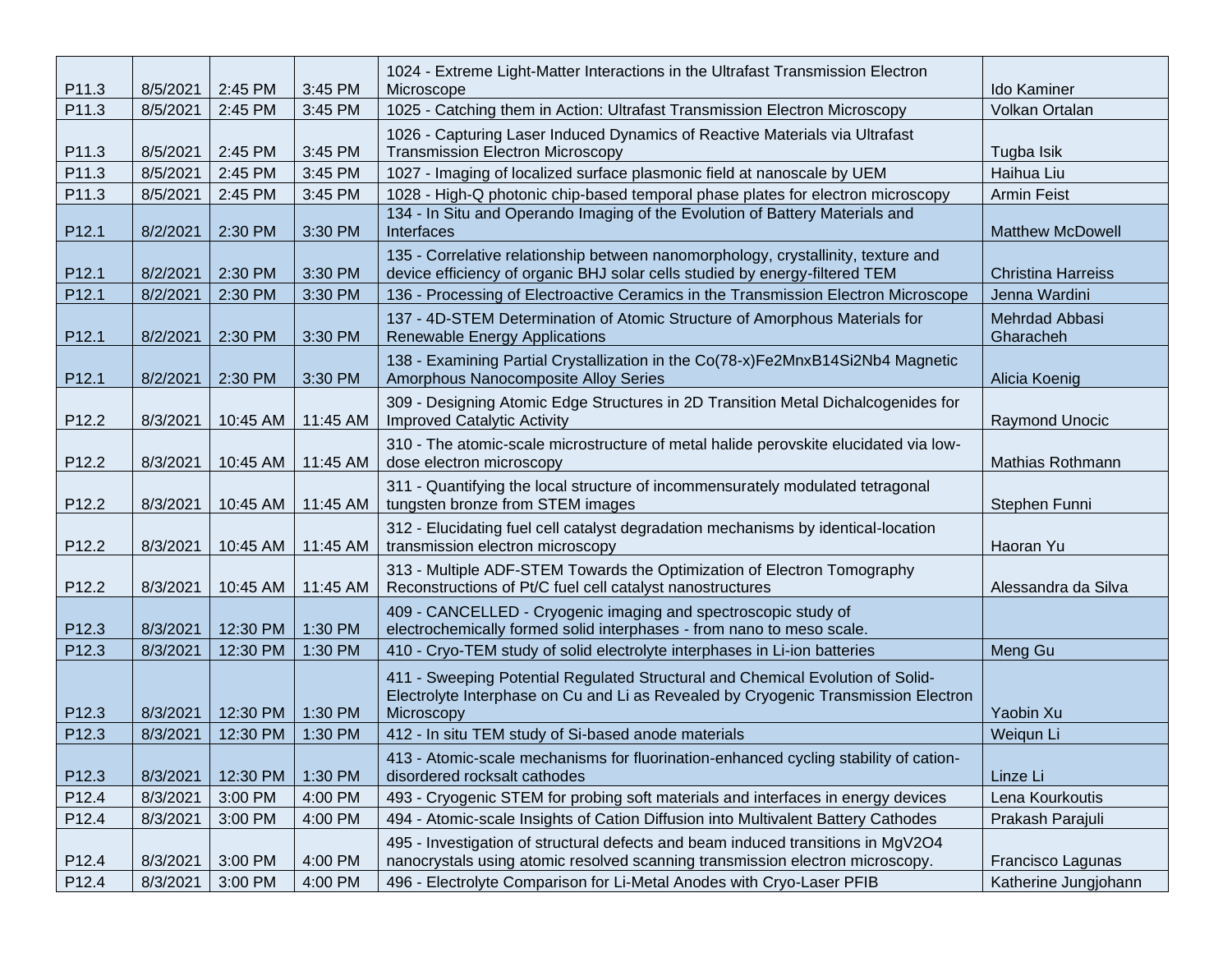| P12.4 | 8/3/2021 | 3:00 PM  | 4:00 PM  | 497 - Probing Microstructure-Dependent Ionic Conductivity and Stability of Garnet<br>Solid Electrolytes through In Situ TEM with Operando Impedance Spectroscopy      | Hongkui Zheng             |
|-------|----------|----------|----------|-----------------------------------------------------------------------------------------------------------------------------------------------------------------------|---------------------------|
| P12.5 | 8/4/2021 | 11:30 AM | 12:30 PM | 659 - In-Situ Environmental TEM Study of Solid-Gas Interfacial Process in Energy<br><b>Materials</b>                                                                  | Chongmin Wang             |
| P12.5 | 8/4/2021 | 11:30 AM | 12:30 PM | 660 - In Situ TEM Investigation of the Spontaneous Hollowing of Alloy Anode<br>Nanocrystals                                                                           | <b>Matthew Boebinger</b>  |
| P12.5 | 8/4/2021 | 11:30 AM | 12:30 PM | 661 - Multi-Length Scale Characterization of Graphite Anodes from Fast-Charge<br>Lithium-Ion Cells                                                                    | Saran Pidaparthy          |
| P12.5 | 8/4/2021 | 11:30 AM | 12:30 PM | 662 - CANCELLED - Understanding Degradation Processes in MXene Anodes by In-<br>situ Liquid Cell STEM                                                                 |                           |
| P12.5 | 8/4/2021 | 11:30 AM | 12:30 PM | 663 - Structural Investigation of NCM-Cathode-LLZO-Electrolyte Composites as<br>Promising Candidates for All-Solid-State Batteries Using (Cryo) STEM and PED          | <b>Thomas Demuth</b>      |
| P12.6 | 8/4/2021 | 2:15 PM  | 3:15 PM  | 727 - In-situ Imaging of Electro-Chemo-Mechanical Degradation of High-Ni Content<br><b>Cathode Materials</b>                                                          | Huolin Xin                |
| P12.6 | 8/4/2021 | 2:15 PM  | 3:15 PM  | 728 - Surface Degradation Analysis of Commercial Nickel-rich Oxide Cathode<br>Materials by Multiple Electron Microscopy Technologies                                  | Jiangtao Zhu              |
| P12.6 | 8/4/2021 | 2:15 PM  | 3:15 PM  | 729 - Asymmetric Discharge-Charge Reactions in Conversion-Type Electrodes for<br><b>Lithium-Ion Batteries</b>                                                         | Sooyeon Hwang             |
| P12.6 | 8/4/2021 | 2:15 PM  | 3:15 PM  | 730 - Resolve cathode electrolyte interphase in lithium batteries with cryo-EM                                                                                        | Zewen Zhang               |
| P12.7 | 8/5/2021 | 10:00 AM | 11:00 AM | 902 - In Situ TEM Nano Electrochemistry                                                                                                                               | Jianyu Huang              |
| P12.7 | 8/5/2021 | 10:00 AM | 11:00 AM | 903 - Direct Imaging of Oxygen Sub-lattice Deformation in Li-rich Cathode Material<br><b>Using Electron Ptychography</b>                                              | <b>Weixin Song</b>        |
| P12.7 | 8/5/2021 | 10:00 AM | 11:00 AM | 904 - Phase Evolution Analysis During Real-Time Solid-State Chemical Lithiation of<br>Crystalline Thin Window Silicon Membranes Using Low-Loss STEM-EELS Imaging      | Vladimir Oleshko          |
| P12.7 | 8/5/2021 | 10:00 AM | 11:00 AM | 905 - Ex-situ Li plating detection on graphite anodes in extremely fast-charged<br>lithium-ion batteries using simultaneous neutron and X-ray tomography              | <b>Maha Yusuf</b>         |
| P12.7 | 8/5/2021 | 10:00 AM | 11:00 AM | 906 - In Situ TEM Investigation of Lithium Intercalation in Ti3C2TX MXenes for<br><b>Energy Storage Applications</b>                                                  | Sudhajit Misra            |
| P12.8 | 8/5/2021 | 12:45 PM | 1:45 PM  | 977 - From In Situ Conversion to Chemical Reaction Kinetics: Development of Truly<br>Operando TEM and its Application to CeO2-Supported Pt Catalysts                  | Peter Crozier             |
| P12.8 | 8/5/2021 | 12:45 PM | 1:45 PM  | 978 - Quantitative analysis of 3D structures in metal-oxide composites                                                                                                | Yu Wen                    |
| P12.8 | 8/5/2021 | 12:45 PM | 1:45 PM  | 979 - Atomic-scale Imaging of PGM-free Catalyst Active Sites by 30 keV 4D-STEM                                                                                        | Michael Zachman           |
| P12.8 | 8/5/2021 | 12:45 PM | 1:45 PM  | 980 - In Situ TEM Studies on the Nucleation and Growth of Multicomponent Alloy<br>Nanoparticles on 2D Materials                                                       | Mahmoud Tamadoni<br>Saray |
| P12.8 | 8/5/2021 | 12:45 PM | 1:45 PM  | 981 - Studying Charge Transport and Light Induced Structural Alterations in Ni/NiO<br>Core-Shell Co-Catalysts on SrTiO3 for Solar Hydrogen Evolution                  | Piyush Haluai             |
| P12.9 | 8/5/2021 | 2:45 PM  | 3:45 PM  | 1029 - Material Contrast Information at the limit: Imaging of energy related materials<br>with Backscattered Electrons obtained with Field Emission and the DELTA SEM | Ute Golla-Schindler       |
| P12.9 | 8/5/2021 | 2:45 PM  | 3:45 PM  | 1030 - Development of high-temperature electrochemical TEM and its application on<br>solid oxide electrolysis cells                                                   | Søren Simonsen            |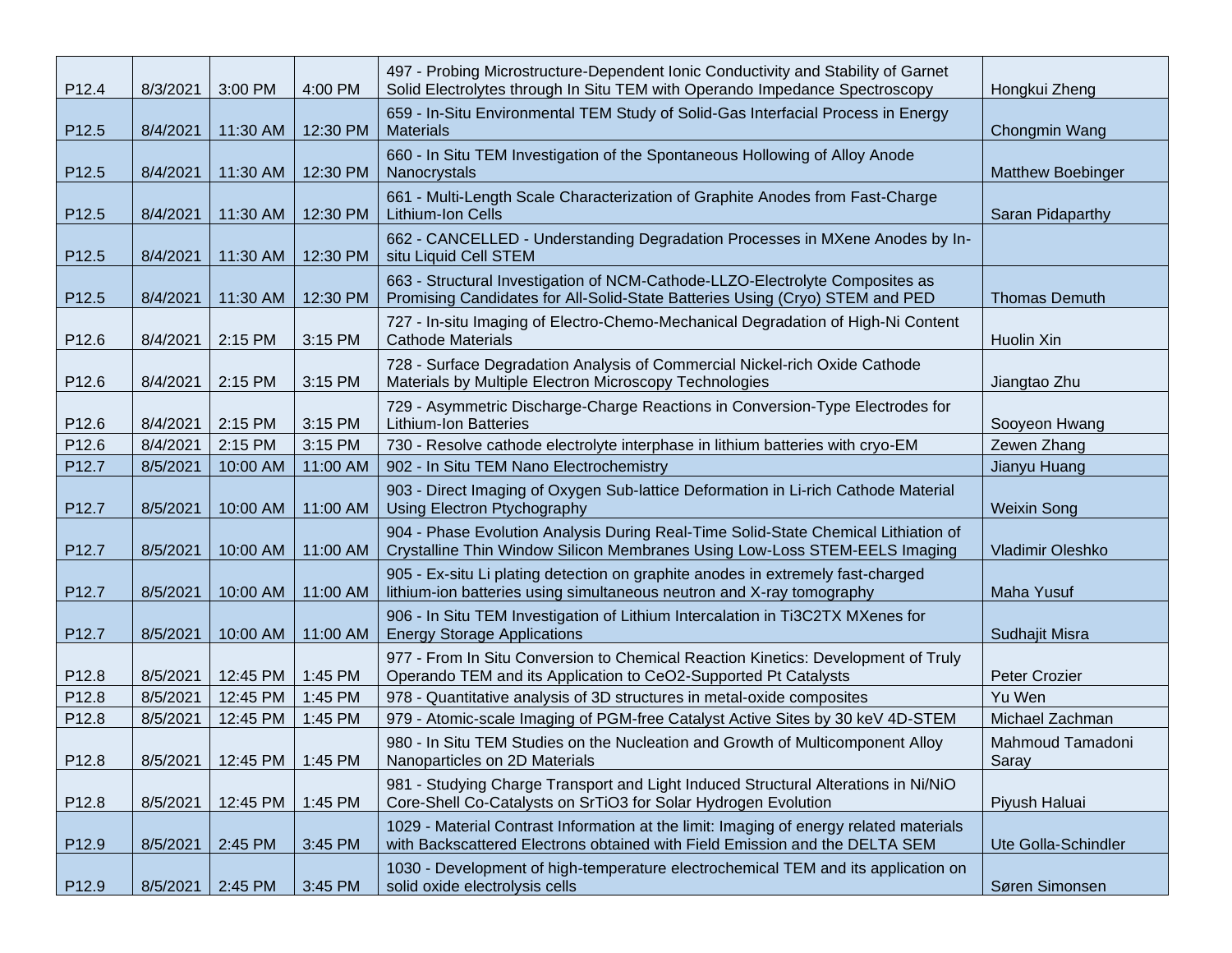| P12.9             | 8/5/2021 | 2:45 PM  | 3:45 PM  | 1031 - Electron Microscopy Characterization of Sargassum Spp. from the Mexican<br>Caribbean for Application as a Bioconstruction Material                 | Rogelio Anastacio-<br>Paulino |
|-------------------|----------|----------|----------|-----------------------------------------------------------------------------------------------------------------------------------------------------------|-------------------------------|
| P12.9             | 8/5/2021 | 2:45 PM  | 3:45 PM  | 1032 - Universality and Scaling in Relations Between the Plasmon Energy and Solid-<br>State Parameters: Viewing Nanoscale Properties of Battery Materials | Vladimir Oleshko              |
| P12.9             | 8/5/2021 | 2:45 PM  | 3:45 PM  | 1033 - STEM Analysis of Cycled Model Li -ion Battery Cathode Grown by MBE.                                                                                | <b>Bilash KC</b>              |
| P12.9             | 8/5/2021 | 2:45 PM  | 3:45 PM  | 1034 - Low Dose Structural Analysis of Fragile Materials by Three-Dimensional<br><b>Electron Diffraction</b>                                              | Zhehao Huang                  |
| P13.1             | 8/2/2021 | 12:30 PM | 1:30 PM  | 65 - Adaptive Peak Fitting for Isotope Analysis via Atom Probe Mass Spectrometry                                                                          | Frederick Meisenkothen        |
| P13.1             | 8/2/2021 | 12:30 PM | 1:30 PM  | 66 - A scheme to correct for inaccuracies in the compositional analysis of SixGe1-x<br>by Atom Probe Tomography                                           | Jeroen Scheerder              |
| P <sub>13.1</sub> | 8/2/2021 | 12:30 PM | 1:30 PM  | 67 - Nanoscale tracking of oxygen diffusion pathways in oxide ion conductors                                                                              | <b>David Diercks</b>          |
| P13.1             | 8/2/2021 | 12:30 PM | 1:30 PM  | 68 - Inter-Experiment Machine Learning on APT experiments: New Insights from<br>Meta-Analysis                                                             | <b>Martin Meier</b>           |
| P13.1             | 8/2/2021 | 12:30 PM | 1:30 PM  | 69 - 4-D STEM Analyses of Cylindrical Specimens for Atom Probe Tomography                                                                                 | <b>Brian Gorman</b>           |
| P13.2             | 8/2/2021 | 2:30 PM  | 3:30 PM  | 139 - Enhanced Atom Probe Imaging using Generalised Field Evaporation Models                                                                              | <b>Charles Fletcher</b>       |
| P13.2             | 8/2/2021 | 2:30 PM  | 3:30 PM  | 140 - A Machine Learning Approach to Cluster Characterization for Atom Probe<br>Tomography                                                                | <b>Roland Bennett</b>         |
| P <sub>13.2</sub> | 8/2/2021 | 2:30 PM  | 3:30 PM  | 141 - On the Voltage and Bowl Correction of Trigger-Uncorrelated Multihit Events                                                                          | <b>Benjamin Caplins</b>       |
| P13.2             | 8/2/2021 | 2:30 PM  | 3:30 PM  | 142 - Isotopic Analysis of Irradiated Ceramic Fuel for Burnup and Microchemical<br>Assessment Using Atom Probe Tomography.                                | Mukesh Bachhav                |
| P13.2             | 8/2/2021 | 2:30 PM  | 3:30 PM  | 143 - Evaporation Dynamics of Boron Dopants in Silicon                                                                                                    | Jonathan Op de Beeck          |
| P13.3             | 8/3/2021 | 10:45 AM | 11:45 AM | 314 - Developing cryogenic and vacuum transfer capabilities at the Australian Centre<br>for Microscopy and Microanalysis                                  | Ingrid McCarroll              |
| P13.3             | 8/3/2021 | 10:45 AM | 11:45 AM | 315 - Nanoscale Chemical Imaging in Zeolite Catalysts by Atom Probe Tomography                                                                            | Jonathan Poplawsky            |
| P13.3             | 8/3/2021 | 10:45 AM | 11:45 AM | 316 - In Situ Atom Probe Tomography Study of The Influence of Deformation on<br>Early Stages of Oxidation of Fe18Cr10Ni Alloy                             | <b>ARUN Devaraj</b>           |
| P13.3             | 8/3/2021 | 10:45 AM | 11:45 AM | 317 - The effect of laser energy on the measurement of oxide stoichiometry of<br>Co2FeO4 nanoparticles by atom probe tomography                           | Tong Li                       |
| P13.4             | 8/3/2021 | 12:30 PM | 1:30 PM  | 414 - A Tomographic Atom Probe laser assisted by a flexible optical system                                                                                | Jonathan Houard               |
| P13.4             | 8/3/2021 | 12:30 PM | 1:30 PM  | 415 - Evaporation-Field Differences with Deep-UV Atom Probe Tomography                                                                                    | <b>Ty Prosa</b>               |
| P13.4             | 8/3/2021 | 12:30 PM | 1:30 PM  | 416 - An XHV atom probe with ultra-low hydrogen background                                                                                                | <b>Peter Felfer</b>           |
| P13.4             | 8/3/2021 | 12:30 PM | 1:30 PM  | 417 - 3D Nanoscale Analysis of Protein-Mineral Nanoparticle Interfaces Using Atom<br>Probe Tomography for Understanding Amelogenesis                      | Sandra Taylor                 |
| P13.4             | 8/3/2021 | 12:30 PM | 1:30 PM  | 418 - Graphene encapsulation enables vitreous ice sample for APT and near-atomic<br>reconstruction of nanoparticle-liquid interface                       | Jing Fu                       |
| P13.5             | 8/3/2021 | 3:00 PM  | 4:00 PM  | 498 - Atom Probe Tomography of Small-Molecule Organic Materials                                                                                           | Jeramy Zimmerman              |
| P13.5             | 8/3/2021 | 3:00 PM  | 4:00 PM  | 499 - Nanoporous metal tips as frameworks for analysing frozen liquids with atom<br>probe tomography                                                      | Levi Tegg                     |